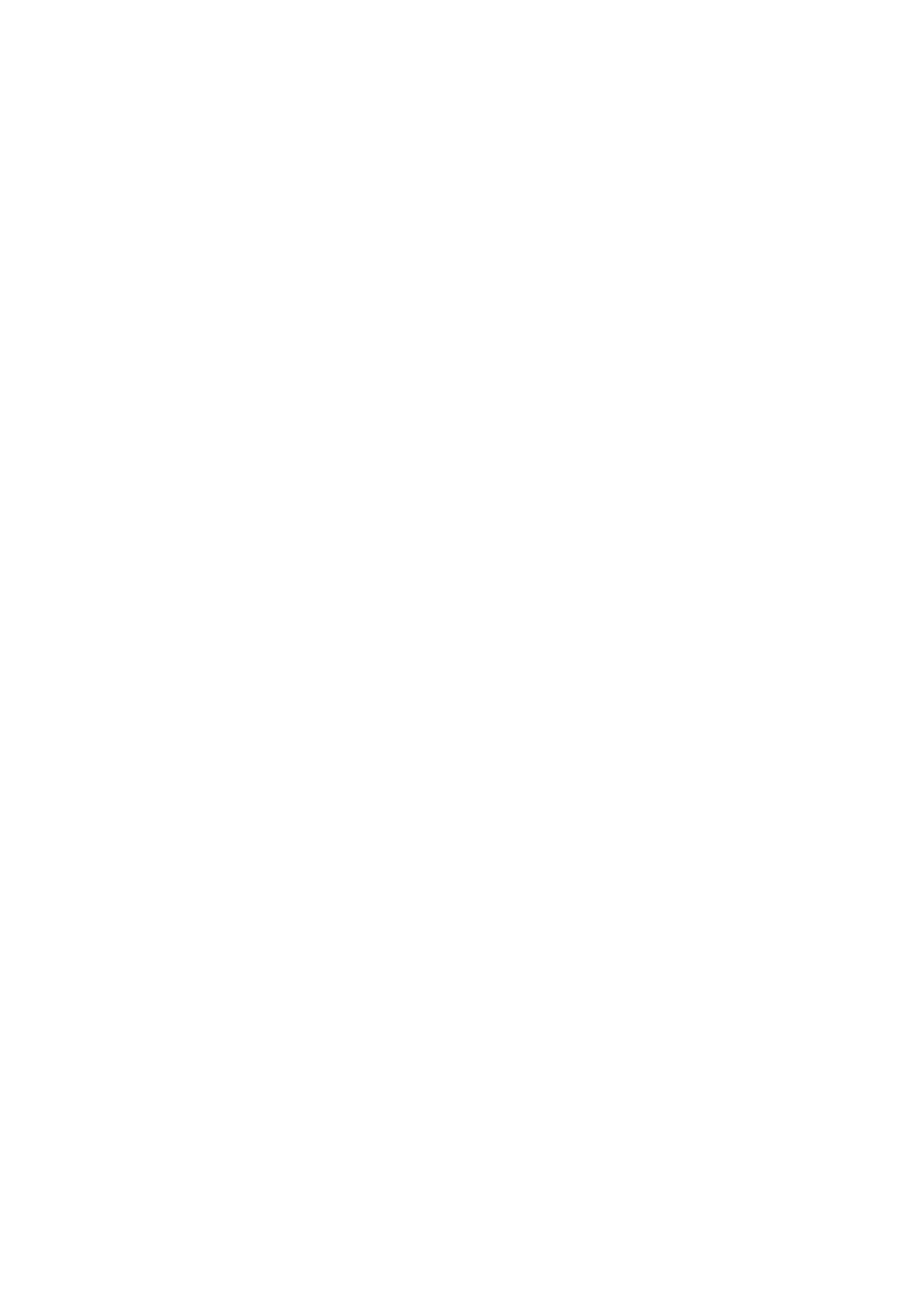# European University Institute **Robert Schuman Centre for Advanced Studies**

Global Governance Programme

# **Reinforcing Rule of Law Oversight in the European Union**

Carlos Closa, Dimitry Kochenov and J.H.H. Weiler

EUI Working Paper **RSCAS** 2014/25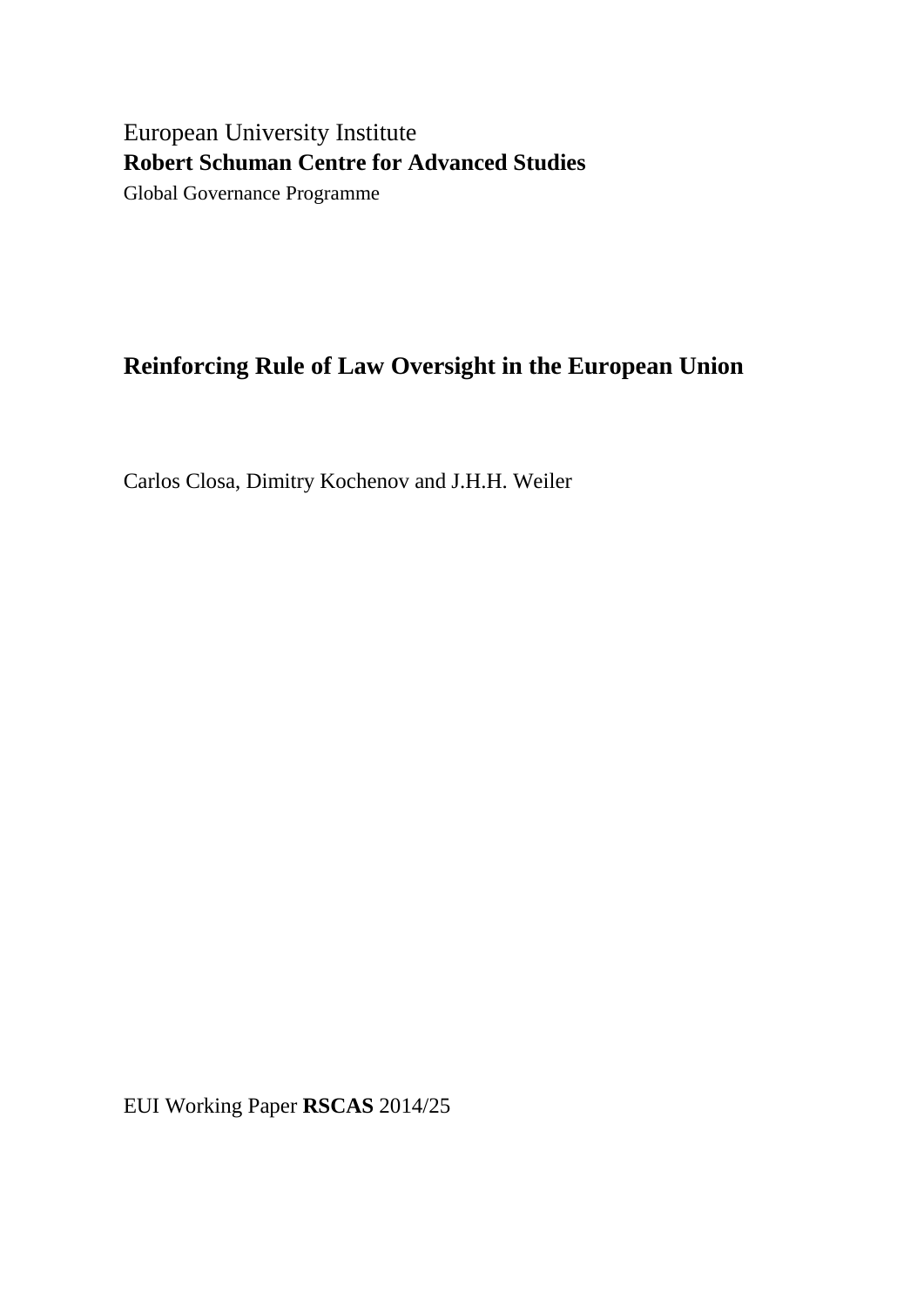This text may be downloaded only for personal research purposes. Additional reproduction for other purposes, whether in hard copies or electronically, requires the consent of the author(s), editor(s). If cited or quoted, reference should be made to the full name of the author(s), editor(s), the title, the working paper, or other series, the year and the publisher.

ISSN 1028-3625

© Carlos Closa, Dimitry Kochenov and J.H.H. Weiler, 2014

Printed in Italy, March 2014 European University Institute Badia Fiesolana I – 50014 San Domenico di Fiesole (FI) Italy [www.eui.eu/RSCAS/Publications/](http://www.eui.eu/RSCAS/Publications/) [www.eui.eu](http://www.eui.eu/) [cadmus.eui.eu](http://cadmus.eui.eu/dspace/index.jsp)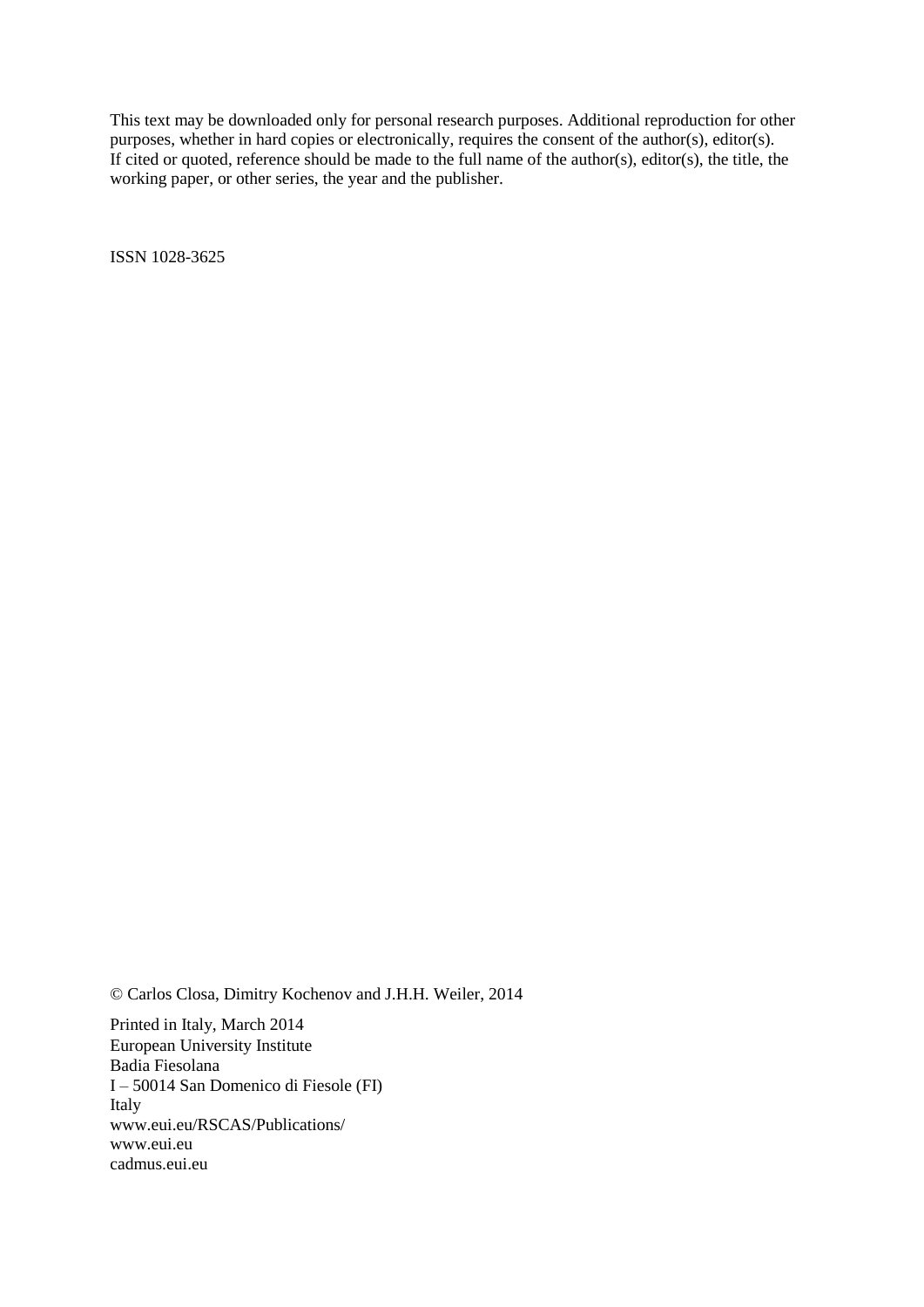# **Robert Schuman Centre for Advanced Studies**

The Robert Schuman Centre for Advanced Studies (RSCAS), created in 1992 and directed by Brigid Laffan since September 2013, aims to develop inter-disciplinary and comparative research and to promote work on the major issues facing the process of integration and European society.

The Centre is home to a large post-doctoral programme and hosts major research programmes and projects, and a range of working groups and *ad hoc* initiatives. The research agenda is organised around a set of core themes and is continuously evolving, reflecting the changing agenda of European integration and the expanding membership of the European Union.

Details of the research of the Centre can be found on: <http://www.eui.eu/RSCAS/Research/>

Research publications take the form of Working Papers, Policy Papers, Distinguished Lectures and books. Most of these are also available on the RSCAS website: <http://www.eui.eu/RSCAS/Publications/>

The EUI and the RSCAS are not responsible for the opinion expressed by the author(s).

# **The Global Governance Programme at the EUI**

The Global Governance Programme (GGP) is research turned into action. It provides a European setting to conduct research at the highest level and promote synergies between the worlds of research and policy-making, to generate ideas and identify creative and innovative solutions to global challenges.

The GGP comprises three core dimensions: research, policy and training. Diverse global governance issues are investigated in *research* strands and projects coordinated by senior scholars, both from the EUI and from other internationally recognized top institutions. The *policy* dimension is developed throughout the programme, but is highlighted in the GGP High-Level Policy Seminars, which bring together policy-makers and academics at the highest level to discuss issues of current global importance.The Academy of Global Governance (AGG) is a unique executive *training* programme where theory and "real world" experience meet. Young executives, policy makers, diplomats, officials, private sector professionals and junior academics, have the opportunity to meet, share views and debate with leading academics, top-level officials, heads of international organisations and senior executives, on topical issues relating to governance.

For more information: [http://globalgovernanceprogramme.eui.eu](http://globalgovernanceprogramme.eui.eu/)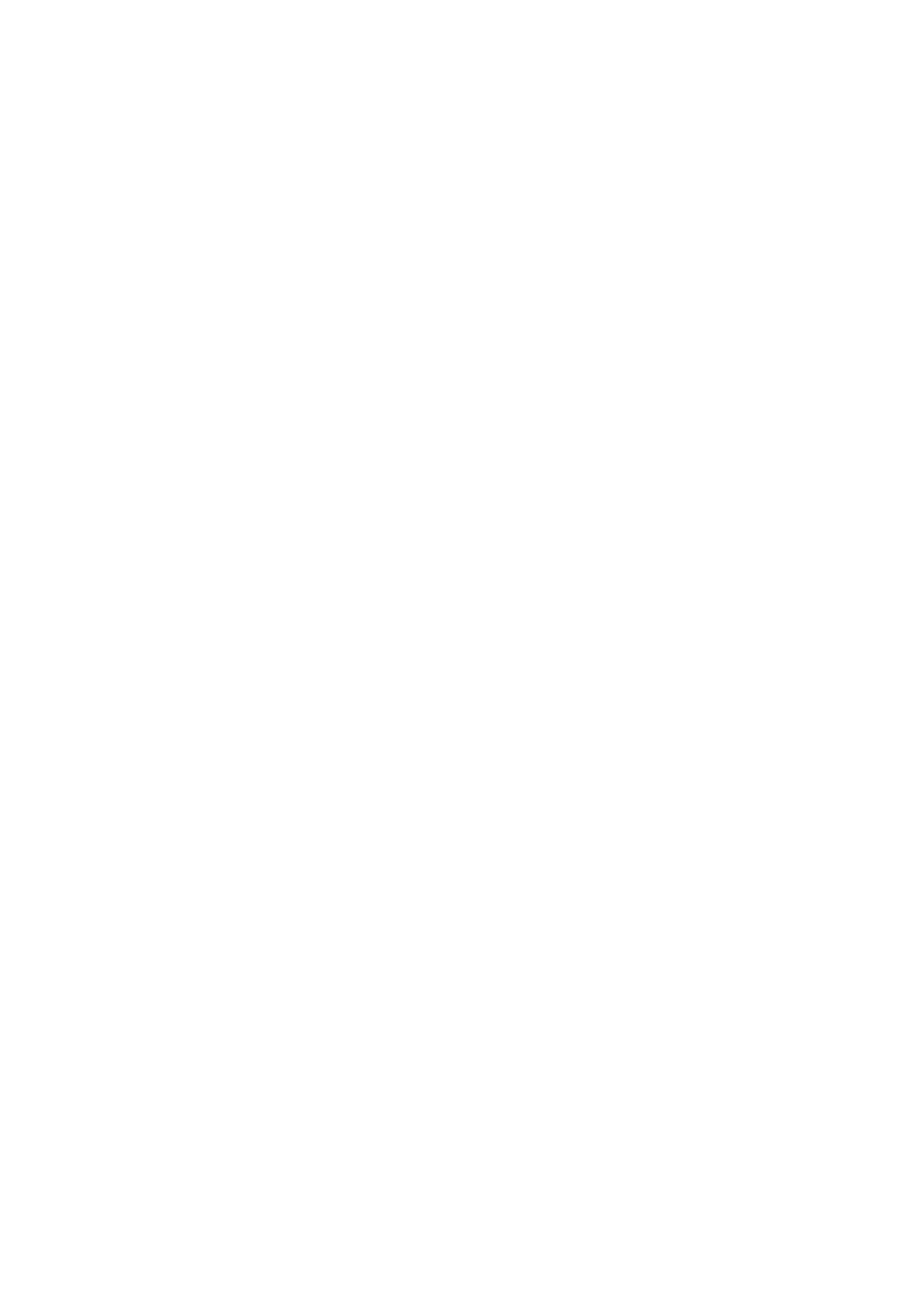# **Abstract**

This paper provides a critical overview of options available to the EU to deal with the Rule of Law crisis in some of the Member States. The options it engages with were offered and discussed by a handful of the leading experts in the field and drawing on the critical EUI discussion, the first part of the paper tackles the following questions:

- 1. Why should the EU reinforce the oversight of Member States' Rule of Law performance?
- 2. Are there sufficient legal bases for such oversight should a reform of the Treaties be required?
- 3. What kind of procedure could be designed to meet the need of such oversight?
- 4. Which body should be entrusted with the oversight function?

The second part provides a word of caution warning of the possible problems related to the EU's involvement with the constitutional core of the Member States

# **Keywords**

Rule of Law, EU values, democracy, Article 2 TEU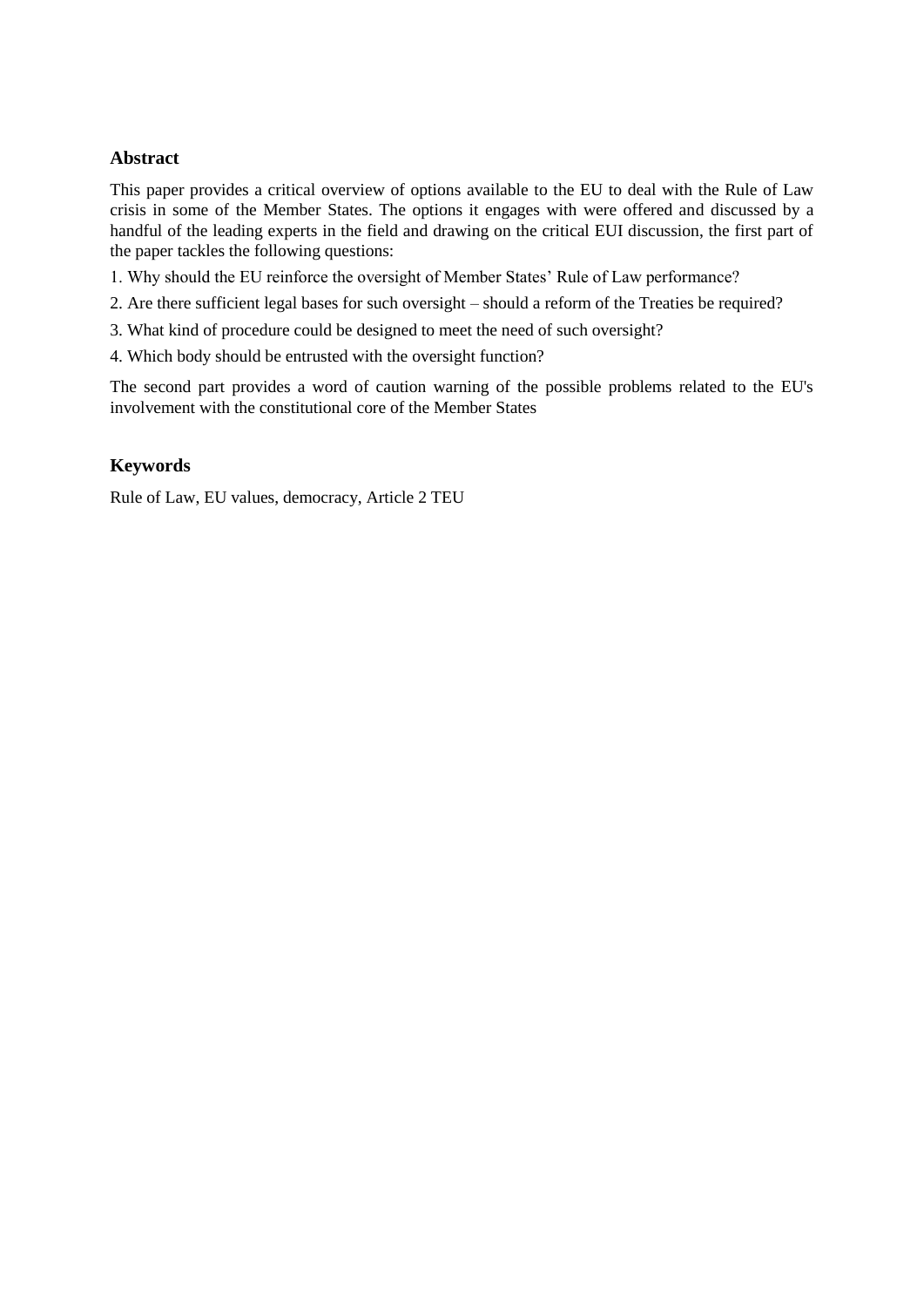# **Table of Contents**

| Question 1. Why should the EU reinforce the oversight of Member States' Rule of Law                                                                                                                                            |  |
|--------------------------------------------------------------------------------------------------------------------------------------------------------------------------------------------------------------------------------|--|
|                                                                                                                                                                                                                                |  |
| 1.1. The 'what?' question: on the nature of the Rule of Law problems at issue                                                                                                                                                  |  |
|                                                                                                                                                                                                                                |  |
|                                                                                                                                                                                                                                |  |
|                                                                                                                                                                                                                                |  |
|                                                                                                                                                                                                                                |  |
| Question 2. Are there sufficient legal bases for such oversight - should a reform of the Treaties                                                                                                                              |  |
|                                                                                                                                                                                                                                |  |
|                                                                                                                                                                                                                                |  |
|                                                                                                                                                                                                                                |  |
| 2.3. Legal bases currently available manumummummummummummummummummummum 9                                                                                                                                                      |  |
|                                                                                                                                                                                                                                |  |
|                                                                                                                                                                                                                                |  |
|                                                                                                                                                                                                                                |  |
|                                                                                                                                                                                                                                |  |
|                                                                                                                                                                                                                                |  |
| Question 3. What kind of procedure could be designed to meet the need of such oversight? 13                                                                                                                                    |  |
|                                                                                                                                                                                                                                |  |
|                                                                                                                                                                                                                                |  |
|                                                                                                                                                                                                                                |  |
|                                                                                                                                                                                                                                |  |
|                                                                                                                                                                                                                                |  |
|                                                                                                                                                                                                                                |  |
|                                                                                                                                                                                                                                |  |
|                                                                                                                                                                                                                                |  |
|                                                                                                                                                                                                                                |  |
|                                                                                                                                                                                                                                |  |
|                                                                                                                                                                                                                                |  |
|                                                                                                                                                                                                                                |  |
|                                                                                                                                                                                                                                |  |
|                                                                                                                                                                                                                                |  |
|                                                                                                                                                                                                                                |  |
| 3.4. Penalties and sanctions manufactured and sanctions and sanctions of the manufactured and sanctions and sanctions and sanctions and sanctions and sanctions and sanctions and samples of the state of the state of the sta |  |
|                                                                                                                                                                                                                                |  |
| b. Ejecting a non-compliant Member State from the Union 20                                                                                                                                                                     |  |
|                                                                                                                                                                                                                                |  |
|                                                                                                                                                                                                                                |  |
|                                                                                                                                                                                                                                |  |
|                                                                                                                                                                                                                                |  |
|                                                                                                                                                                                                                                |  |
|                                                                                                                                                                                                                                |  |
|                                                                                                                                                                                                                                |  |
|                                                                                                                                                                                                                                |  |
| Annex I. Key reading list composed in consultation with the work-shop participants 30                                                                                                                                          |  |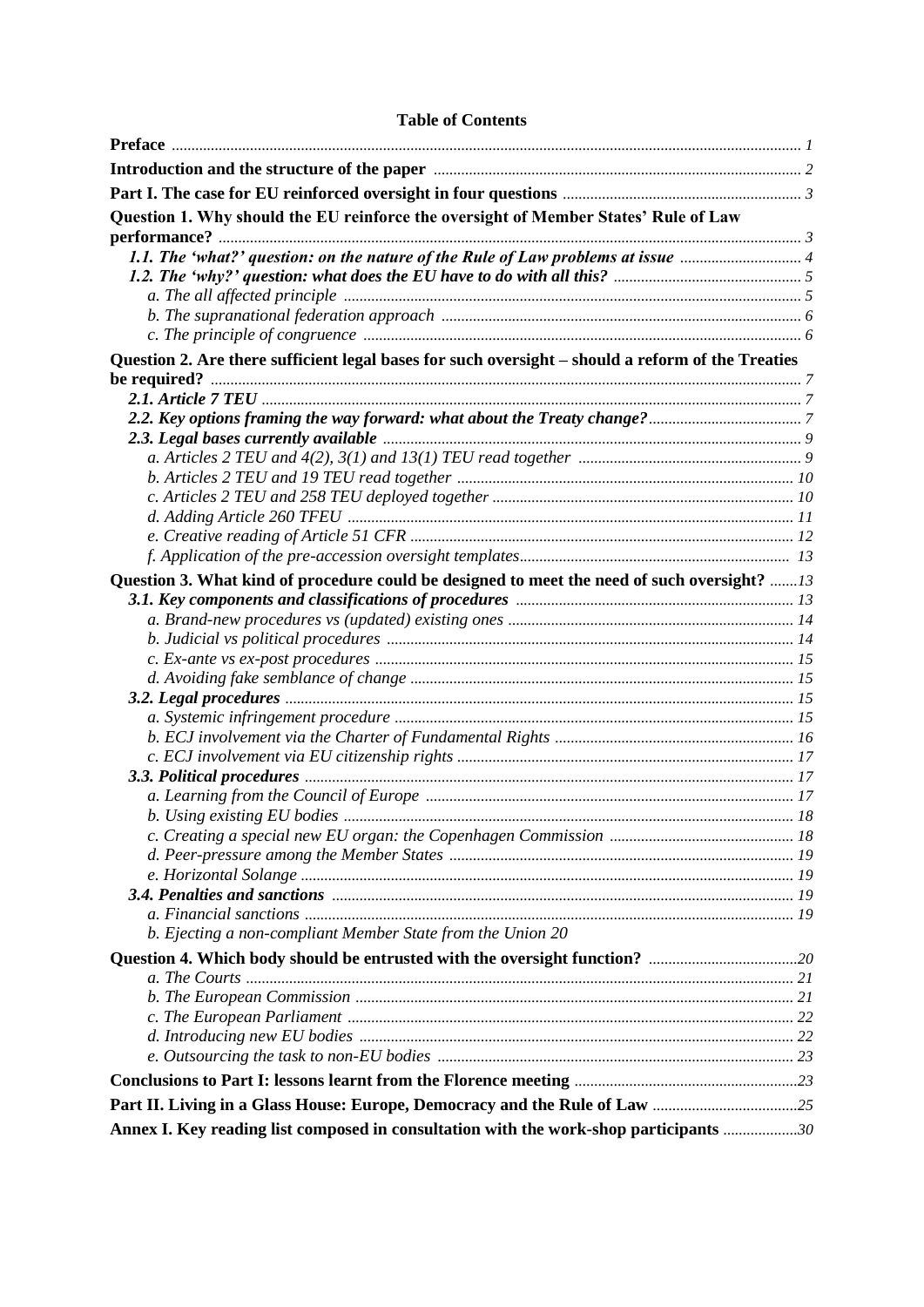# **List of the workshop participants**

**Carlos Closa Montero | European University Institute Adrienne Héritier** | European University Institute **Christophe Hillion |** Leiden University and Swedish Institute for European Policy Studies **András Jakab |** Hungarian Academy of Sciences and Max Planck Institute for Comparative Public Law and International Law **Dimitry Kochenov** | University of Groningen **Brigid Laffan |** European University Institute **Jan-Werner Müller | Princeton University Gianluigi Palombella** | Scuola Superiore Sant'Anna, Pisa **Martin Scheinin | European University Institute Kim Lane Scheppele** | Princeton University **Kaarlo Tuori** | University of Helsinki **Milada Ana Vachudova |** University of North Carolina at Chapel Hill **Joseph H.H. Weiler | President, European University Institute Bruno de Witte | European University Institute and Maastricht University** 

**Paul Blokker** | Università di Trento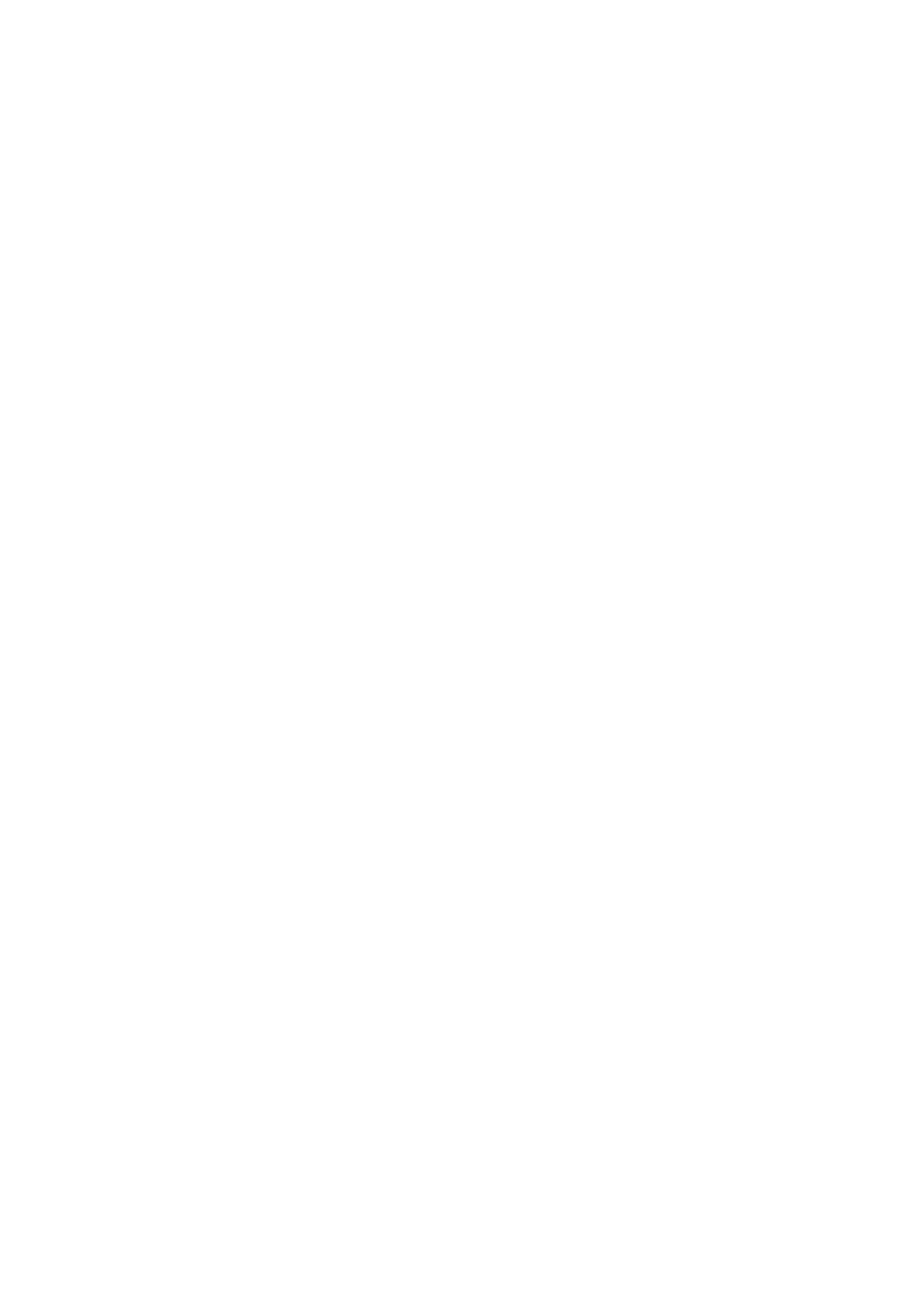# <span id="page-10-0"></span>*Preface*

This working paper summarises the findings and debates of a seminar held at the Global Governance Programme of the RSCAS in the European University Institute on 16 January 2014, organised in cooperation with the Department of European and Economic Law, University of Groningen.\* Besides intellectual curiosity, the seminar responded to the significant concern that recent events in a number of the Member States have provoked among political leaders and scholars. Rather than hosting a usual academic event, the convenors – Carlos Closa and Dimitry Kochenov aimed at holding a straightforward discussion on the eventual reinforcement of the Rule of Law oversight in the EU, focusing on EU's possible involvement in guaranteeing that the Rule of Law at the national level does not weaken, let alone deteriorate. To this end, instead of presenting traditional papers, the participants were asked to reflect on four questions framing the key outstanding issues. The four seminar sessions followed the four questions asked:

- 1. Why should the EU reinforce the oversight of Member States' Rule of Law performance?
- 2. Are there sufficient legal bases for such oversight should a reform of the Treaties be required?
- 3. What kind of procedure could be designed to meet the need of such oversight?
- 4. Which body should be entrusted with the oversight function?

Although no unanimous opinion has emerged as a result of the very intense discussions, a number of the essential points, which should necessarily be taken into consideration when answering the four questions outlined can now be identified with clarity. Participants outlined an array of different options, pertaining to the political as well as to the legal sphere. Many of these are of direct relevance within the currently existing framework of the Treaties and legislation, while Treaty revision options were also considered.

The First Part of this paper reflects the different options open to the EU in dealing with the Rule of Law problems at the Member State level as discussed by the participants. Besides the eventual contradictions between the possible views, it identifies the consensus emerging on specific points, touching upon the advantages and drawbacks of specific understandings and courses of action advocated.

The Second Part of the paper contains the contribution of the President of the EUI, Prof. J.H.H. Weiler. It is critical of the key assumption behind the workshop, namely, questioning whether the EU is in the position to – and, more importantly, whether it should – do something at all in terms of the Rule of Law oversight. The word of caution offered in the Second Part is an important critical perspective to consider, when dealing with the options seemingly open to the EU as outlined in the First Part.

Annexed to this working paper there is a list of literature of key relevance for dealing with the issues of Rule of Law oversight in the EU, approaching the problem from a number of different angles and prepared by the Florence workshop convenors in consultation with the participants of the event.

Besides the participants of the Florence workshop, whose contributions were invaluable, the authors are grateful to Martijn van den Brink, Justin Lindenboom, Suryapratim Roy and Wim Mertens – graduate students at the EUI and Groningen – who were indispensable in helping with this project, which will continue in the form of an edited volume to be prepared by the convenors later this year to include all the individual contributions from the participants plus some additional ones.

*Carlos Closa, Dimitry Kochenov and J.H.H. Weiler* Florence and Groningen, March 2014

We would like to thank Silvia Dell'Acqua for her support in the organisation of the event.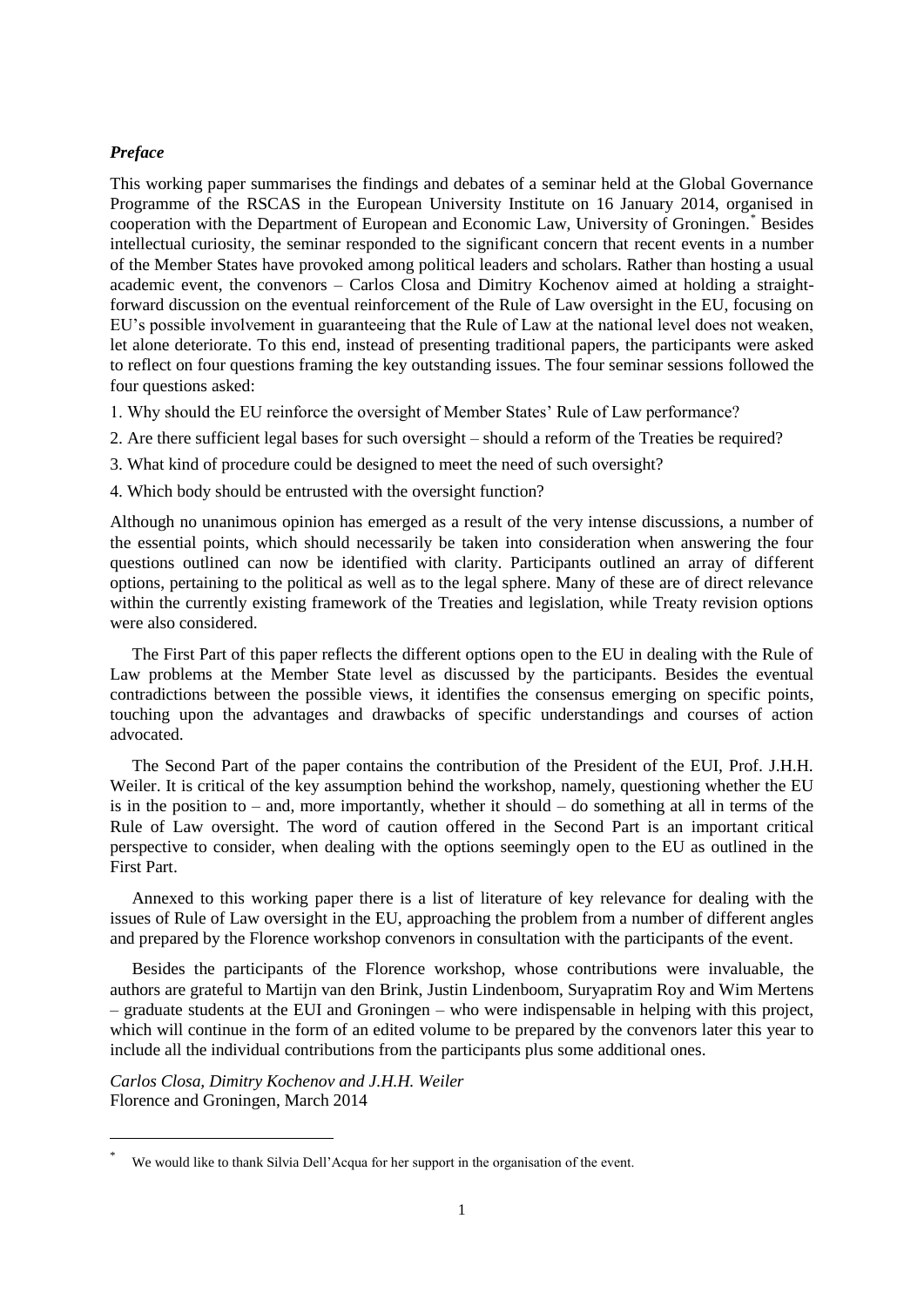#### <span id="page-11-0"></span>**Introduction and the structure of the paper**

In the past few years, several EU Member States have faced political changes which resulted in threats to the Rule of Law and liberal democracy, core values based on which the EU was established, as outlined in Article 2 of the EU Treaty (TEU). Austria, Greece, Hungary, Romania and other Member States could provide the cases in point to a varying degree. This poses a particular problem, since scholars and politicians in Europe share the general perception that the EU is currently *not* properly equipped to deal with such threats. This paper discusses the ways to approach this problem. This is done without prejudice to the substantive definitions of the Rule of Law and the contents of values in question – the issue falling outside the scope of this paper.<sup>1</sup>

The EU was explicitly established not just to be a community based on common interests of its Member States, but also a community of values, reflected in the way how integration progresses, as well as in the *ethos* of rights and freedoms, which the EU officially embraces and guarantees,<sup>2</sup> while demonstrating direct concern for the peoples of Europe. 3 In this context it is not surprising that the EU's credibility and even its very *raison d'être* – traditionally related, besides economic integration, also to values and rights<sup>4</sup> – require that it develops the means to face these challenges. A virtually universal consensus has emerged on the fact that the EU shows a less than brilliant record on the internal enforcement of its own constitutive values. This is definitely the case when dealing with the alleged breaches of the Rule of Law at the Member State level. This is both due to the EU's very design – since the powers not explicitly delegated to the EU remain with the Member States,  $5$  the priority in values-promotion has traditionally been confined to the pre-accession/external relations context, leaving the internal Rule of Law issues to Member States<sup>6</sup> themselves - as well as to its dayto-day functioning, where the priority, quite expectedly perhaps, is awarded to the enforcement of the *acquis*. 7

The discussion of these issues, which are of overwhelming importance for the successful future of both the EU and its Member States, requires establishing, **first of all**, the normative foundation for enhanced EU monitoring and enforcement of the foundational values of Article 2 TEU – with a

 $\overline{a}$ 

<sup>1</sup> For a comprehensive approach to the Rule of Law in the EU see *e.g.* Laurent Pech, 'The Rule of Law as a Constitutional Principle of the European Union', *Jean Monnet Working Paper* No. 04/09 (NYU Law School), 2009. For a troublesome vision of other values see *e.g.* J.H.H. Weiler, 'Europa: "Nous coalisons des Etats nous n'unissons pas des hommes"', in Marta Cartabia and Andrea Simoncini (eds.), *La sostenibilità della democrazia nel XXI secolo*, Bologna: Il Mulino, 2009, 51; Andrew Williams, *The Ethos of Europe*, Cambridge: Cambridge University Press 2010; Dimitry Kochenov, Gráinne de Búrca and Andrew Williams (eds.) *Europe's Justice Deficit?*, Oxford: Hart Publishing, 2014. For the analysis of the meaning of the values in the context of Article 2 TEU enforcement, see, Armin von Bogdandy and Michael Ioannidis, 'Systemic Deficiency in the Rule of Law: What It Is, What Has Been Done, What Can Be Done', 51 *Common Market Law Review*, 2014, 59.

<sup>2</sup> See, *e.g.*, Carlos Closa, 'Deliberative Constitutional Politics and the Turn towards a Norms-Based Legitimacy of the EU Constitution', 11 *European Law Journal*, 2005, 411.

<sup>3</sup> Case 26/62 *NV Algemene Transport- en Expeditie Onderneming van Gend en Loos v. Nederlandse administratie der belastingen* [1963] ECR 1 (special English edition); J.H.H. Weiler, 'The Schuman Declaration as a Manifesto of Political Messianism', in Julie Dickson and Pavlos Eleftheriadis (eds.), *Philosophical Foundations of European Union Law*, Oxford: Oxford University Press, 2012.

<sup>4</sup> Gráinne de Búrca, 'Europe's *raison d'être*', in Dimitry Kochenov and Fabian Amtenbrink (eds.), *European Union's Shaping of the International Legal Order*, Cambridge: Cambridge University Press, 2013, 21.

<sup>5</sup> Art. 4(1) TEU.

<sup>6</sup> Christophe Hillion, 'Enlarging the European Union and Deepening Its Fundamental Rights Protection' *SIEPS European Policy Analysis*, 2013:11, 2013.

<sup>7</sup> For a disastrous example (when approached from the Rule of Law angle) see Case C-286/12 *Commission v. Hungary* [2012] ECR I-0000, as analyzed by Kim Lane Scheppele, 'How to Evade the Constitution: The Hungarian Consitutional Court's Decision on Judicial Retirement Age, Part II', *Verfassungsblog*, 9 August, 2012. Available online at [http://www.verfassungsblog.de/de/how-to-evade-the-constitution-the-hungarian-constitutional-courts-decision-on](http://www.verfassungsblog.de/de/how-to-evade-the-constitution-the-hungarian-constitutional-courts-decision-on-judicial-retirement-age-part-ii/#.Uw4Zlvuzm5I)[judicial-retirement-age-part-ii/#.Uw4Zlvuzm5I.](http://www.verfassungsblog.de/de/how-to-evade-the-constitution-the-hungarian-constitutional-courts-decision-on-judicial-retirement-age-part-ii/#.Uw4Zlvuzm5I)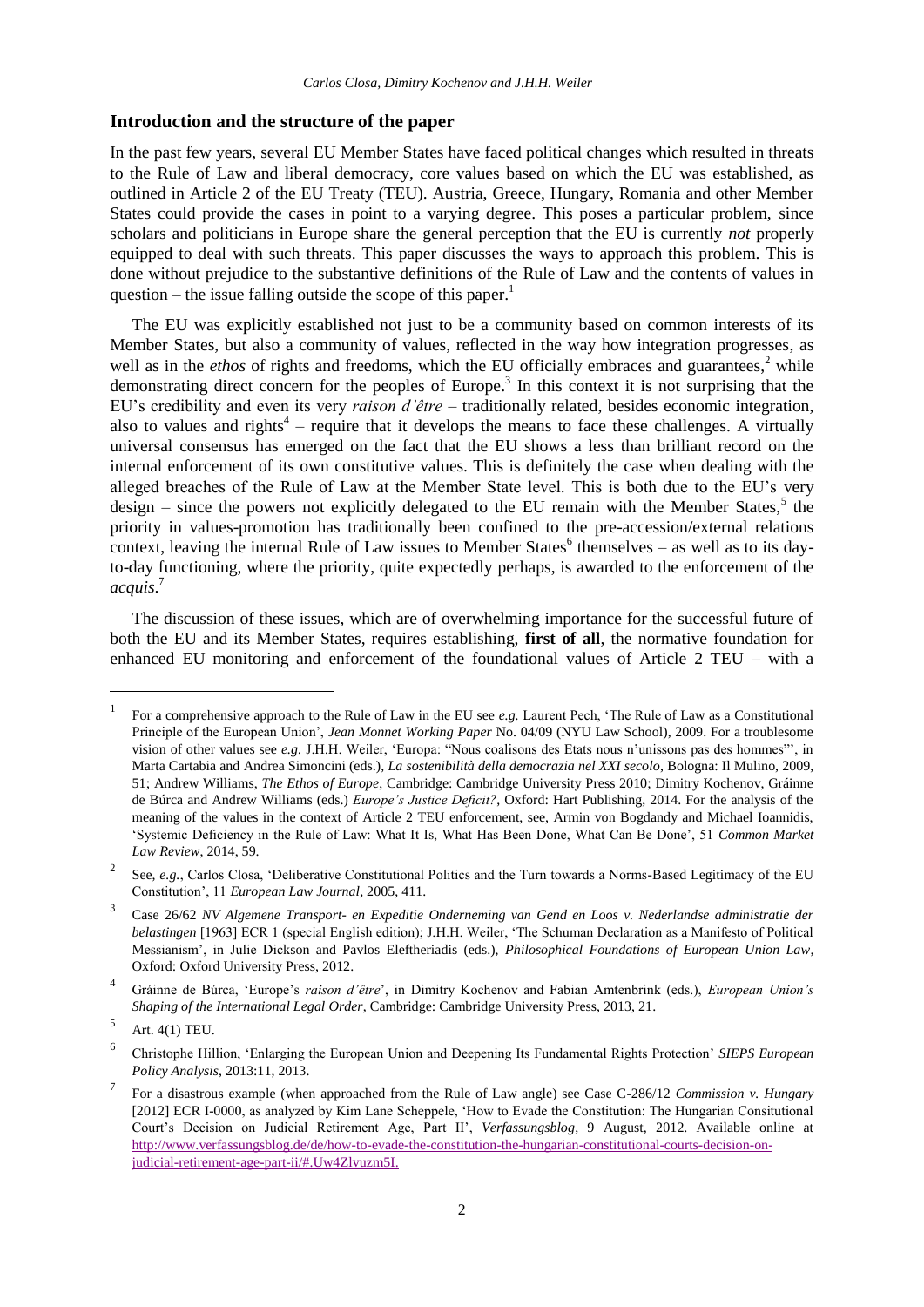particular emphasis on the Rule of Law – in the Member States. Then, **secondly**, the legal basis making the growing EU's role possible must be identified and scrutinised. Once this is done, **thirdly**, the procedural issues of the day-to-day operation of EU's involvement with the values are to be addressed. In this context, a clearly-designed procedure should identify the actors involved, their functions and roles, as well as the different stages in the process. **Finally**, the potential bodies best suitable for the specific oversight function will need a closer scrutiny, thus shifting the focus to the issue of who will actually be doing the 'values job'. Each of the stages along the logical route thus outlined boasts a huge array of possible options, offering a large number of potentially deployable and at times contradictory approaches.

While this is not the task of this working paper to make hard choices, it will outline concrete options available to the EU with regard to each of the four issues we are concerned with, also explaining, based largely on the discussion held in Florence, what the pros and the cons of each of the choices thus offered are. Besides, it will offer a legal-theoretical warning to make us think twice whether the EU is the right source of Rule of Law solutions, however badly-needed. Part I written by Carlos Closa and Dimitry Kochenov and based on the EUI debate focuses on the four meta-issues outlined above, while Part II, written by J.H.H. Weiler puts these issues in a broader perspective, of democracy, legitimacy and accountability, sounding the warning.

#### <span id="page-12-0"></span>**Part I. The case for EU reinforced oversight in four questions**

*Carlos Closa* and *Dimitry Kochenov*

l

This part proceeds along the four questions at the core of the Florence exchange:

- 1. Why should the EU reinforce the oversight of Member States' Rule of Law performance?
- 2. Are there sufficient legal bases for such oversight should a reform of the Treaties be required?
- 3. What kind of procedure could be designed to meet the need of such oversight?
- 4. Which body should be entrusted with the oversight function?

<span id="page-12-1"></span>Key points worthy of consideration emerging from the EUI discussion are summarised in the conclusion.

# **Question 1. Why should the EU reinforce the oversight of Member States' Rule of Law performance?**

The general normative argument in favour of the EU's democratic oversight of its Member States is related, quite simply, to the safeguarding of the core values on which the Union has been established, as set out in Article 2 TEU, which are shared between the EU and the Member States. A more specific answer to the question concerning the reasons behind the EU's particular role is an analytical process of two stages. The first refers to the nature of the problems existing in some Member States which could (and, presumably, should) be addressed with the help of the actors external to the Member States concerned. The second concerns, specifically, the justification of the EU's role in dealing – or at least participating in dealing – with those problems.<sup>8</sup> In other words we are dealing with the *what?* and the *why?* questions.

<sup>8</sup> It is crucial to realize that given the EU's design any EU involvement – as well as its very existence – is always in need of justification: Glyn Morgan, 'European Political Integration and the Need for Justification', 14 *Constellations*, 2007, 332.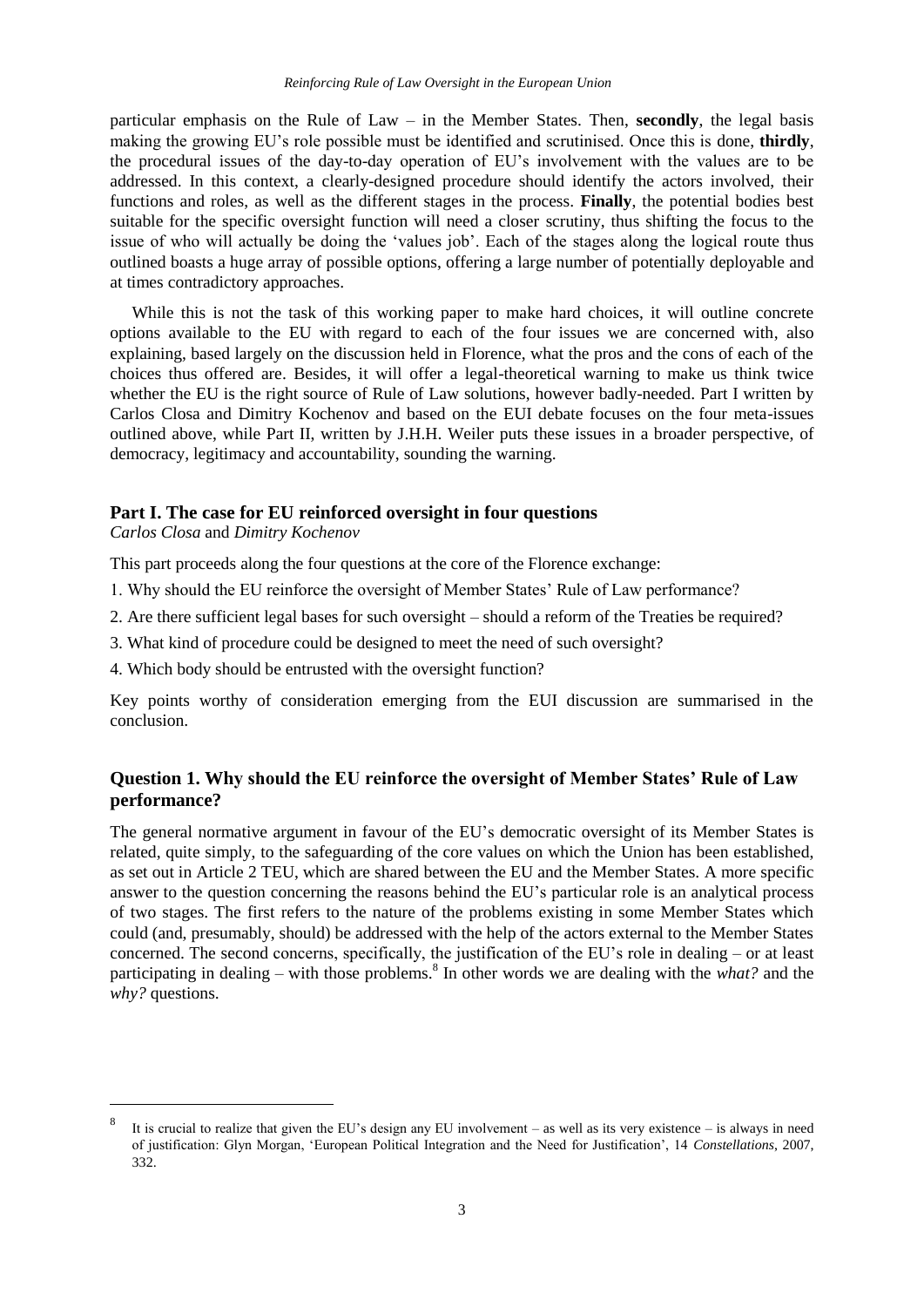#### <span id="page-13-0"></span>*1.1. The 'what?' question: on the nature of the Rule of Law problems at issue*

The calls for oversight have emerged in recent years in the context of a number of different events: the participation of an extreme right-wing party in the government in Austria, concentration of the media and political power in Italy, the treatment of EU citizens of Romani ethnicity by France, and the behaviour of political parties enjoying strong majorities in the countries like Hungary or Romania etc., sometimes with a particular reference to the change of the Constitution and the rewriting of hundreds of laws virtually in a fortnight.<sup>9</sup> Although possible threats to the Rule of Law arise in all these Member States, specific situations, especially the most problematic ones, are never perfectly equal. Romania and Hungary in particular are the cases in point. A careful empirical assessment of the exact situation in each country concerned is necessary in order to determine an appropriate response. Looking at the assessment of the outstanding Rule of Law problems in the media and at times by the international institutions, it is clear that such careful empirical assessment, regrettably, does not always underpin the response actions undertaken, as it should.

Crucially, important problems emerged *both* in the 'old' and in the 'new' Member States. Moreover, the problems we are dealing with do not seem to be confined to a particular region. It is abundantly clear, that no country can be *per se* immune from the concerns we are dealing with.

The key point is to be able to distinguish with abundant clarity between two radically different sets of issues. On the one hand, there are problems amounting to nothing else but careless use of the law or abuses of political power – something that can and will be corrected with time through the functioning of the relevant Member States' own democracies. On the other hand, there are problems of such a profound and fundamental nature, that the Member States' own legal and political systems are overwhelmingly unlikely to be in the position to right the wrongs concerned in the near- to long-term future.

A broad consensus among all the participants of the EUI round-table arose on the issue of limiting EU's possible involvement to the second set of problems outlined above. Indeed, mingling with the first will be nothing but an outright *ultra vires* act by the Union. The fact that Article 2 TEU as well as other values-relevant instruments to be discussed *infra* are not about micro-management and are only to aimed at addressing the gravest concerns is evident. Yet, how do we draw the line between the first and the second type of problems outlined?

While a general sense of unease about certain constitutional developments in a Member State is an insufficient factor to propose a classification of a particular problematic issue – or, indeed, even to establish its very existence, there are ways to go beyond the general vagueness on this issue.

Three profoundly interrelated criteria could be employed as key signs of which kind of problems we are witnessing. The first is Jan-Werner Müller's '**constitutional capture**' 10 – a problem, which was spreading through the region and beyond the EU as well, also characterised as unconstitutional constitutionalism or a constitutional *coup d'État*: an profound reshuffling and abuse of power through perfectly legal means.<sup>11</sup> The second criterion is the general dismantlement or profound **undermining of the liberal democratic state** and the third is a reference to **systemic corruption**, which can be an overwhelming problem undermining Article 2 TEU compliance.<sup>12</sup> In any case, there is a general

<sup>9</sup> The well-known Hungarian case provides an illustration of such a possibility: Kim Lane Scheppele, 'The Unconstitutional Consitution', *New York Times*, 2 January 2012. For a discussion see Verfassungsblog's special feature *Hungary: Taking Action*, 2013. Available online at [http://www.verfassungsblog.de/en/category/focus/hungary-taking](http://www.verfassungsblog.de/en/category/focus/hungary-taking-action/#.Uw4a-Puzm5I)[action/#.Uw4a-Puzm5I](http://www.verfassungsblog.de/en/category/focus/hungary-taking-action/#.Uw4a-Puzm5I)

<sup>10</sup> Jan-Werner Müller, *Constitutional Patriotism*, Princeton: Princeton University Press, 2007.

<sup>11</sup> *E.g.* Scheppele, 'The Unconstitutional Constitution', *supra*; Miklós Bánkuti, Gábor Halmai and Kim Lane Scheppele, 'Hungary's Illiberal Turn: Disabling the Constitution', 23 *The Journal of Democracy*, 2012, 138.

<sup>12</sup> Milada Ana Vachudova, 'Corruption and Compliance in the EU's Post-Communist Members and Candidates', 47 *Journal of Common Market Studies*, 2009, 43.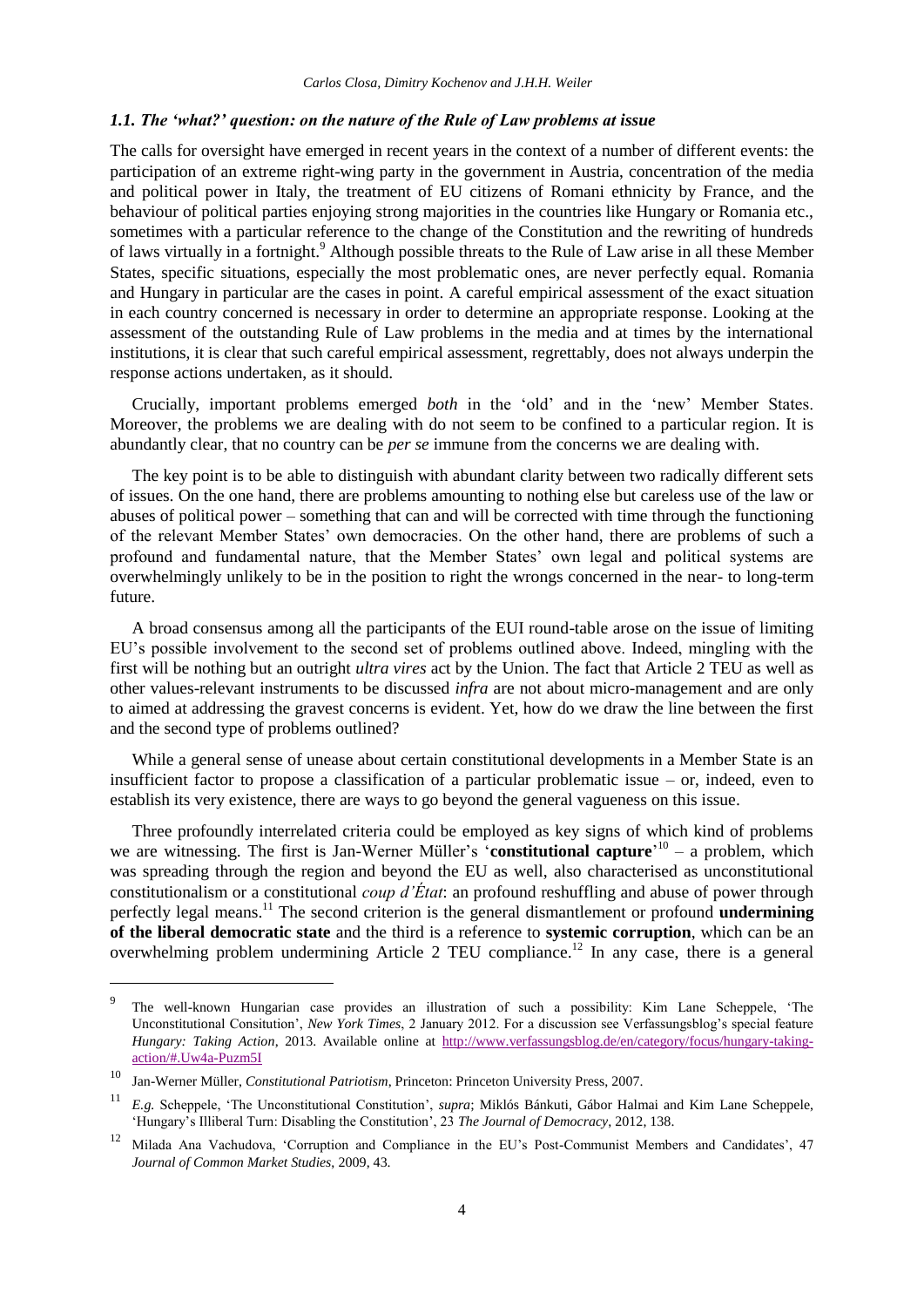feeling that the problems should absolutely go beyond individual human or fundamental rights violations and petty corruption, and that they may represent a new phenomenon in that they profoundly undermine the very essence of the modern democratic state.

In general, participants agreed that those problems go beyond violation of specific fundamental rights or, indeed, governance standards. In other words, crucially, the Rule of Law problems we should be concerned with are not necessarily human rights problems. Constitutional capture, dismantlement of the liberal democratic state and endemic corruption taking different forms which penetrates the whole body of the state and society are the three inter-related factors to be concerned with when answering the 'What?' question.

The last but not least fundamental issue which is abundantly relevant for the enforcement of the Rule of Law is of course whether the EU itself is up to the standard. This question discussed in Part II *infra*.

#### <span id="page-14-0"></span>*1.2. The 'why?' question: what does the EU have to do with all this?*

Any EU action in relation to scrutinising and correcting Member States' deviation from the Rule of Law requires a previous normative foundation. All the participants of the meeting agreed, in general on the pertinence of the eventual Union's role: none of them really questioned whether the EU should do something about the situations where EU values are gravely violated. Yet, the dangers of expecting too much from the Union in this respect should also constantly be kept in mind, as Part II of this paper emphasises in detail.

This being said, three key normative arguments emerge for, specifically, the Union's involvement clearly emerged from the Florence discussion. These concern, firstly, the effects of Article 2 violations by a single Member States on the whole of the Union both at the citizens' and at the level of the Member State level; secondly, these concern the supranational understanding of the Union as a federal legal-political organism, requiring it to intervene in defence of the rights and freedoms, which it directly endows its citizens with; and, thirdly, the argument building on the EU's congruence with its own proclaimed values and policies.

In other words the three types of arguments are derived from:

- a. The all-affected principle
- b. The supranational federal vision
- c. The principle of congruence

#### <span id="page-14-1"></span>*a. The all affected principle*

The normative argument on the universal effects of the individual Member States' departures from the values of the Union on whole of the EU starts with the all-affected principle, related to the deep interpenetration and the mutual interdependency between the Member States of the Union at the current stage of European integration. This works at two levels.

Firstly, every European citizen has an interest in not being faced with an illiberal Member State in the EU, since that state will take decisions in the European Council and the Council of Ministers and at least indirectly participate in governing the lives of *all* the citizens of Europe. If one or more Member States change their standards regarding the Rule of Law or democracy, this necessarily and automatically affects the decisions in and by other Member States as well.

Secondly, every EU Member State is equally interested in ensuring that none of the others freeride, undermining the genuine nature of the Union and the internal market. Legally speaking, the interdependency between the Member States now works in such a way that the EU obliges the Member States to presume that each of them is at least as good as any other in terms of the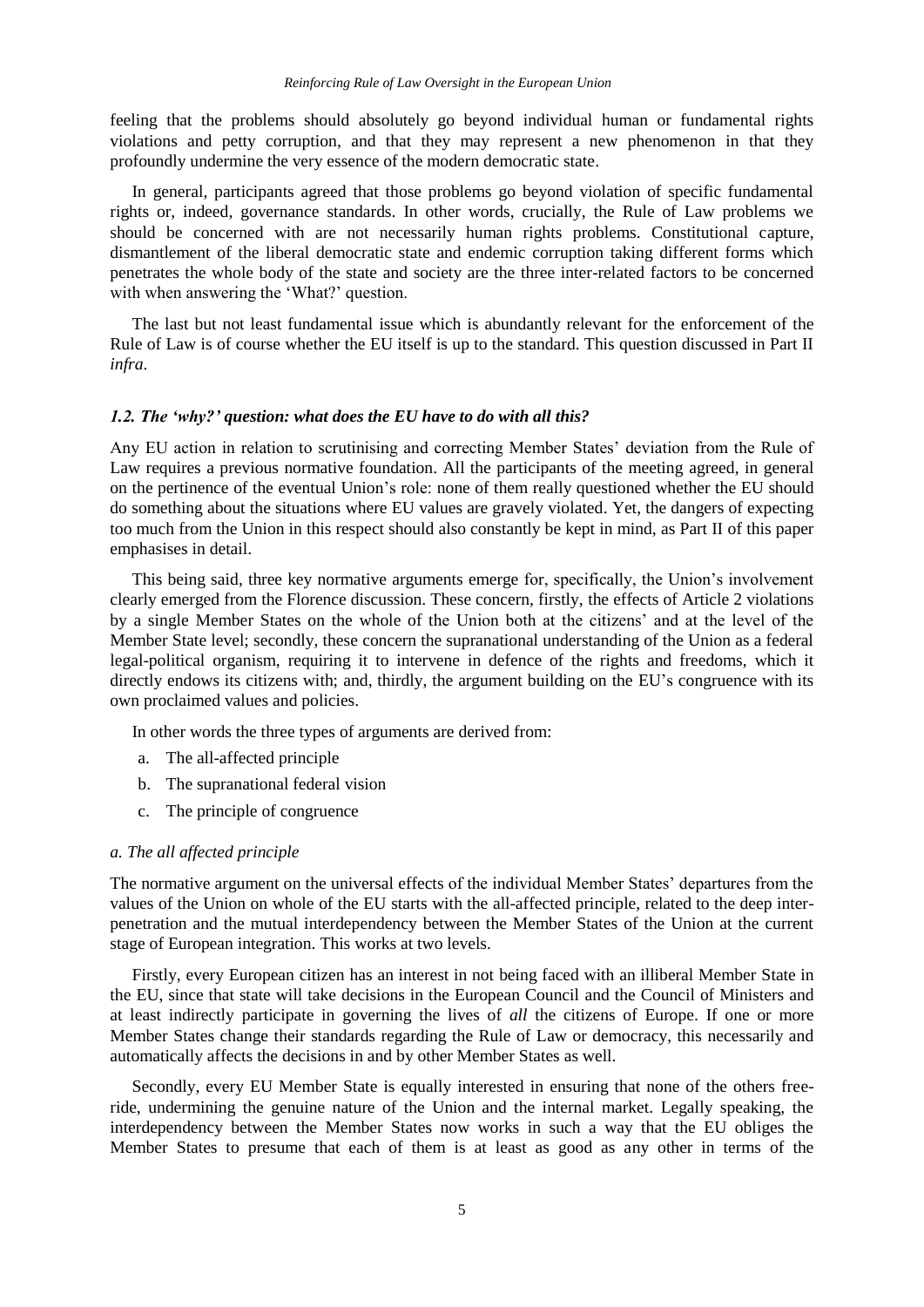governance, democracy and the Rule of Law standards. Mutual trust, which is essential to the working of the EU and the market itself, depends precisely holding true this presumption. Departures from accepting other Member States' court decisions, European arrest warrants, newly-issued nationalities or the quality of phytosanitary measures – you name it – are generally *prohibited* by EU law.

Thus, disrespect for the Rule of Law and democracy in one particular Member State may have negative externalities upon third (EU) parties. This principle assumes that the EU is already a coherent legal-political entity based on mutual trust and respect and works both at the level of citizens and at the level of the Member States.

#### <span id="page-15-0"></span>*b. The supranational federation approach*

The federal analogy builds on the inter-dependency argument but moves it one step further: the EU is recognised – in tune with the functioning of its law in some domains – as a supranational federation.<sup>13</sup> Such recognition provides an additional normative argument for its involvement in the cases when the Member States disregard the Rule of Law, as the Union *per se* is also conceived of as a bearer of an important stake in the functioning of the system and the effectiveness of the rights it grants. As an important bearer of duties *vis-à-vis* the citizens and, also, the Member States, the EU as such is viewed as a responsible actor.

This vision cannot emerge out of a story of interdependence between the EU citizens or between the EU Member States. Once the EU's supranational nature is fully taken into account, it acquires a role in protecting its citizens, which is *independent* of the Member States. Playing such a role pertains to the key recent jurisprudence of the Court of Justice of the European Union  $(ECJ)$ .<sup>14</sup> Some participants, expressed doubts as to how far the federal analogy can travel: even though in analytical terms the EU can be perceived this way, it is questionable that normative arguments can be automatically derived from this view.<sup>15</sup>

#### <span id="page-15-1"></span>*c. The principle of congruence*

l

The third normative argument refers to the *principle of congruence* and it has an internal and an external dimension. Externally, the argument based on this principle points to the kind of requirements that the Union usually puts for engaging in co-operation with third parties. The protection of fundamental rights, the Rule of Law and democracy all together or one by one are good cases in point. Indeed, the EU even attempts to shape international law to its liking, using its own fundamental values and principles as a basis for this.<sup>16</sup> Should the EU establish oversight mechanisms, then it would clearly also reinforce its credibility in the wider world. This is crucial, in particular, given that the EU sets high standards for the candidate countries in the course of the pre-accession,  $\frac{1}{7}$  which contrasts sharply with what is required of those Member States, which are already 'in'.

<sup>13</sup> The "f"-word is then used in Robert Schütze's vein: Robert Schütze, *From Dual to Cooperative Federalism: The Changing Structure of European Law*, Oxford: Oxford University Press, 2009.

<sup>14</sup> *E.g.* Case C-135/08 *Janko Rottmann v. Freistaat Bayern* [2010] ECR I-1449; Case C-34/09 *Gerardo Ruiz Zambrano v. Office national de l'emploi (ONEm)* [2011] ECR I-1177. For an analysis, see, Dimitry Kochenov, 'A Real European Citizenship: A New Jurisdiction Test: A Novel Chapter in the Development of the Union in Europe', 18 *Columbia Journal of European Law*, 2011, 55.

<sup>&</sup>lt;sup>15</sup> See, on the essence of such disagreements, Gareth Davies, 'Constitutional Disagreement in Europe and the Search for Legal Pluralism', *Eric Stein Working Papers* No. 1/2010 (Prague), 2010.

<sup>16</sup> Federico Fabbrini, 'The Enhanced Cooperation Procedure: A Study in Multispeed Integration', *Centro Studi sul Federalismo Research Paper*, October 2012.

<sup>17</sup> Marc Maresceau, 'The EU Pre-Accession Strategies: A Political and Legal Analysis', in Marc Maresceau and Erwan Lanon (eds.), *The EU's Enlargement and Mediterranean Strategies: A Comparative Analysis*, Basingstoke: Palgrave, 2001, 18.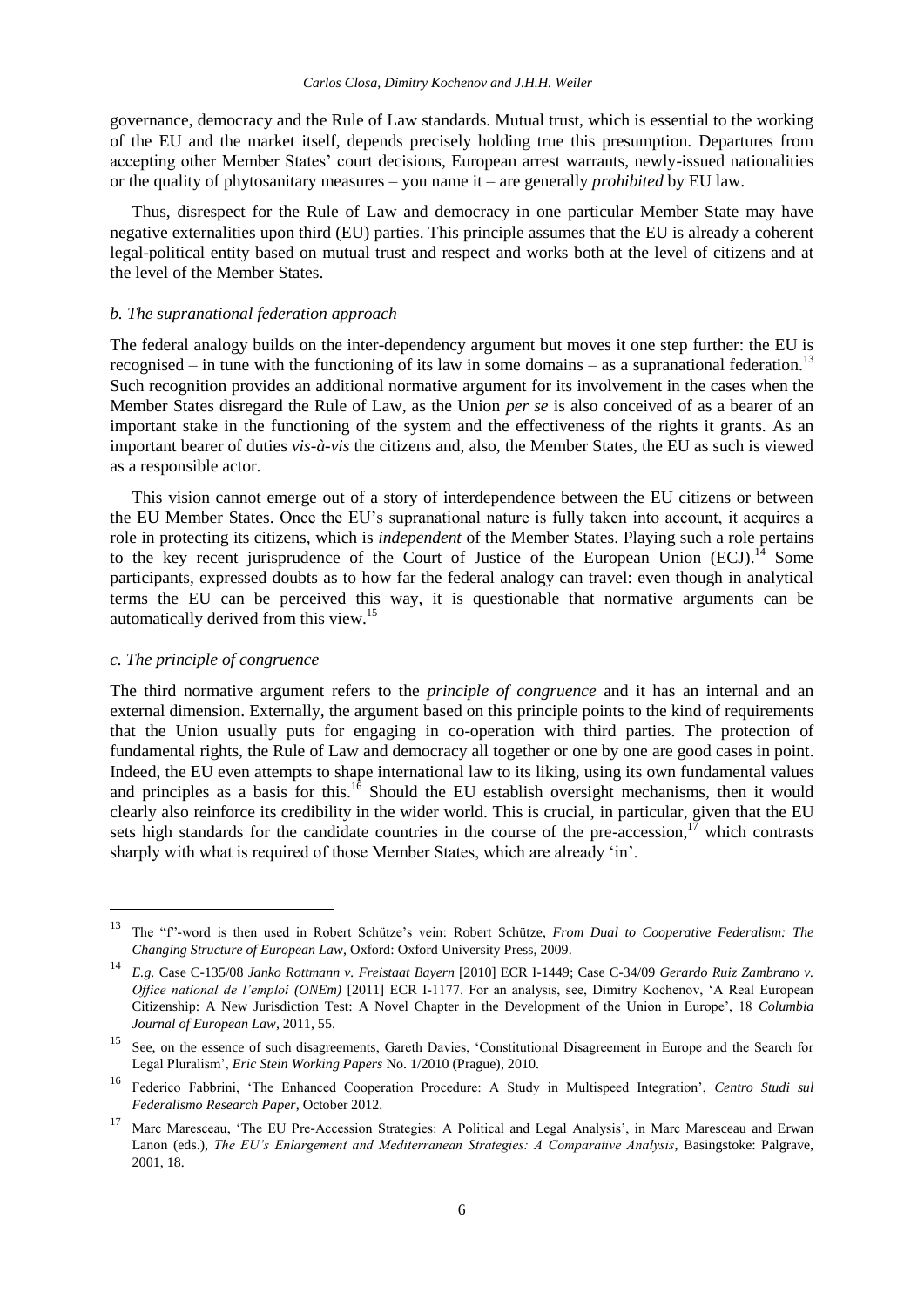Internally, the congruence principle means that respect for democracy and the Rule of Law should not only be viewed as a prerequisite for accession but also for continued membership. In short, the congruence argument, when taken seriously, enhances EU's credibility in safeguarding and defending its fundamental values.

The three arguments combined provide a sound normative foundation for the intensification of the EU's involvement with the outstanding issues of the disregard of the fundamental values by the Member States.

# <span id="page-16-0"></span>**Question 2. Are there sufficient legal bases for such oversight – should a reform of the Treaties be required?**

In order to be able to intervene, a sound legal basis is required, to empower the EU to act. This section first argues that Article 7 TEU, which is the main legal basis in the Treaties currently in force *ab initio*  designed to tackle value problems, provides an insufficient legal basis for a successful intervention. It then moves to assess the potential need for a Treaty reform, also considering other options, *i.e.* agreements on values' enforcement placed outside the framework of the EU *acquis*. Lastly, this section turns to the concrete legal bases in primary EU law discussed by the participants of the Florence seminar as possible legal grounds for EU's involvement in solving the Rule of Law problems at the national level.

#### <span id="page-16-1"></span>*2.1. Article 7 TEU*

l

The main provision in the current framework, which formally establishes the possibility to take measures in case of violations of the Rule of Law is Article 7 TEU, which contains a mechanism to protect the EU against serious breaches of the values as reflected in Article 2 TEU by any of the Member States. Importantly, the scope of Article 7 TEU is not confined to the areas covered by EU law but also allows the Union to act in the event of a breach in which Member States act autonomously, in their own exclusive area of competence.<sup>18</sup>

In practice, a strong political unwillingness to use the mechanism provided for by Article 7 TEU, which places the determination of the existence of a breach fully with the Council, has emerged. Calls for the establishment of monitoring or early warning mechanisms have gone unheeded for a decade.<sup>19</sup> Besides, the procedure contained in this provision is a political, not a judicial one, allowing for a lot of behind-the-scene leverage and not implying any active participation of the ECJ. This makes it reasonable to believe, and the majority of scholars seems to agree, that Article 7 TEU can only be used in the most outrageous and acute factual constellations – far superseding any of the problems faced by some EU Member States at the current stage. There is thus a pressing need to look for alternatives, both within the existing Treaty framework and possibly beyond.

#### <span id="page-16-2"></span>*2.2. Key options framing the way forward: what about the Treaty change?*

All participants in the EUI workshop converged that it is necessary to aim at proposals which could be implemented without a Treaty amendment, even if many believed such an amendment would be desirable. Treaty revisions are slow and painful processes<sup>20</sup> and, hence, as some scholars argued, it should not be the focus at the present moment, when we are dealing with an imminent crisis of the

<sup>18</sup> Communication from the Commission to the Council and the European Parliament on Art. 7 of the Treaty on European Union: Respect for and promotion of the values on which the Union is based: COM (2003) 606.

<sup>19</sup> Wojciech Sadurski, 'Adding Bite to a Bark: The Story of Article 7, EU Enlargement, and Jörg Haider', 16 *Columbia Journal of European Law*, 2010, 385.

<sup>20</sup> See Carlos Closa, *The Politics of Ratification of EU Treaties*, London: Routledge, 2013.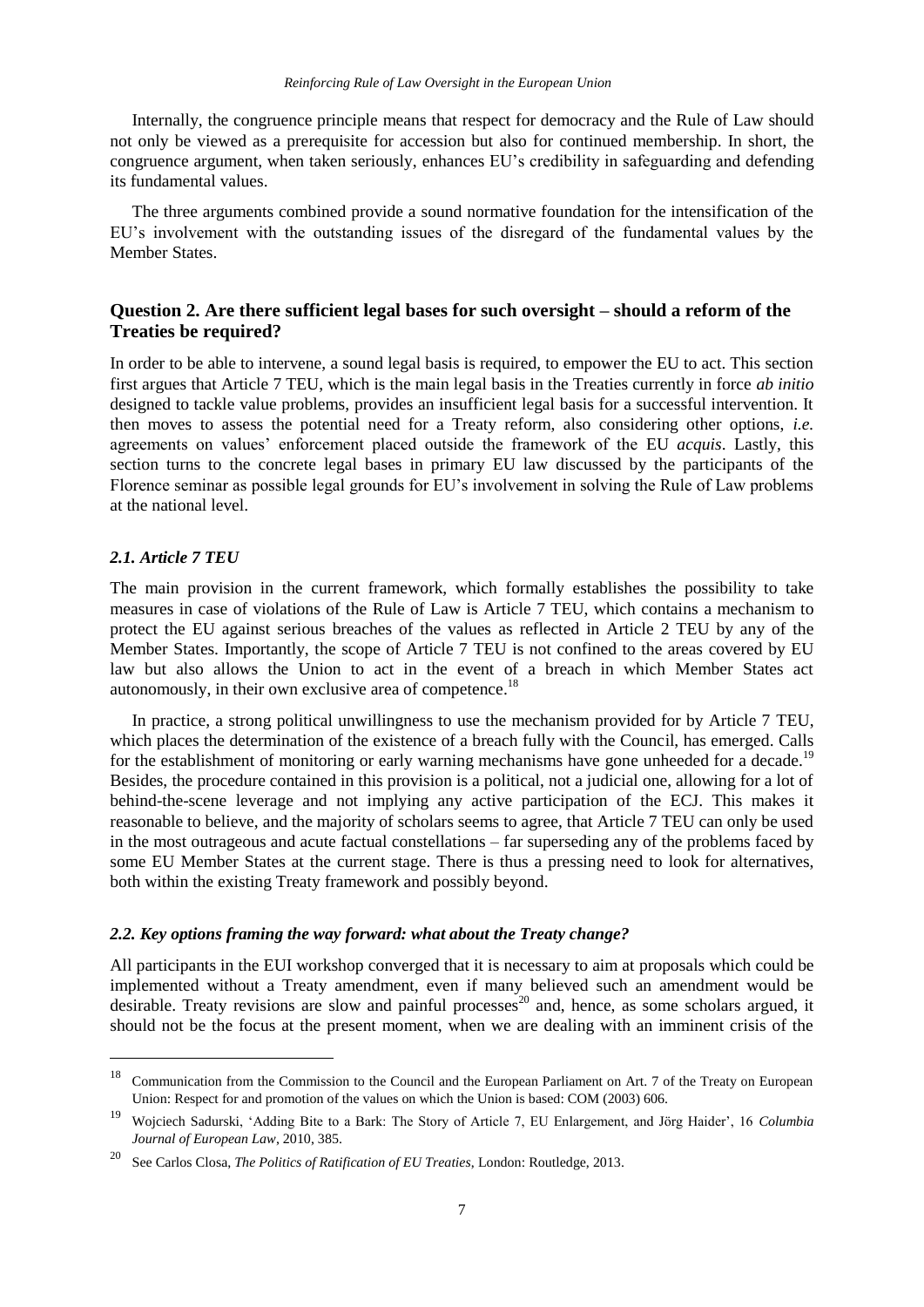Rule of Law, or even a 'constitutional crisis'<sup>21</sup> in some Member States. Moreover, non-complying Member States will obviously block any Treaty change aiming at tackling their non-compliant behaviour.

Yet, much is to be said for considering Treaty amendments in all seriousness. The key reason for this is that a Treaty revision, even if not happening overnight, which brings about a substantial reinforcement of the oversight mechanisms would significantly increase the legitimacy of the EU's interventions.

Only a Treaty change will provide a satisfactory response to the potential limitations arising from Article 4(2) TEU, which can be misused to over-emphasise the protection of the constitutional specificity of the Member States failing to comply with the values as set out in Article 2 TEU. Article 4(2) TEU requires 'respect for national identities of Member States which are *inherent in their fundamental structures, political and constitutional, inclusive of regional and local self-government. It shall respect their essential State functions, including ensuring the territorial integrity of the State, maintaining law and order and safeguarding national security*' (emphasis added). While it is clear that it is legally untenable to stretch this provision to such an extent that it would amount to *de facto* denying the *effect utile* of Article 2 TEU as a minimal values' denominator common to all the Member States and the Union alike, a forceful restatement of this fact in the text of the Treaties would be a good thing.

We should not forget, however, that the dilemma whether to amend or not to amend the Treaties does not reflect all the possible causes of action. So a wide agreement emerged in Florence that new mechanisms could potentially be created both within and, importantly, *outside* the Treaty framework.

Indeed, examples of two types of actions outside the Treaty framework are known. The first is about *ad hoc* interventions, to which the case of Austria following the elevation of FPÖ to power testifies, when the Member States rallied for change entirely outside of the scope of the *acquis*. <sup>22</sup> The second is about formal legal structures outside the scope of the Treaties. An example of the latter is the whole architecture to deal cope with the financial crisis. As always, a middle way is possible also here – it concerns the enhanced co-operation procedures in the Treaties. These are notoriously difficult to use, however. $23$ 

Having outlined all these 'extra-*acquis*' options, it seems that compelling arguments would still require remaining within the Treaty framework. The alternative options arguably diminish the effectiveness of the much-needed oversight mechanism, since it presupposes the agreement and participation of all Member States (unless outright bullying of a potentially illegal nature is advocated, which was the Austrian case). Crucially undermining the potential success of any of the approaches placed outside of the context of the Treaties and the *acquis*, it would be very likely that the Member States plagued by deficiencies in the area of Rule of Law and other values will opt out of a mechanism established outside the Treaties.

All in all, thus, although the preference in the current situation, which is the one of urgency, should definitely lie with the attempted deployment of the existing Treaty machinery, in the medium- to longterm future a Treaty amendment would definitely be beneficial for the success of the Rule of Law oversight mechanisms, also increasing the legitimacy of EU interventions. This said, the focus of the section which follows is on the deployment of the *existing* legal bases.

<sup>21</sup> The Fundamental Rights Agency concluded that this is the case in Hungary: FRA, *Fundamental Rights: Challenges and Achievements in 2012*, Vienna: FRA, 2013, 22–25.

<sup>22</sup> Gabriel von Toggenburg, 'La crisi austriaca: delicate equilibrismi sospesi tra molte dimensioni', *Diritto pubblico comparato ed europeo*, 2001, 735.

<sup>23</sup> Fabbrini, 'The Enhanced Cooperation Procedure' *supra*.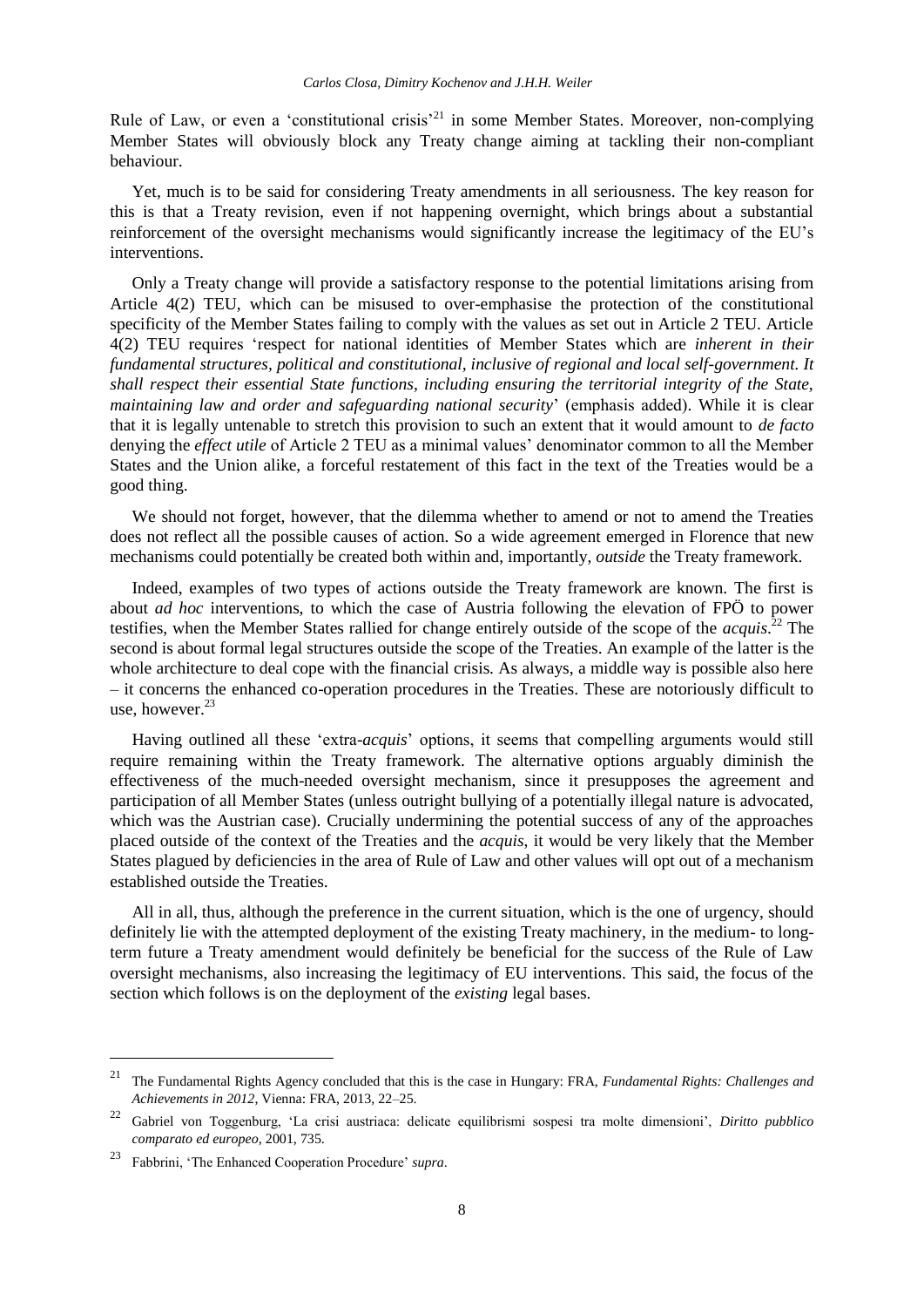# <span id="page-18-0"></span>*2.3. Legal bases currently available*

The issue of the legal bases is at times intimately related to the questions of the procedure deployed and the bodies responsible for action, particularly so, when an innovative  $-$  or even an outright inventive deployment of the Treaty instruments is advocated. This section should thus be necessarily considered in an intimate connection with the discussion of Questions 3 and 4 *infra*. The key legal bases for addressing the departures from the values of Article 2 TEU by certain Member States, as outlined during the Florence meeting include a wide array of options, including the following:

- a. Reading Article 2 TEU in conjunction with 4(3), 3(1), and 13(1) TEU
- b. Deploying Article 2 TEU in combination with 19 TEU
- c. Deploying Article 2 TEU in combination with 258 TFEU
- d. Adding fines along the lines of Article 260 TFEU
- e. Creative reading of Article 51 of the Charter of Fundamental Rights of the Union (CFR)
- f. Extending the pre-accession monitoring practice to cover the Member States

Importantly, all these options allow for inter-penetration, thus largely increasing the potential of their combined application.<sup>24</sup> It goes without saying that any mechanism deployed should bear in mind the eventual limitation imposed by Article 4(2).

Before introducing them one-by-one their interrelation with Article 7 TEU has to be clarified, however: does the mere presence of Article 7 TEU, as a special procedure to deal with the infringements of Article 2 TEU in the Treaties pre-empt the utilisation of other Treaty instruments to guarantee Member States' compliance with Article 2 TEU? Should this question be answered in the affirmative, this would imply that no effective remedy against the Member States undermining the Rule of Law is available in the system – this is taking into account all what is said *supra* about the serious drawbacks of Article 7 TEU as a possible tool to bring about compliance. An overwhelming consensus has emerged in Florence that Article 7 TEU does *not* pre-empt other ways of values' enforcement. Indeed, Article 7 TEU does not prevent the adoption of another mechanism enforcing Article 2 TEU: this would seriously undermine the possibilities of reading other provisions in the Treaties in the light of Article 2 TEU, thus effectively diminishing the reach of EU values. As a consequence, in one example, Article 258 TFEU and Article 7 TEU are not incompatible. The Commission should definitely be able to use Article 258 TFEU if the Member States refuse to activate Article 7 TEU. By extension, the same applies to Article 260 TFEU.

# <span id="page-18-1"></span>*a. Articles 2 TEU and 4(2), 3(1) and 13(1) TEU read together*

The article dealing with the values in the Treaties is well known. The general agreement in the literature as well as the reading given to this provision by the Commission tended to assume that the strictly legal effects of this article are limited due to its over-encompassing nature and perceived vagueness of the values and principles it deals with. Yet, in order to build a sound alternative to Article 7 TEU and achieve a high level of compliance with the values among the Member States, some measure of direct effect for Article 2 TEU is indispensable. This is the case since if we believe that Article 2 TEU does not impose an obligation on Member States, its deployment as a legal measure *sensu stricto* becomes overwhelmingly difficult. This implies that a Treaty change is still required to make this possible.

However, when considered in a systemic fashion in the context of the requirements laid down in other provisions of the Treaty, a radically different reading of Article 2 TEU can be proposed. As stressed by Christophe Hillion, Articles 3(1) and 13(1) TEU are of particular importance in this regard. Both provisions oblige the EU and its Institutions (respectively) to 'promote' its values, which may

<sup>24</sup> For a number of options discussed see *Verfassungsblog* Hungary: Taking Action, *supra*.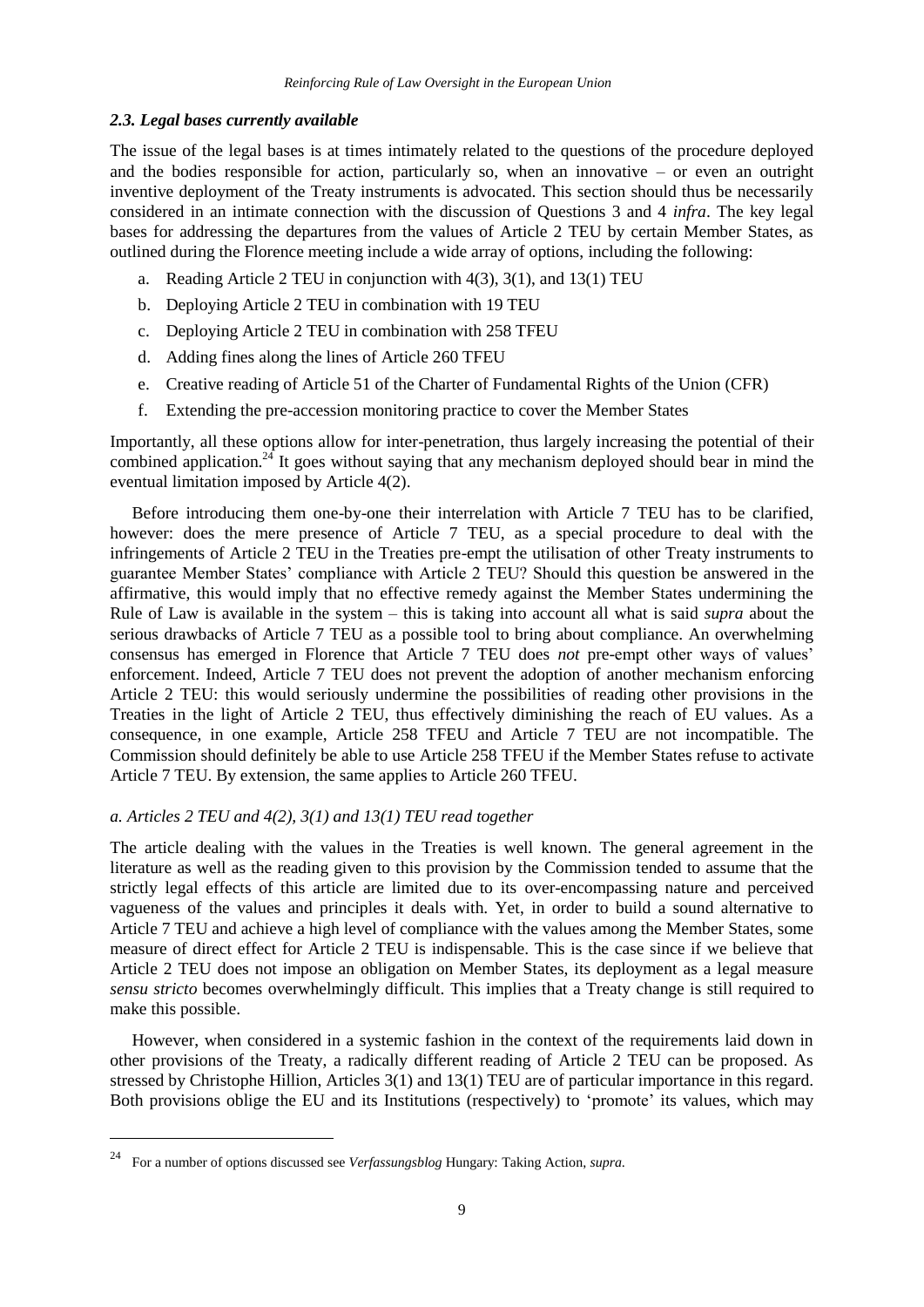provide for a sufficiently solid legal-constitutional basis for EU action in relation to Article 2 TEU depending on how the term 'promote' is interpreted. It is apparent that when Article 2 TEU is read in the context of other Treaty provisions – rather than alone – strong arguments can be made for reconsidering our general view of this provision as a mere declaration. Moreover, taking also Article 7 TEU into account in this regard provides an additional argument for Treating Article 2 TEU in all seriousness. Indeed, Article 7 TEU may be read in a way that indicates that Article 2 TEU imposes an *obligation* on the Member States. Indeed, a different reading seems to be impossible if the Treaty attaches a sanction to the observance of what Article 2 TEU requires. As with the sanction itself, however, to speak of an 'obligation' in the context of 2 TEU there has to be a very serious systemic infringement of the values and minor infringements would fall outside the scope of EU law.

Add to this the duty of loyalty as outlined in Article 4(3) TEU and the reality of a reinforced perception of Article 2 TEU is complete. The duty of loyalty, which 'prohibits sins of commission and omission<sup>25</sup> would clearly demand the Member States and the EU alike to Treat the systemic reading of Article 2 TEU seriously. In other words, any claim either by a Member State or by the Union itself, that Article 2 TEU is of somehow diminished legal value, would most likely be unsound in such context.

In other words, the most popular limited reading notwithstanding, Article 2 TEU, when read together with Articles 3(1), 4(3) and 13(1) TEU appears to produce an obligation on the Member States which can objectively be seen as sufficiently strong to justify forcible EU measures to adhere to the values protected by Article 2 TEU. The very existence of Article 7 TEU supports this argument. The fact that the legal effects which Article 2 TEU can produced are not confined to a mere declaration open up the door to a whole array of options concerning this article's enforcement.

# <span id="page-19-0"></span>*b. Articles 2 TEU and 19 TEU read together*

One of such options, which the Commission actually considered deploying against Hungary to which the reasoned Opinion it brought in *Commission v. Hungary*<sup>26</sup> seems to testify is the combined reading of Articles 2 and 19 TEU.<sup>27</sup> Article 19 TEU provides that the courts of the Member States have an active role in ensuring the effective application of EU law. It directly follows from this provision that undermining the role of the national courts could be construed as an infringement of the Treaty. The Commission did not follow this course of action in the end, which could be connected to an argument that many outright undesirable changes to national judicial systems do not bar national courts from effectively applying EU law. However thin is the line between the application of national and the application of EU law, pursuing the enforcement of values in courts through the combined reading of Articles 2 and 19 TEU could thus be problematic.

# <span id="page-19-1"></span>*c. Articles 2 TEU and 258 TEU deployed together*

A potentially more viable way to endow Article 2 TEU with come teeth relates to connecting it directly with the standard enforcement procedure of Article 258 TFEU. This connection, which is not pre-empted by the existence of Article 7 TEU as we have seen above, rests on the premise that Article 2 TEU is not a mere declaration. The main difficulty which necessarily arises from bringing Article 258 TFEU into the picture relates to the (over-)general nature of the functioning of Article 2 TEU combined with the premise that the infringements to fall under Article 258 TFEU should be concrete and clearly demonstrable. Kim Lane Scheppele proposed the key way of dealing with it. She advocates the reorientation of the combination of the two provisions in question to produce a

<sup>25</sup> P.J.G. Kapteyn and P. VerLoren van Themaat (Laurence Gormley (ed.)), *Introduction to the Law of the European Communities*, 3rd ed., The Hague: Kluwer Law International, 1998, 148.

<sup>26</sup> Case C-286/12 *Commission v. Hungary* [2012] ECR I-0000.

<sup>27</sup> Kim Lane Scheppele, 'How to Evade the Constitution', *supra*.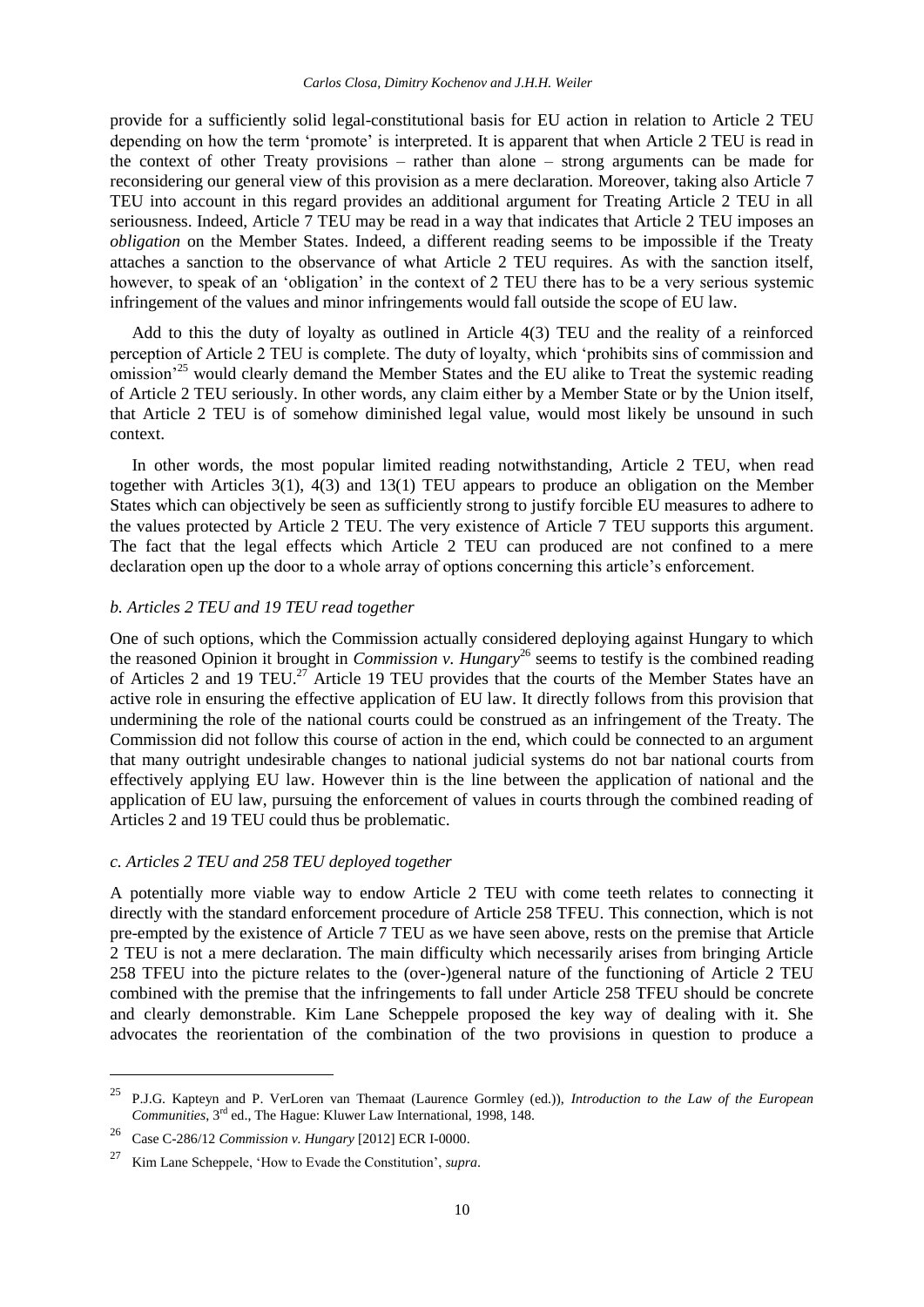'systemic infringement action<sup>'28</sup> which would allow bundling together numerous examples that Article 2 TEU is being seriously violated in a Member State and then proceed by way of Article 258 TFEU, submitting the whole bundle of evidence to the ECJ. As a result, the ECJ would have a very concrete ground akin to a conventional infringement action brought by the Commission under Article 258 TFEU. By grouping together related complaints thematically under Articles 2 or 4(3) TEU, however, the Commission would add the argument that the whole is more than the sum of the parts and that the set of alleged infringements rises to the level of a systemic breach of basic values. This proposal is of fundamental importance both in terms of giving Article 2 TEU a renewed importance and in terms of drawing on the consistent ECJ practice of bundling infringements in other fields of law.<sup>29</sup>

#### <span id="page-20-0"></span>*d. Adding Article 260 TFEU*

 $\overline{a}$ 

Systemic infringement actions acquire additional importance in terms of enforcing the values of the Union in the Member States also due to the route towards the deployment of Article 260 TFEU, which a statement of breach by the ECJ in the context of an Article 258 TFEU procedure offers. Indeed, should the ECJ find a Member State in violation, it would be possible for the Commission to bring another action before the Court, this time on the basis of Article 260 TFEU in order to ask the Court to order levying a fine or a lump-sum from the Member State in question. Financial sanctions are then regarded as an additional incentive to make the Member State in breach of Article 2 TEU to change its practices.

What if the Member State does not pay? A logical continuation of imposing a fine or a lump sum would be to withhold the amount due directly from the moneys assigned to the Member State in question from the EU budget as has been proposed in a recent letter from the Foreign Ministers of Germany, the Netherlands, Finland and Denmark to the Commission<sup>30</sup> in which they suggested that the suspension of EU funding should be possible as a last-resort measure. Some of the Member States with Rule of Law problems rely quite heavily on EU funds, as the Hungarian example demonstrates, which theoretically makes it quite probable that the Member State will choose a way of compliance, once EU money has been cut. Better still, releasing the funds after the Member State complied provides an additionally incentivising 'friendly' option.

The suggestion to invoke Article 260 TFEU after Article 258 TFEU is not without its drawbacks, however. Most importantly, the power of the EU to adopt financial sanctions is limited and requires a specific legal basis. Consequently, it is not entirely clear whether, in particular, withholding funds is an option: changes in the legal framework serving Article 260 TFEU might be necessary. Moreover, sanctions research in law and political science demonstrates quite clearly that sanctions are almost never an effective way to bring about compliance in the situations when compliance would potentially go to the core of the regime in question. The practice of application of the very Article 260 TFEU shows that the least cooperative Member States – and the ones breaching Article 2 TEU values will

 $28$  Her proposal has been analyzed in the Verfassungsblog in great detail. For the details of the proposal, see, Scheppele, Kim Lane, 'What Can the European Commission Do When Member States Violate Basic Principles of the European Union? The Case for Systematic Infringement Actions' (2013), available at [http://ec.europa.eu/justice/events/assises](http://ec.europa.eu/justice/events/assises-justice-2013/files/contributions/45.princetonuniversityscheppelesystemicinfringementactionbrusselsversion_en.pdf)[justice-2013/files/contributions/45.princetonuniversityscheppelesystemicinfringementactionbrusselsversion\\_en.pdf;](http://ec.europa.eu/justice/events/assises-justice-2013/files/contributions/45.princetonuniversityscheppelesystemicinfringementactionbrusselsversion_en.pdf) for the proposal in brief, see, Kim Lane Scheppele, 'EU Commission v. Hungary: The Case for the "Systemic Infringement Action"', *Verfassungsblog*, 22 November 2013, available online at [http://www.verfassungsblog.de/en/the-eu](http://www.verfassungsblog.de/en/the-eu-commission-v-hungary-the-case-for-the-systemic-infringement-action/#.Uw4mfPuzm5I)[commission-v-hungary-the-case-for-the-systemic-infringement-action/#.Uw4mfPuzm5I.](http://www.verfassungsblog.de/en/the-eu-commission-v-hungary-the-case-for-the-systemic-infringement-action/#.Uw4mfPuzm5I) For the discussion, see, Verfassungsblog, 'Hungary – Taking Action, Episode 2: The Systemic Infringement Action', available online at [http://www.verfassungsblog.de/en/category/focus/ungarn-vertragsverletzungsverfahren-scheppele/#.Uw4m4Puzm5J.](http://www.verfassungsblog.de/en/category/focus/ungarn-vertragsverletzungsverfahren-scheppele/#.Uw4m4Puzm5J)

<sup>29</sup> E.g. Case C-494/01 *Commission v. Ireland (Irish Waste)* [2005] ECR I-3331.

See 'The Letter from Germany, Finland, Denmark and the Netherlands Request a New Mechanism to Safeguard the Fundamental Values of the EU' addressed by the four respective Foreign Ministers to President Barroso. Available online at [http://www.rtt.ro/en/scrisorea-prin-care-germania-finlanda-danemarca-si-olanda-solicita/.](http://www.rtt.ro/en/scrisorea-prin-care-germania-finlanda-danemarca-si-olanda-solicita/)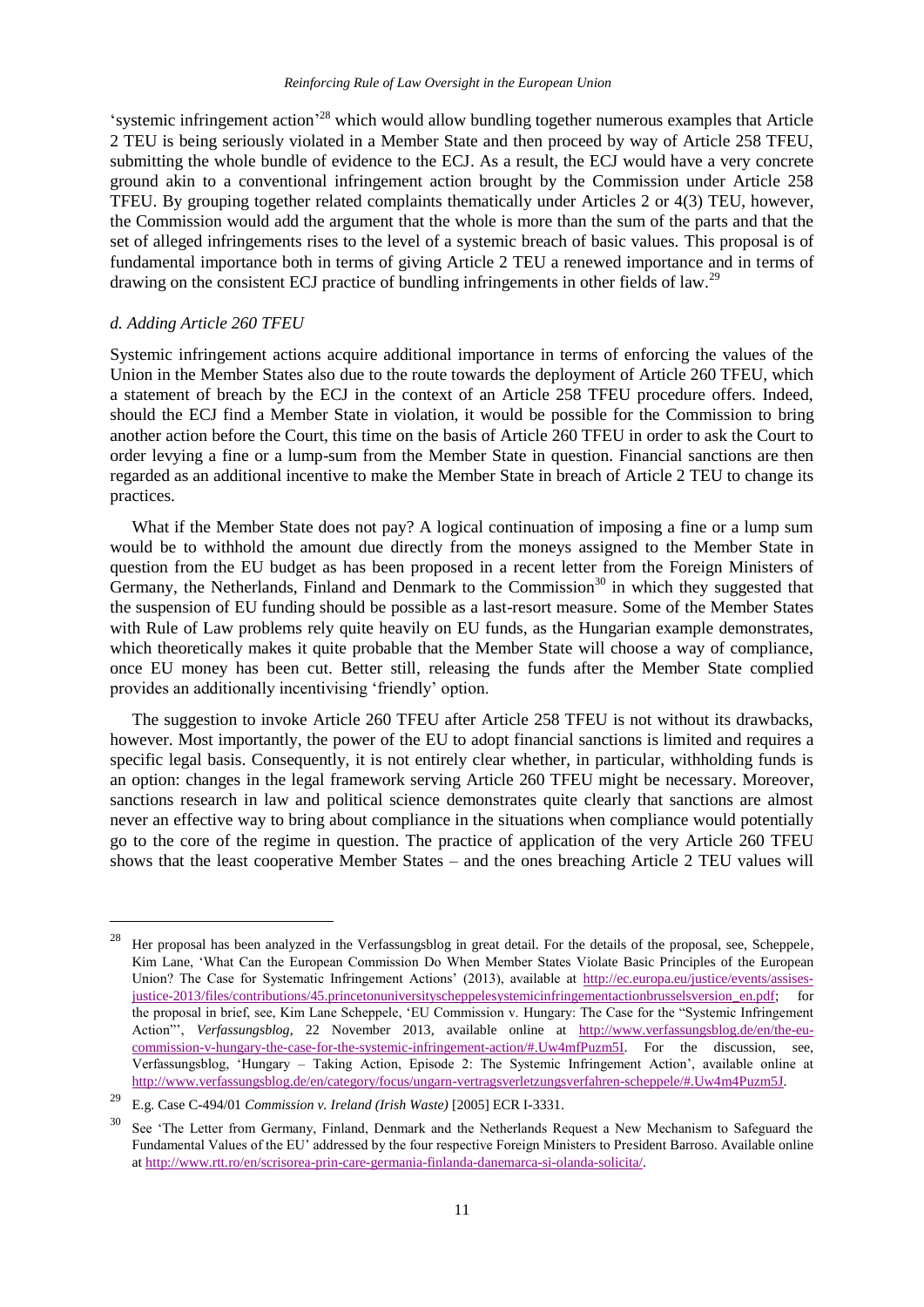most likely belong precisely to this category – prefer to *pay* rather than comply.<sup>31</sup> Thus even if we answer the question whether the adoption of sanctions relating to Rule of Law or democracy violations is necessary in the affirmative, there are very strong reasons to doubt whether such sanctions will bring about the desired effects in terms of living up to what Article 2 TEU requires.

#### <span id="page-21-0"></span>*e. Creative reading of Article 51 CFR*

l

Moving beyond the Treaties *sensu stricto* but nevertheless remaining within the realm of primary law of the Union allows considering the Charter of Fundamental Rights of the Union as a possible source of inspiration with regard to Article 2 TEU enforcement. Circumventing the current reading of Article 51 CFR which has been rather restrictive so  $far<sup>32</sup>$  would make it possible to render judicially enforceable the values on which the EU has been founded. This approach is based on the premise that fundamental rights can be interpreted in a way which takes systemic violations into account.

Catching Article 2 TEU with the Charter would seemingly require that the Charter apply outside of the scope of EU law. The legal viability of such a reading could be justified via the notion of EU citizenship, potentially implying that EU law (through the Charter) must ensure the last guarantee of fundamental rights for cases of systemic failure in a Member State.<sup>33</sup> If interpreted even more widely, however, Union citizenship does not only entail a guarantee for the total failure of national mechanisms, but it also ensures the general applicability of the Charter in all domestic cases. András Jakab argues that the last option would provide for a 'fully-fledged value community'. To claim belonging to such community no systemic failure on behalf of the local human rights protection regime in the Member State concerned is required.

In support of this wide interpretation of the scope of the Charter, it can be argued that notions such as 'the scope of EU law' or 'implementing EU law' are not fixed and subject to flexible interpretation and further development. However, there are overwhelming reasons to be sceptical about stretching Article 51 CFR to the extent implied in the proposal, and the ECJ may well be acting *ultra vires*, should it ever decide to do so. It seems legitimate to assume that avoiding such *ultra vires* action should be the key approach when considering the options offered by the Charter. In other words, to make this approach work, most likely, a Charter change (read: Treaty change) is most probably required, making its deployment difficult.

Moreover, crucially, it should not be forgotten that the drawback of any approach based on the Charter of Fundamental Rights, consists in the very starting assumption behind looking in the direction of the Charter in the first place, namely that the values of Article 2 TEU are about – or can always be approached through – human rights or fundamental freedoms. That this is *not* the case can be illustrated by the situation in the non-complying countries themselves. A strong agreement emerged in Florence that fundamental rights are only part of the problem and the focus should be on the wider Rule of Law and democracy concerns. Both on substance and also institutionally  $- i.e.$  through the Fundamental Rights Agency of the European Union – there are limits to what can be achieved by only focusing on fundamental rights.

<sup>31</sup> Brian Jack, 'Article 260(2) TFEU: An Effective Judicial Procedure for the Enforcement of Judgments?' 19 *European Law Journal*, 2013, 420.

<sup>32</sup> The Charter applies when EU law is applicable: C-617/10, *Åkerberg Fransson* [2013] ECR I-0000.

<sup>33</sup> Armin von Bogdandy et al, 'Reverse *Solange* – Protecting the Essence of Fundamental Rights against EU Member States', 49 *CMLRev* (2012) 489. As to why the approach is of little use see *e.g.*: Dimitry Kochenov, 'Von Bogdandy's "Reverse *Solange*": Some Criticism of an Important Proposal', 2013, *Verfassungsblog* contribution available on SSRN: [http://papers.ssrn.com/sol3/papers.cfm?abstract\\_id=2034444.](http://papers.ssrn.com/sol3/papers.cfm?abstract_id=2034444)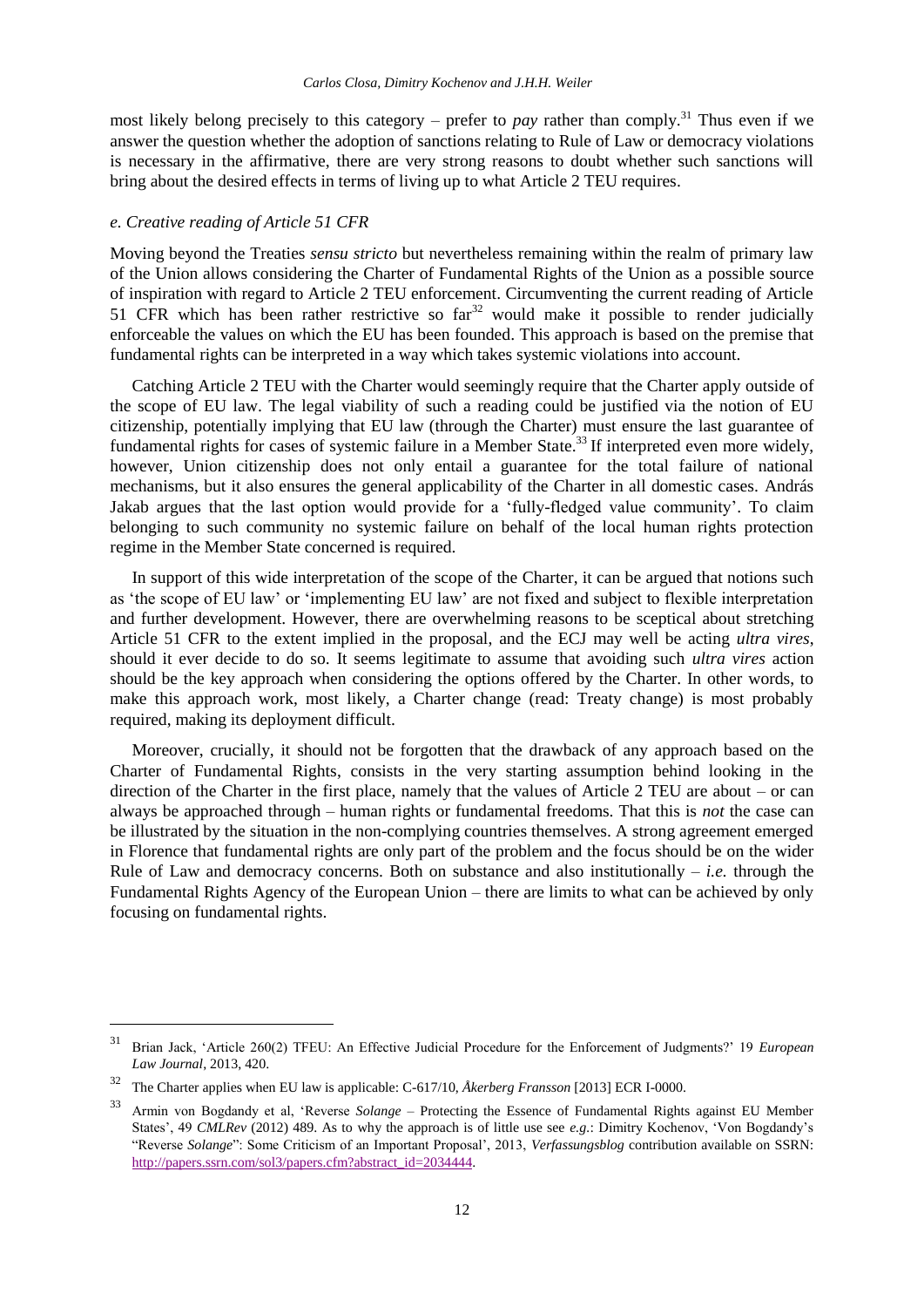#### <span id="page-22-0"></span>*f. Application of the pre-accession oversight templates*

An additional, albeit somewhat ambiguous way to approach the legal basis for intervention in the cases of Article 2 TEU violations as proposed in Florence, consists in the utilisation of the templates that the Commission employs to scrutinise the candidate countries desiring to accede to the Union in the course of the pre-accession process, including the Copenhagen criteria<sup>34</sup> and their progeny. Since the Member States approved of such templates – or so the argument goes – they can now be used to operationalise Article 2 TFEU. Numerous problems arise both with the presumption of effectiveness of this method – indeed, those countries scrutinized in the course of the pre-accession exercise leading to their joining the Union are now in breach of the values of Article 2 TEU – and also in terms of the actual legal basis used. When Hungary joined, the vague legal basis for values-scrutiny was the reference from Article 49 TFEU to the values of Article 2 TEU. In practice, however, the preaccession context endowed the Commission with a *carte blanche* to guarantee that the candidate countries are 'good enough'.<sup>35</sup> The internal context is quite different. While all the pre-accession templates dealing with values are based on Article 2 TEU – and its predecessors – which was made possible by the reference to this provision in the clear *procedure* regulating EU enlargements, once the procedure is removed from the picture – the countries we have in mind are already 'in' – pretending that this does not detract from the nature of Article 2 TEU as a legal basis when approached through the pre-accession lens is not convincing at all. The effectiveness of the Copenhagen criteria seems more a myth than reality.<sup>36</sup>

To sum up, a number of instruments in the current version of the Treaties is capable of being deployed in order to guarantee that the values on which the Union is based are observed. Notwithstanding the fact that some of the readings of the instruments in question as proposed above might strike some as innovative, sound interpretation of the law is unquestionably on the side of those who see clear potential in Article 2 TEU in combination with other provisions. An overwhelming consensus on this issue emerged at the Florence meeting.

# <span id="page-22-1"></span>**Question 3. What kind of procedure could be designed to meet the need of such oversight?**

As has been demonstrated above, there are convincing reasons to mandate EU's intervention in the area of values' and, in particular, of Rule of Law protection. This is not to dismiss caution, as reasons to the contrary are equally clear, as outlined in Part II. Whichever position one adopts on the scale and necessity of intervention, the Treaties unquestionably contain an ample variety of instruments already, which can be deployed to bring about the enforcement of the basic Rule of Law and other values' standards in the Member States. The question that arises is which procedure to use, building on all these possibilities. This section introduces a brief classification of the key procedures arising from the Florence discussion and also covers the sanctions and penalties, to bring about enforcement.

## <span id="page-22-2"></span>*3.1. Key components and classifications of procedures*

l

Several proposals outlined different kinds of procedures. The previous section has briefly touched upon some aspects of these proposals– some will necessarily be covered in greater detail in the section that follows, focusing on the actors responsible for bringing about compliance with the EU's values.

<sup>34</sup> For a meticulous analysis, see Christophe Hillion, 'The Copenhagen Criteria and Their Progeny', in Christophe Hillion (ed.), *EU Enlargement: A Legal Approach*, Oxford: Hart Publishing, 2004, 1.

<sup>&</sup>lt;sup>35</sup> Dimitry Kochenov, 'The ENP Conditionality: Pre-Accession Mistakes Repeated', in Laure Delcour and Elsa Tulmets (eds.), *Pioneer Europe? Testing EU Foreign Policy in the Neighbourhood*, Baden-Baden: Nomos, 2008.

<sup>36</sup> For a meticulous analysis, see, Dimitry Kochenov, *EU Enlargement and the Failure of Conditionality: Pre-Accession Conditionality in the Fields of Democracy and the Rule of Law*, The Hague: Kluwer Law International, 2008.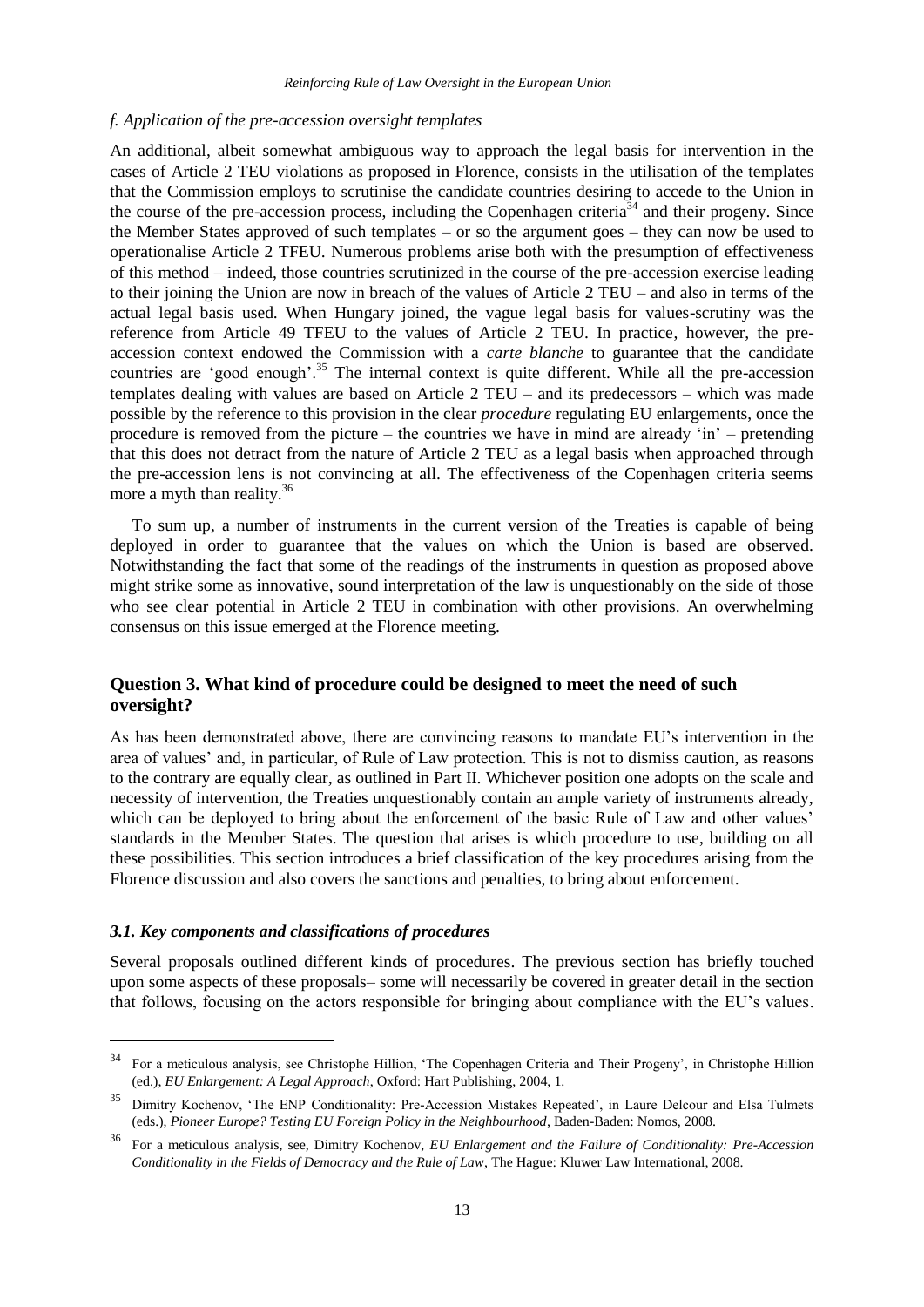Ideally, a comprehensive procedure should outline three key issues with clarity: the legal basis, the object on which oversight is exercised; the stages in the procedure, and the institutions or organs involved in their implementation. Within the procedure, the different phases (initiative, trigger instrument, assessment, implementation and follow-up action) should also be clearly identified. Instead of going into very specific details, to keep this paper focused, this section offers a general glimpse of the key procedures outlined in the course of the EUI meeting.

# <span id="page-23-0"></span>*a. Brand-new procedures vs (updated) existing ones*

Some of the proposals discussed in Florence involve brand-new procedures, albeit based on the preexisting legal bases (like Kim Scheppele's systemic infringement procedure for instance), others are entirely new for the context of the Treaties, as illustrated, *inter alia*, by Jan-Werner Müller's suggestion to endow the day-to-day management of the enforcement of values to a new EU institution – the Copenhagen Commission.<sup>37</sup> Besides the procedures managing compliance, special emphasis is put on the possible ways to enforce the findings of the monitoring organs, institutions and/or relevant court decisions. Here too, the same distinction is observed between the new (like amending the Treaties to make exclusion of the Member States from the EU possible, voiced by Carlos Closa) and well-known procedures used to the full or slightly reinterpreted (like giving a boost to Article 260 TFEU in the context of the systemic infringement procedure).

Drawing on the existing procedures has two advantages. Firstly, it is easier to deploy such procedures since no new methodology needs to be developed and no Treaty amendment is necessary. The second advantage – which is probably more important than the first – is that the use of the preexisting procedures avoids the appearance of a power grab. This may be why the Commission has played an active role in relation to Hungary: the Commission works in a political environment which favours using existing *acquis.* The same applies to other actors and institutions. Established procedures thus have an air of reliability and, at the same time, institutional modesty to them, making their deployment easier, which is a particular asset in such sensitive political contexts as Article 2 TEU compliance.

#### <span id="page-23-1"></span>*b. Judicial vs political procedures*

l

In essence, all the procedures outlined split into two key categories: judicial and political procedures. While the first rely on the perception of the values of Article 2 TEU as binding law, drawing on the court systems at all the available levels to enforce compliance, the latter make a particular emphasis on the continuous monitoring of compliance by a wide variety of means. Here a huge array of options is available, as besides the existing EU institutions, like the Fundamental Rights Agency (FRA), for instance, also new ones can be created (*e.g.* the Copenhagen Commission). Besides, the outsourcing of monitoring to the existing institutions outside of the EU's legal framework also remains an open possibility. In this regard, both the Council of Europe bodies (such as the Venice Commission<sup>38</sup>) and, theoretically, *ad hoc* bodies, could be engaged.

Proponents of the judicial procedures favour, in particular, the involvement of the courts in the oversight mechanisms. Proponents of the political procedures, on the other hand, aim at allowing the Member States and individual non-adjudicatory institutions to play a crucial role. Arguments for the latter directly relate to trying not to alienate the non-compliant Member States completely and emphasising the openness to dialogue. Arguments for the former split into two depending on which

<sup>37</sup> Jan-Werner Müller, *Safeguarding Democracy inside the EU. Brussels and the Future of the Liberal Order*, Washington DC: Transatlantic Academy Paper Series, 2013.

<sup>&</sup>lt;sup>38</sup> Venice Commission has been active in trying to solve the Hungarian Rule of Law crisis: European Commission for Democracy Through Law (Venice Commission), 'Opinion on the Fourth Amendment to the Fundamental Law of Hungary' (17 June 2013) Opinion 720/2013, CDL-AD(2013)012.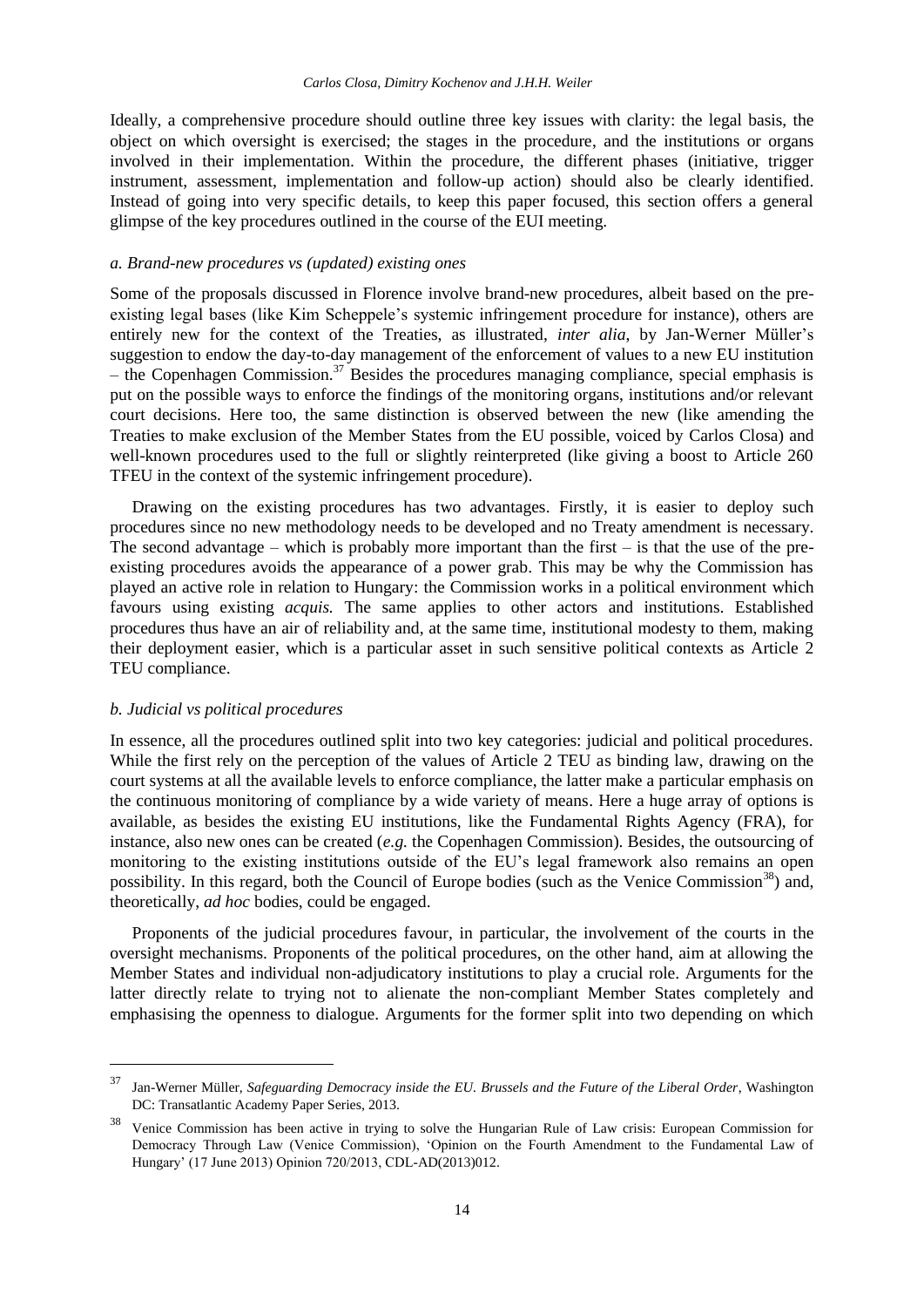level of the judiciary – national or European – is to be endowed with enforcing the values of Article 2 TEU. Those relying on the national courts are, expectedly, less convincing.<sup>39</sup> This is primarily because national-level judiciaries in the jurisdictions facing severe problems with the Rule of Law are not necessarily independent and should not necessarily be trusted.

# <span id="page-24-0"></span>*c. Ex-ante vs ex-post procedures*

The majority of the procedures discussed at the seminar concerned *ex-post* involvement, which is fully justified in the context where the violations are already *on-going* in some Member States. This leaning towards dealing with the existing problems is due solely to the urgency of the matter, however, and should not be read as a sign that *ex-ante* procedures are of lesser importance. Quite on the contrary: in the medium- to long-term future, the Union's success as a community of values will most likely depend on its ability to create and effectively implement a reliable way to deal *ex-ante* with potential breaches of Article 2 TEU. For this a Treaty change will presumably be required. This will not only contribute to the stability of the Union's and the Member States' adherence to the values set out in that provision, but will also ensure *full Member State equality* – in the context of continuous monitoring no arguments will be possible that some Member State is somehow single out among the rest. Thus various participants have noted the importance of establishing an early warning mechanism, calls for which have been made for a long time by both the Commission and scholars.

# <span id="page-24-1"></span>*d. Avoiding fake semblance of change*

Last but not least, to be successful, any new EU mechanism that seeks to promote the quality of democracy and the Rule of Law must not just pressure governments of the Member States where Article 2 TEU is not observed. It must go further than that, presumably attempting to influence the tenor of domestic political competition, thus having profound effects on the day-to-day functioning of politics in those Member States. Although this might seem self-evident, the EU's pre-accession engagement with the candidate countries did not take this simple truth sufficiently into account, which could be regarded as one of the reasons behind the Rule of Law problems experienced by some Member States.

This section will first look at the legal procedures, then at the political ones and, finally, assess the main proposals related to sanctions and fines.

# <span id="page-24-2"></span>*3.2. Legal procedures*

l

The legal procedures discussed include:

- a. Systemic infringement procedure
- b. ECJ involvement via the Charter of Fundamental Rights
- c. ECJ involvement via EU citizenship rights

#### <span id="page-24-3"></span>*a. Systemic infringement procedure*

The essence of this proposal, briefly touched upon above is in enhancing the role of the ECJ to ensure that it could be a part of a tri-institutional arrangement for determining and reviewing systemic infringement, and extend its scope to country-specific review in addition to issue-based review, given it now has the resources. The Commission would bundle a group of individual infringement actions against a Member State found to be in violation of Articles 2 in combination with Article 4(3) TEU. In

<sup>39</sup> See, e.g., the Verfassungsblog debate for the criticism of von Bogdandy's proposal: Verfassungsblog, 'Recue Package for Fundamental Rights', available online at [http://www.verfassungsblog.de/rettungsschirm-fr-grundrechte-ein](http://www.verfassungsblog.de/rettungsschirm-fr-grundrechte-ein-onlinesymposium-auf-dem-verfassungsblog-2/#.Uw4rVPuzm5I)[onlinesymposium-auf-dem-verfassungsblog-2/#.Uw4rVPuzm5I.](http://www.verfassungsblog.de/rettungsschirm-fr-grundrechte-ein-onlinesymposium-auf-dem-verfassungsblog-2/#.Uw4rVPuzm5I)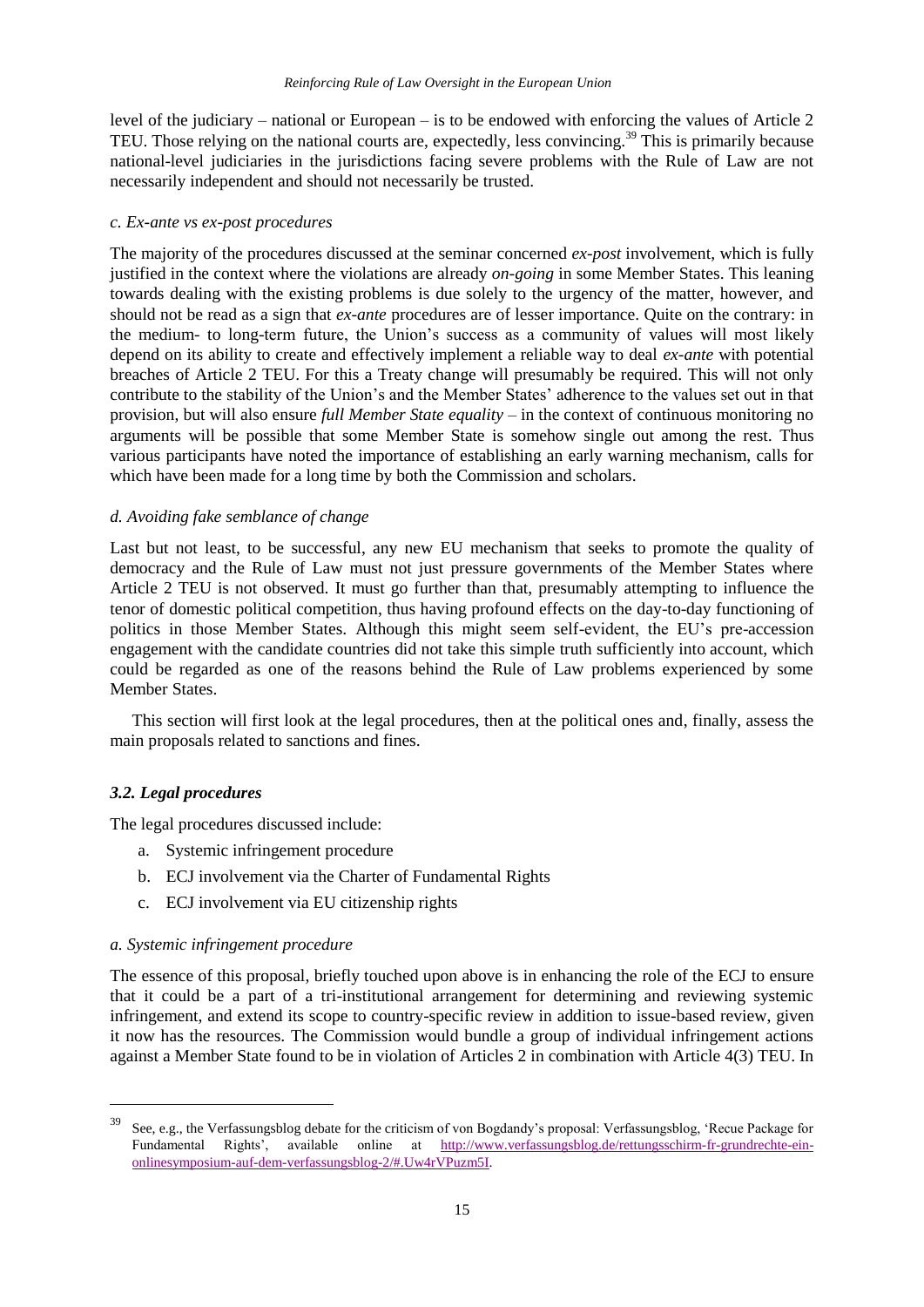this way, it groups conventional individual infringement actions that it has the power to bring under Article 258 TFEU anyway. If the ECJ confirms the existence of such 'systemic infringements', Member States responsible for the systemic breach would be required to ensure systemic compliance, going beyond 'superficial patches'. Secondary legislation may be required to provide the Commission effective sanctioning powers to withhold funds by keeping them in escrow (while the power to fine is found in Article 260 TFEU) until the implicated Member State complies. The attractiveness of Kim Scheppele's proposal is both its reliance on the existing legal basis *and* making the procedure independent of the court system of the Member State suspected of infringing Article 2 TEU, thus guaranteeing legal effectiveness and political acceptability.<sup>40</sup>

At the same time, it has to be said that besides the preoccupations which some scholars have with the reinterpretation of Article 258 TFEU in order to turn this provision into a vehicle of systemic infringement, infringement proceedings that have been used so far, have only had a very limited effect – just as the sanctioning of the chronically non-compliant states in general, as discussed above in the section pertaining to the analysis of the second question. There was a sense in Florence that the infringement mechanism could make sense if used *in combination with other mechanisms* in order to tackle the most severe cases. Also the substantively different nature of 'democracy' and 'rule of law' compared with 'normal' *acquis-*enforcement usually dealt with this the help of Article 258 TFEU could call for a different procedure with a different blend of institutional involvement and differentiated effects. Naturally, some insight can be drawn from existing infringement as well as from the Excessive Deficit Procedure (EDP) and the Excessive Imbalance Procedure (EIP).

## <span id="page-25-0"></span>*b. ECJ involvement via the Charter of Fundamental Rights*

Drawing on the Reverse *Solange* article by von Bogdandy et al.,<sup>41</sup> András Jakab suggested that the reach of the scope of the Charter of Fundamental Rights be rethought, moving in the direction of a general human rights jurisdiction for the ECJ, to be activated through the preliminary ruling procedure. The key difference with what von Bogdandy proposed in his work concerns the exceptionality of the ECJ's involvement. The result of Jakab's take on the limits of the CFR would be a re-invention of Article 51 CFR to enable the ECJ to monitor Member State compliance with EU values and fundamental rights in day-to-day matters; as opposed to highly exceptional cases. The Charter would then obtain general applicability in all domestic cases in the Member States. This approach entails an interpretation of Article 2 TEU which presumes that Member States have to comply with their fundamental rights obligations and Union citizens can rely on Part II TFEU to seek redress before their national courts and, eventually, the ECJ.

As part of this procedure, domestic judges in Member States will be able to make use of the preliminary reference procedure to bring question before the ECJ under Article 267 TFEU. When faced with a case like this, the ECJ would need 'to have the courage' to apply the Charter directly, $42$ and potentially in a way which may contradict a national higher or constitutional court as well as its own jurisprudence. The ECJ would then be able to rely on the moral authority of the European Court of Human Rights by referring to its case-law as well.

Advocates of this procedure argue that through such judicial reinterpretation, and without any need for a Treaty change the ECJ can assume a larger role even without political support. However, even if this is possible, this course of action may not be very wise. A majority of the participants of the seminar agreed that a proposal like this is not only unrealistic to be workable in the current circumstances, but would also be unwise to follow. If the ECJ assumes roles which seriously reinforce

<sup>40</sup> Scheppele, 'EU Commission v. Hungary: The Case for the "Systemic Infringement Action"', *supra*.

<sup>41</sup> von Bogdandy et al. 'Reverse *Solange*', *supra*.

<sup>42</sup> For an earlier argument to this end see, *inter alia*, Allard Knook, 'The Court, the Charter, and the Vertical Division of Powers in the European Union', 42 *Common Market Law Review*, 2005, 367.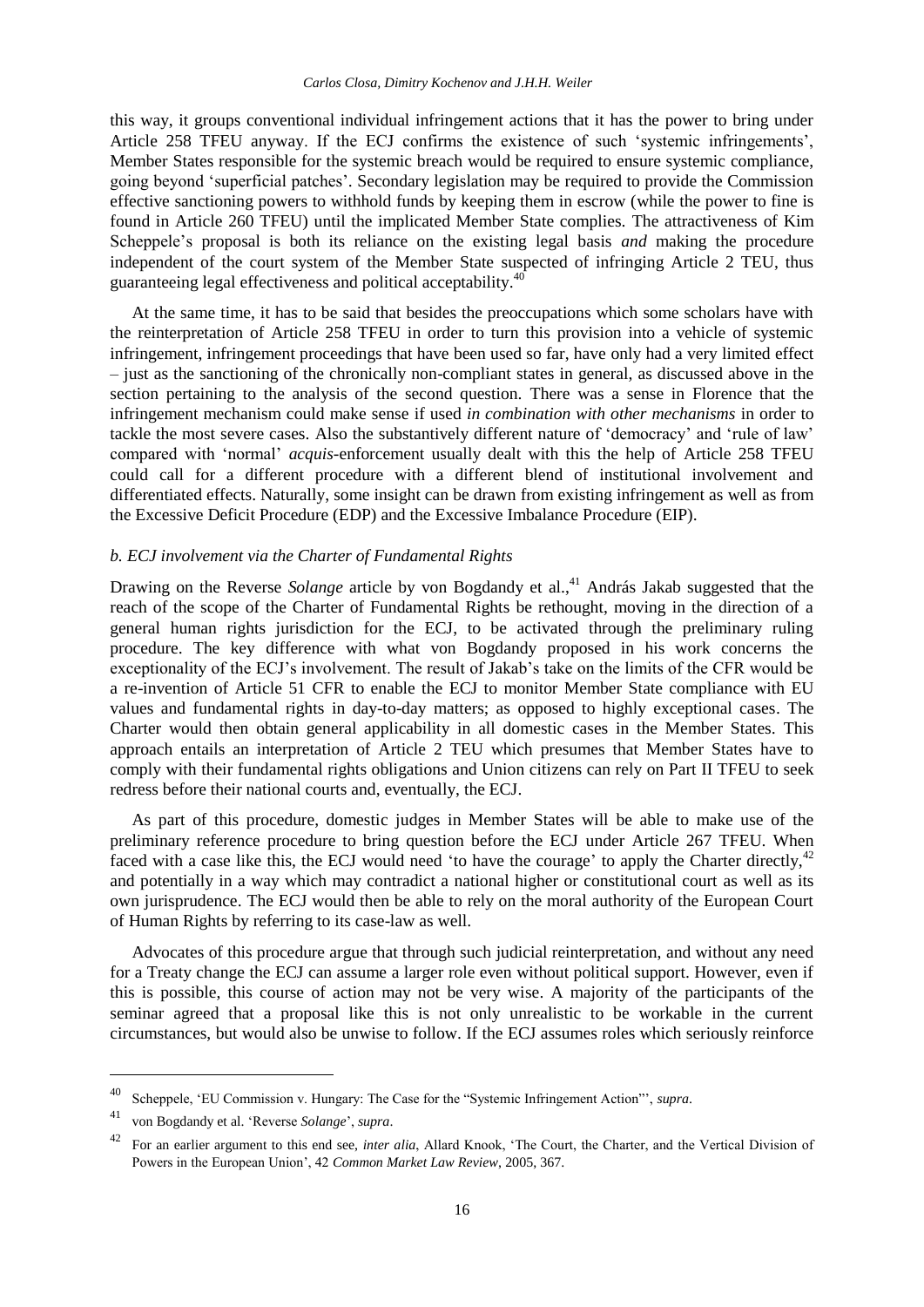its role as a *quasi* Constitutional court, a specific political decision seems indispensable; it cannot be the by-product of reinforcement of mechanisms to monitor Member State compliance with the rule of law. Moreover, since the procedure is entirely dependent of the will of the national courts to activate Article 267 TFEU procedure, its feasibility is further undermined.

# <span id="page-26-0"></span>*c. ECJ involvement via EU citizenship rights*

When discussing the drawbacks of the above procedure it has been noted in Florence that, theoretically, the Charter is not even necessary to try to ensure that the ECJ gains an increased participation, should EU citizenship be taken into account seriously. This is due to the fact that EU law can, albeit in exceptional cases, be activated via the logic of unwritten citizenship rights, as the ECJ has done, for instance in *Ruiz Zambrano* and later case-law.<sup>43</sup> This clearly demonstrated that while the ECJ is ready to adopt a hands-on approach to protect EU citizenship rights, it was not ready at all to play with the scope of Article 51 CFR.<sup>44</sup> While the problem of *contra legem* interpretation of the Charter is probably solved in the context of taking EU citizenship rights directly – rather than EU citizenship rights via the Charter – as a starting point of defending EU values, the procedure suffers from the same severe drawbacks as the one described above. It is fully dependent on the good will of the national courts and implies a severe extension of the ECJ's jurisdiction without any necessary Treaty authorization.

# <span id="page-26-1"></span>*3.3. Political procedures*

All in all, given that scholars present in Florence agreed on the fact that dealing with rights violations *does not* necessarily resolve values problems under Article 2 TEU and can even be unrelated to the level of protection of the Rule of Law in the Member States, the effectiveness of the procedures based on the starting assumption that the Rule of Law can be tackled via tackling individual violations can be questioned even more seriously. Moreover, also historical evidence points against the effectiveness of checking individual violations. This inspires the need for improving monitoring and sanctioning mechanisms. Consequently, this is what the political procedures discussed in Florence mostly relate too: monitoring and oversight, including *ex post* and, potentially, *ex ante*. Based on the EUI discussions it is possible to outline five main political approaches discussed. These include:

- a. Learning from the Council of Europe
- b. Using existing EU bodies
- c. Creating a special EU institution: the Copenhagen Commission
- d. Peer-pressure among the Member States
- e. Horizontal *Solange*

l

# <span id="page-26-2"></span>*a. Learning from the Council of Europe*

Such a monitoring process could be based, for instance, on the commitments undertaken on accession. The EU would then need to establish a monitoring of commitments akin to the 'Monitoring Committee of the Parliamentary Assembly' of the Council of Europe, with the consultative role of the Venice Commission as a 'constitutional fire-brigade'. An attractive point of this approach is that there is no need for the formalisation of the democratic oversight by the Venice Commission, and it is

<sup>43</sup> Koen Lenaerts, '"Civis Europaeus Sum": From the Cross-Border Link to the Status of Citizen of the Union', 3 *Journal of Free Movement of Workers in the European Union*, 2011, 6; Dimitry Kochenov and Richard Plender, 'EU Citizenship: From an Incipient Form to an Incipient Substance? The Discovery of the Treaty Text', 37 *European Law Review*, 2012, 369.

<sup>44</sup> Martijn van den Brink, 'EU Citizenship and EU Fundamental Rights: Taking EU Citizenship Rights Seriously', 39 *Legal Issues of Economic Integration*, 2012, 273.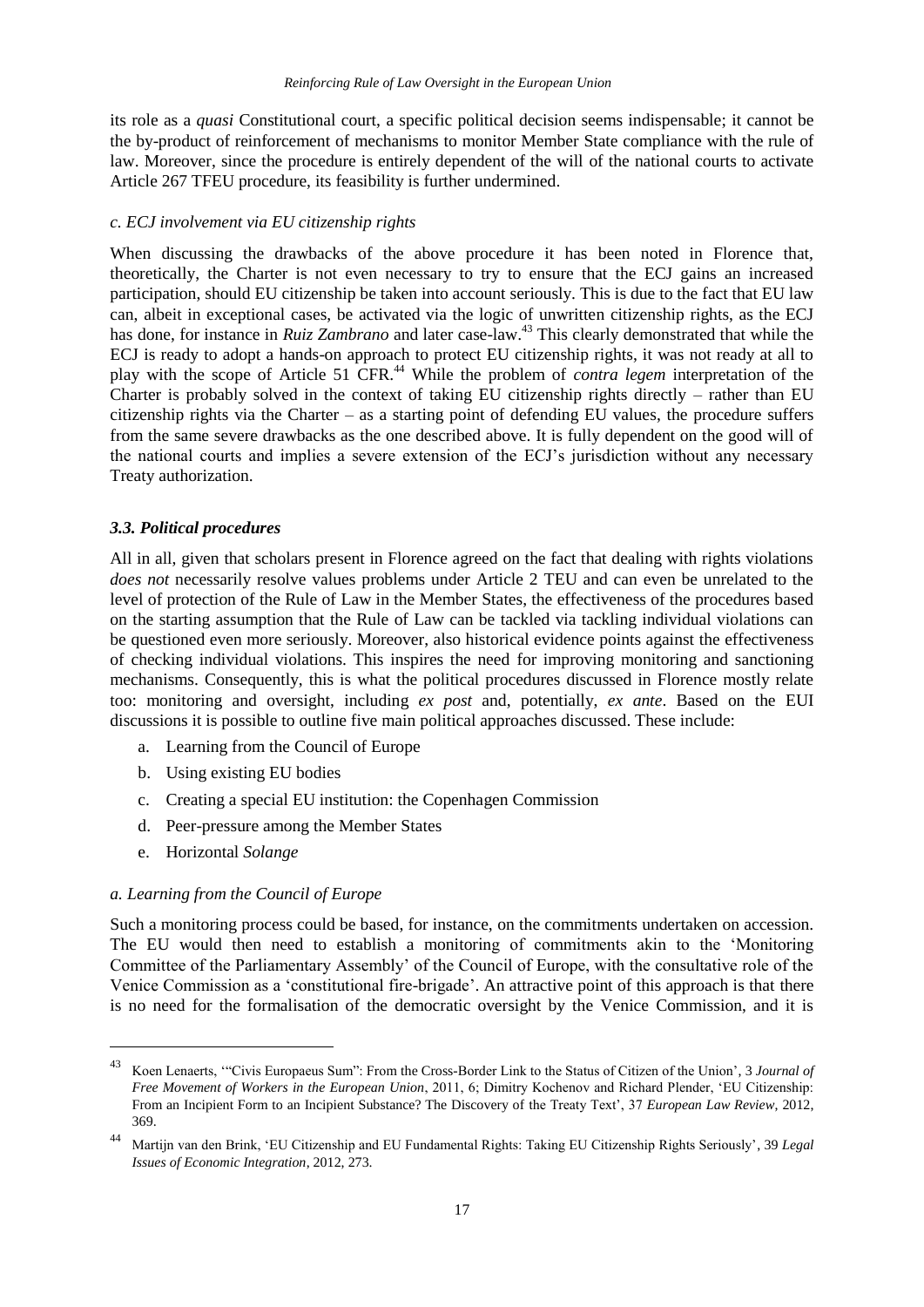possible to rely on the 'institutional memory' of the Venice Commission and the sanctioning power of the EU. Another positive feature is that should the Venice Commission be deployed, there would be no need to create new EU institutions, like the Copenhagen Commission for instance.

However, the procedures enabling the Council of Europe (including the ECtHR and the Venice Commission) to have a stronger role in the monitoring and enforcement of compliance with the values of Article 2 TEU can also be criticised on a number of important grounds. In Jan-Werner Müller's outline, such 'outsourcing' would not be a good idea, as it will most likely be insufficient in dealing with specific highly technical areas of EU law such as data protection. Besides, Council of Europe institutions themselves could be criticised as incapable of meeting the basic standards of Article 2 TEU – a similar argument, but applied to the EU is in Part II *infra.* Moreover, although the Venice Commission seems to be immune from such criticism, other Council of Europe organs and the European Court of Human Rights (ECt.HR) in particular deal precisely with the individual rights violations, which, as Florence participants agreed, are not necessarily a way to address Rule of Law drawbacks.

#### <span id="page-27-0"></span>*b. Using existing EU bodies*

l

Thinking in the same vein, using the EU's existing institutional resources would be the most desirable option. Yet, the participants of the EUI meeting largely dismissed the idea of building the monitoring of Article 2 compliance around the Commission or the FRA. This does not only have to do with the mandates of the two, but also with their prior performance. The fact of the matter is that FRA, although able to collect information, is lacking a bite – it is clearly not an enforcement agency. And the Commission's credentials – legally and politically – can be viewed as potentially problematic in this context, given the problem of the perceived desirability of 'power-grabs', but also given the context of its pre-accession performance. All in all, proposals were made to *insulate* the monitoring procedure-to-be from the European Commission.

#### <span id="page-27-1"></span>*c. Creating a special new EU organ: the Copenhagen Commission*

Suggested by Jan-Werner Müller, the Copenhagen Commission is proposed precisely to avoid the drawbacks of the procedures outlined above. Most importantly, when looking at different types of outsourcing of Article 2 TEU compliance, whatever body is used for the actual monitoring (FRA, the Venice Commission etc.), the actual *sanctioning* would still have to be done by the EU. Thus, the solution is to have a new EU organ, which will combine the monitoring and the sanctioning functions – the Copenhagen Commission. This proposal resonated amongst the participants. Milada Ana Vachudova argued that the new Article 2 TEU compliance procedure should have three characteristics: it should be insulated from the Member States that have a bad reputation in areas related to the quality of democracy and the fight against corruption; it should be part of the EU because there are no alternative, credible institutions; and it should have instruments not just be about monitoring, but also for imposing sanctions. In fact, several participants argued against 'contracting out' the powers of the EU to the Council of Europe. The solution is to enhance monitoring and sanctioning powers, primarily through a Cooperation and Verification Mechanism (CVM), which is coupled with sanctioning powers linked to EU funding.<sup>45</sup> Yet, idealising the CVM could be dangerous, knowing that the current problems the Union is facing are partly due to the Commission's performance in the course of the pre-accession exercise, which led Hungary and Romania into the Union.

<sup>45</sup> For an analysis see, *e.g.*, Milada Ana Vachudova and Aneta Spendzharova, 'The EU's Cooperation and Verification Mechanism: Fighting Corruption in Bulgaria and Romania after EU Accession', *SIEPS European Policy Analysis*, 2012, 1.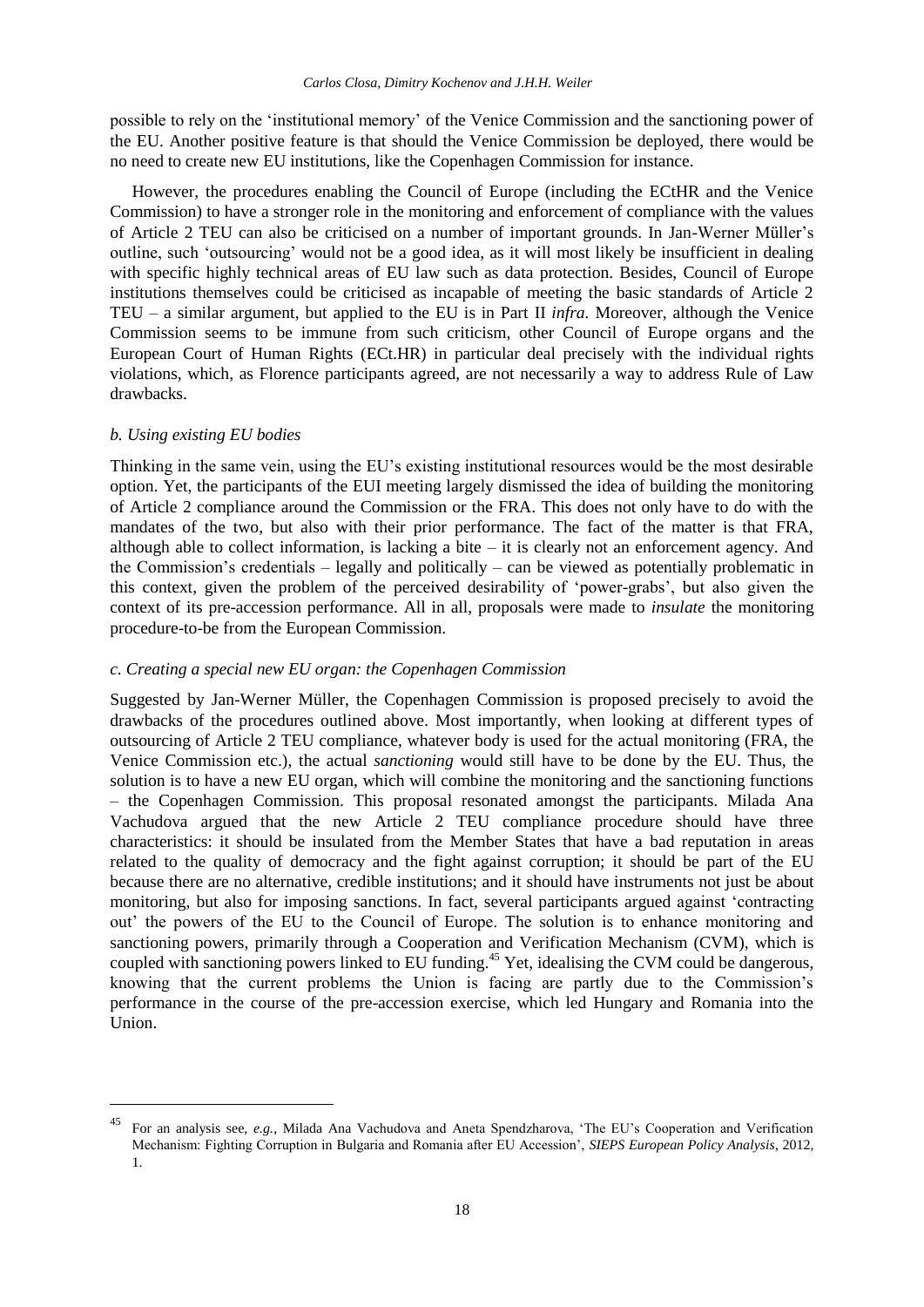#### <span id="page-28-0"></span>*d. Peer-pressure among the Member States*

Although one could safely assume that among the consequences of a finding (by the ECJ or a specially-designated responsible body) that a Member State is in breach of the values on which the Union is build may already result in some peer pressure from the part of other Union members to improve compliance, the participants of the Florence roundtable agreed that such pressure will most likely be limited. This is the reason why some form of formal sanctions to instil compliance is most desirable.

#### <span id="page-28-1"></span>*e. "Horizontal" Solange*

Mentioned once and unanimously dismissed, this procedure presupposes allowing the Member States themselves to sanction their peers who are not in compliance with the values by not honouring EU law obligations *vis-à-vis* such states as long as they fail to comply.<sup>46</sup> Since walking down this line will put the functioning of the internal market<sup>47</sup> – if not the very existence of the Union in jeopardy, this is not the way to be taken. Sanctions and penalties, if (and when) applied, should be centralized, rather than left to the whim of the individual Member States.

#### <span id="page-28-2"></span>*3.4. Penalties and sanctions*

A clear distinction between financial and non-financial pressure and sanctions should be outlined at the outset. Peer-pressure and reverse *Solange* approaches would pertain to the realm of the nonfinancial sanctions, but there even more far-reaching proposals were put on the table in Florence. The main non-financial option to be discussed beyond what has been covered *supra* is a potential possibility to *eject* a Member State, advanced by Carlos Closa.

#### <span id="page-28-3"></span>*a. Financial sanctions*

l

Besides the discussion of the legal possibilities of attaching Article 260 TFEU to the systemic infringement procedure under Question 2 above, several observations on the nature and possible usefulness of the financial sanctions are in order.

It has been claimed that the EU funds are often crucial to Member States. In cases where the state plays an important role in distribution of resources, cutting funds will mostly affect the right people.

A majority of the participants to the workshop did not share this analysis, however. This is for a number of reasons. Indeed, it could be normatively problematic to take away the money from a state in dire need of it. It goes without saying that innocent people may be affected. Another problematic feature, in his opinion, is the idea of taking away funds for political reasons. Moreover, as has been also mentioned above, the practice of application of financial penalties suggests that fines may not have much effect, as is illustrated by the case of Greece: a regular extraordinary contributor to the EU budget. In addition, if a sanction is imposed by the ECJ, the ability of a Member State to pay is taken into account in the decision as to the amount to be lived.<sup>48</sup>

A possible counter-argument could run along the line that, funds can be used both as a carrot and as a stick. Withholding funds could be used as a temporary measure until a Member State changes its policies, rather than cutting them forever. Yet, Article 260 TFEU – at least as it currently stands – does

<sup>46</sup> Iris Canor, 'My Brother's Keeper? Horizontal *Solange*: "An Ever Closer *Distrust* among the Peoples of Europe"', 50 *Common Market Law Review*, 2013, 383.

<sup>47</sup> On inadmissibility of 'self-help' in the context of EU law, see, Joined cases 90 and 91/63 *Commission v. Belgium and Luxembourg* [1964] ECR 626.

<sup>48</sup> Jack, 'Article 260', *op cit*., providing a great analysis of the relevant case-law and Commission's practice.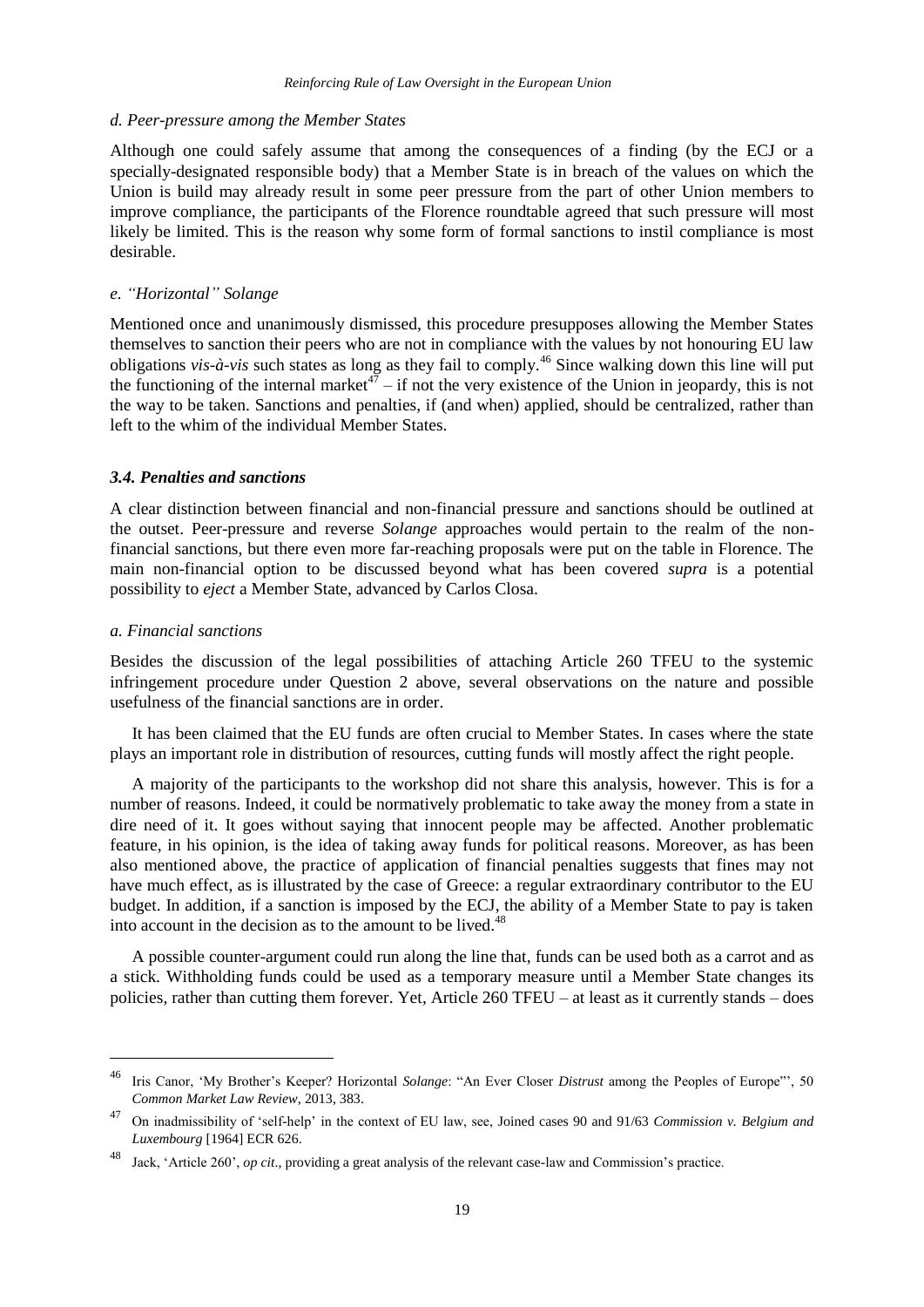not allow for paying the fines collected by the EU back to the Member States. To employ the fining schemes in a positive way, thus, it will be indispensable to change the law on financial sanctions.

#### <span id="page-29-0"></span>*b. Ejecting a non-compliant Member State from the Union*

A normative argument in favour of the introduction of an ejection procedure remains that noncompliance by a Member State with the same conditions which need to be met when it accedes to the EU can logically become a reason to eject such a Member State from the EU. While it would be premature to advocate acting, immediately, on this threat, a provision introducing it should have a kind of 'deterrence effect'. In fact, the Council of Europe system knows precisely such a procedure.<sup>49</sup> The huge effects of such a procedure's eventual deployment probably make the threat itself unusable, while making less harmful penalties more credible at the same time. The ejection procedure could thus potentially reinforce the effectiveness of other sanctions.

The main argument against ejecting Member States does not pertain to the gravity of the general threat, however. Rather, it is related to the potential threat to Article 2 TEU which such procedure itself brings about. In fact, admitting a possibility that a Member State can be ejected implies that the EU does *not* enjoy a direct bond of responsibility connecting it to the citizens of the Member State concerned in their capacity of EU citizens, as reflected under Article 9 TEU. To introduce such a procedure thus would potentially mean to imply that the EU, rather than defending its citizens in trouble, will spit them out together with the dysfunctional Member State. The ethical problems with this approach are thus far reaching – just as the legal ones. Besides, it is also unlikely that Member States would actually ever come to an agreement on ejecting a state out of the EU.

## <span id="page-29-1"></span>**Question 4. Which body should be entrusted with the oversight function?**

At the Florence meeting, suggestions were made for role for existing EU bodies as well as to establish new institutions. A preliminary issue is that of the legal basis for entrusting bodies with functions. This requires a clear distinction between bodies with a *monitoring role* and bodies with *decision-making capability*. It is easier to establish the former: monitoring bodies have been established in the past without a formal legal basis, such as the network of experts on fundamental rights.<sup>50</sup> Then there are more permanent and independent monitoring bodies, such as the Fundamental Rights Agency. For those bodies, the proper legal basis is found in Article  $352$  TFEU.<sup>51</sup> The proposed 'Copenhagen Commission' could, similarly to the Fundamental Rights Agency, be established based on the basis of the same provision. Unfortunately, however, the requirement of unanimity makes this unlikely to happen in the current political climate. An alternative legal basis can be provided by linking this mechanism to the Commission. Besides poses additional risks to the mechanism's legitimacy, this will also most likely undermine the added value of having the new institution in place, as discussed above. It is abundantly clear that for all decision-making bodies – particularly when their powers include eventual sanctioning of the non-compliant Member States – an explicit legal basis is indispensable, unless the primary law of the Union is changed. For the latter to happen, however, the agreement of all the Member States is equally required.

 $\overline{a}$ 

<sup>49</sup> Article 8 of the Statute of the Council of Europe (1949, ETS 001) reads as follows:

<sup>&#</sup>x27;Any member of the Council of Europe which has seriously violated Article 3 may be suspended from its rights of representation and requested by the Committee of Ministers to withdraw under Article 7. If such member does not comply with this request, the Committee may decide that it has ceased to be a member of the Council as from such date as the Committee may determine'.

<sup>50</sup> EU Network of Independent Experts on Fundamental Rights: [http://ec.europa.eu/justice/fundamental](http://ec.europa.eu/justice/fundamental-rights/document/index_en.htm)[rights/document/index\\_en.htm.](http://ec.europa.eu/justice/fundamental-rights/document/index_en.htm) 

<sup>51</sup> FRA Regulation (No. 168/2007, OJ L53/1, 2007).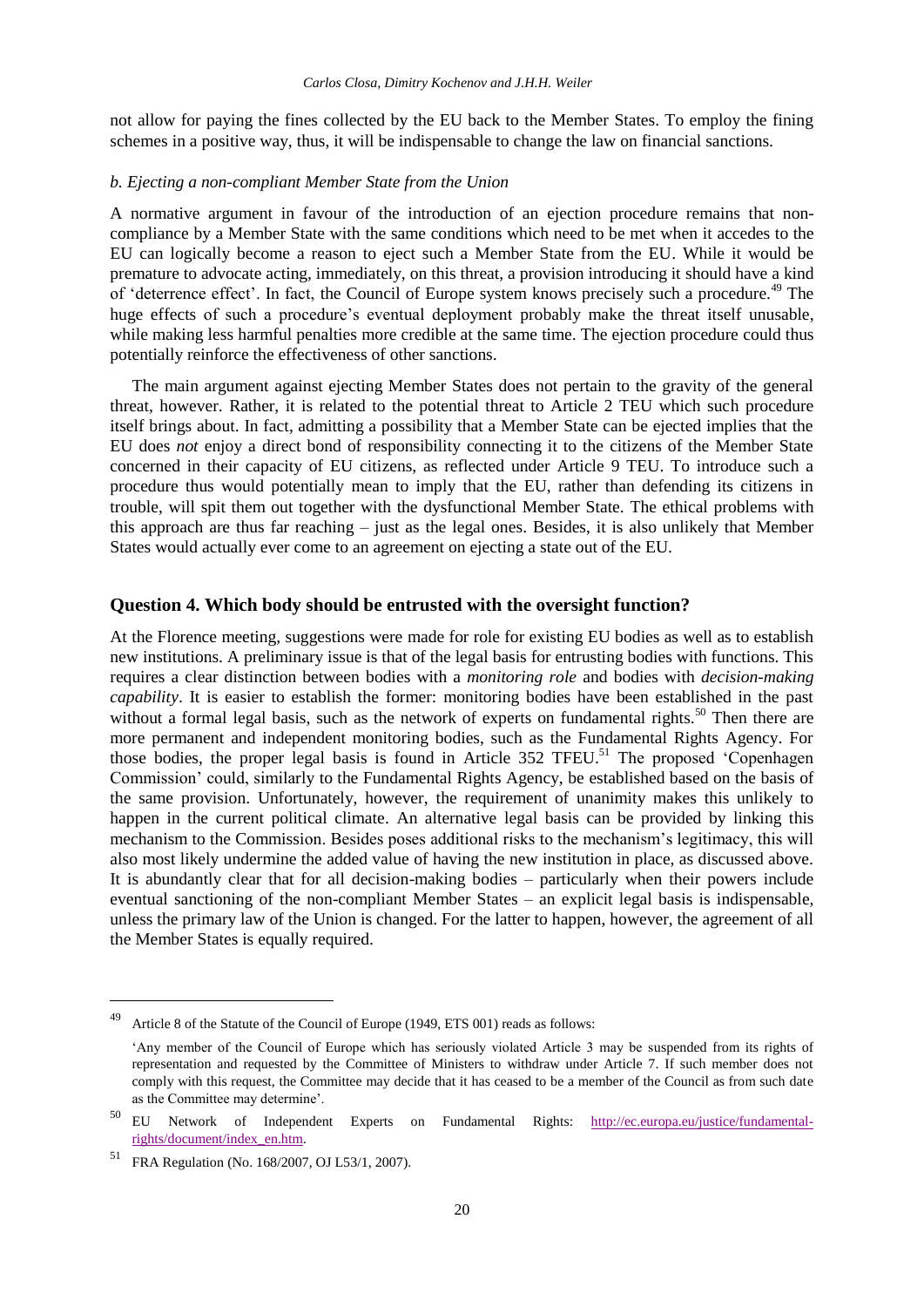The key bodies to be entrusted with sorting out the Member State-level problems related to the Rule of Law and other values established by Article 2 TEU, as discussed in Florence, include the following ones:

- a. The Courts
- b. The European Commission
- c. The European Parliament
- d. Introduction of new EU bodies
- e. Outsourcing the task to non-EU bodies

Some comments regarding the involvement of each of the bodies in achieving Member States compliance with Article 2 TEU are presented below. These are additional to other considerations presented in the sections dedicated to Questions three and four.

#### <span id="page-30-0"></span>*a. The Courts*

It has been argued that the key role in performing the oversight function should be played by the European Court of Justice. In combination with national courts, the ECJ can provide for a solution to existing problems, although it is not in a position to solve them entirely. Most importantly, should the national courts be unable to use the Article 267 TFEU procedure for any reason whatsoever – from imperfections of training to outright corruption, such a system is *de facto* unusable. The ECJ should, in the proposal to extend the scope of application of the Charter of Fundamental Rights, not be afraid of national Constitutional courts and also should not expect competition from the ECt.HR. In the proposal for a systemic infringement procedure, the role of the ECJ is crucial, but secondary to that of the Commission, which would be taking the initiative to the infringement action. It is clear, however, that using the Commission as a proxy to reach the ECJ would be preferable, compared with the national courts of the very states, which suffer from Article 2 TEU violations.

The main reason to be sceptical about a prominent role for the ECJ (or the national courts for that matter) is that the problematic situations under discussion actually go beyond fundamental rights violations. It seems that the courts are not equipped to deal with these kinds of more holistic challenges. In addition, assigning a constitutional role to the ECJ should not be done without political support. Acting outright *contra legem* (bearing the validity of the limitations on the Charter's scope contained in Article 51 CFR) can threaten its legitimacy. It is thus most likely that the judges in the ECJ would take unilateral decisions stretching existing provisions as much as in the proposals. All in all, however, courts involvement in stating the breaches of Article 2 TEU should not be frowned upon: as long as it happens in the context of strict compliance with the primary law of the Union, it is likely to take centre stage in any legal procedure.

#### <span id="page-30-1"></span>*b. The European Commission*

Opinions were equally divided on a more prominent role for the Commission. Some believe this is necessary, like for example in the systemic infringement action proposal. The Commission already enjoys a lot of legitimacy in other fields and may enjoy this in rule of law and democracy assessments as well. Even if the Commission has not always acted in a very inspired way, it has been fairly apolitical and received some leeway from Member States. Giving this task to the Commission would thus also keep EU's own values enforcement within the EU rather than 'outsourcing' it. This is perceived as a good thing.

At the same time, however, given that the Commission seems to have failed in the pre-accession process in light of the problems which have arisen in some states after they joined the EU, it may not be the right actor to entrust with the internal monitoring of Member States. In addition, the Commission has a tendency to view every problem as a fundamental rights problem. Even though it is not supposed to be political, it has not always been non-partisan or apolitical. The Commission also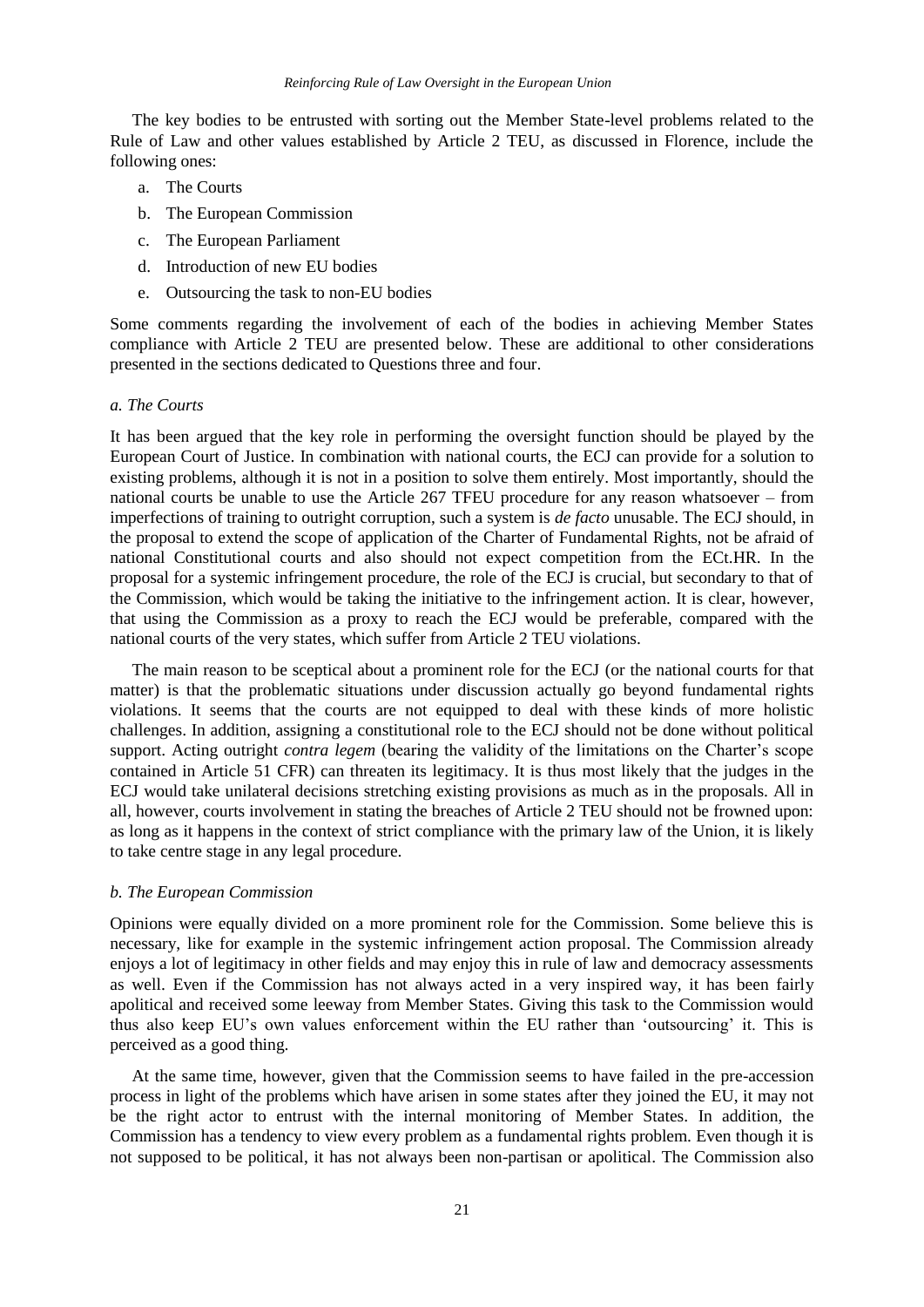faces political constraints which may prevent it from acting boldly when necessary. Also the problems related to the eventual perceived 'power-grabs' by the Commission are to be kept in mind when deciding who will do the values'-enforcement job. Should we consider the eventual planned politicisation of the Commission, which is likely at least in the mid-term future – and it becomes even less suitable an actor to entrust values'-enforcement to: a more partisan actor rather that not.

# <span id="page-31-0"></span>*c. The European Parliament*

The European Parliament has been surprisingly active regarding the situation in Hungary,<sup>52</sup> which suggests that it might be able to take on a more prominent role also in the future. However, the Parliament may be suffering from partisanship or the perception of partisanship, making it an outrightbiased actor. Besides, enforcement powers of the Parliament are none: its reports and resolutions come and go, while the problems at times stay for decades.

#### <span id="page-31-1"></span>*d. Introducing new EU bodies*

In the atmosphere where the ECJ, the Commission or the European Parliament, should they be asked to do so, would face serious challenges preventing them from becoming truly effective enforcers of EU values, creating new institutions potentially becomes a clear option. The most popular among such institutions has been proposed under the name of the 'Copenhagen Commission'. This would be an independent institution, non-partisan, and designed to be involved in 'democracy protection', thus going *beyond* simple monitoring. It should consist of a body of lawyers and/or elder statesmen/stateswomen with a proven track-record of outstanding political judgment, aided by experts and institutions such as the Fundamental Rights Agency (FRA). The Commission could serve as an early warning mechanism.

Some support has in fact been building for a new 'mechanism' that would send an early warning signal, including the Tavares report by the European Parliament Committee on Civil Liberties, Justice and Home Affairs,<sup>53</sup> as well as a letter to President Barroso signed by four EU foreign ministers<sup>54</sup> which stressed the need for mechanisms short of Article 7 TEU. Neither the invocation of Article 7 nor the FRA is particularly good for, so to speak, giving an early warning signal. Building support for Article 7 is likely to take too long, and the FRA, at this point, simply does not have the appropriate mandate. A properly designed Copenhagen Commission would have the right mandate and, above all, it would concentrate minds in a highly fragmented political space and in a weak, public sphere.

The Copenhagen Commission could also be more specific than any other institutional options currently on the table and go deeper in areas where EU law is more developed than the standards of the Council of Europe. Unlike the Venice Commission, it could be proactive and unlike the ECt.HR, it could take a more holistic view than that provided by individual rights violations. Despite the support which the idea received in Florence, the Copenhagen Commission as described by Jan-Werner Müller may currently be difficult to introduce – which has to do with the above-mentioned problems with the legal basis, required unanimity of the Member States and other issues discussed above. All in all, doubt has been expressed about the feasibility of bringing about yet another EU body. Indeed, the creation of such an organ could threaten to undermine EU values, rather than reinforce it, should the critical considerations expressed in Part 2 of this paper be fully taken into account.

 $\overline{a}$ 

<sup>52</sup> European Parliament Committee on Civil Liberties, Justice and Home Affairs, 'Report on the situation of fundamental rights: standards and practices in Hungary (pursuant to the European Parliament resolution of 16 February 2012)' A7- 0229/2013. See also Kim Lane Scheppele, 'In Praise of the Tavares Report', *Hungarian Spectrum*, 3 July 2013, available online a[t http://hungarianspectrum.wordpress.com/2013/07/03/kim-lane-scheppele-in-praise-of-the-tavares-report/.](http://hungarianspectrum.wordpress.com/2013/07/03/kim-lane-scheppele-in-praise-of-the-tavares-report/)

<sup>53</sup> Tavares Report, *supra*.

<sup>54</sup> Letter of the Four Foreign Ministers, *supra*.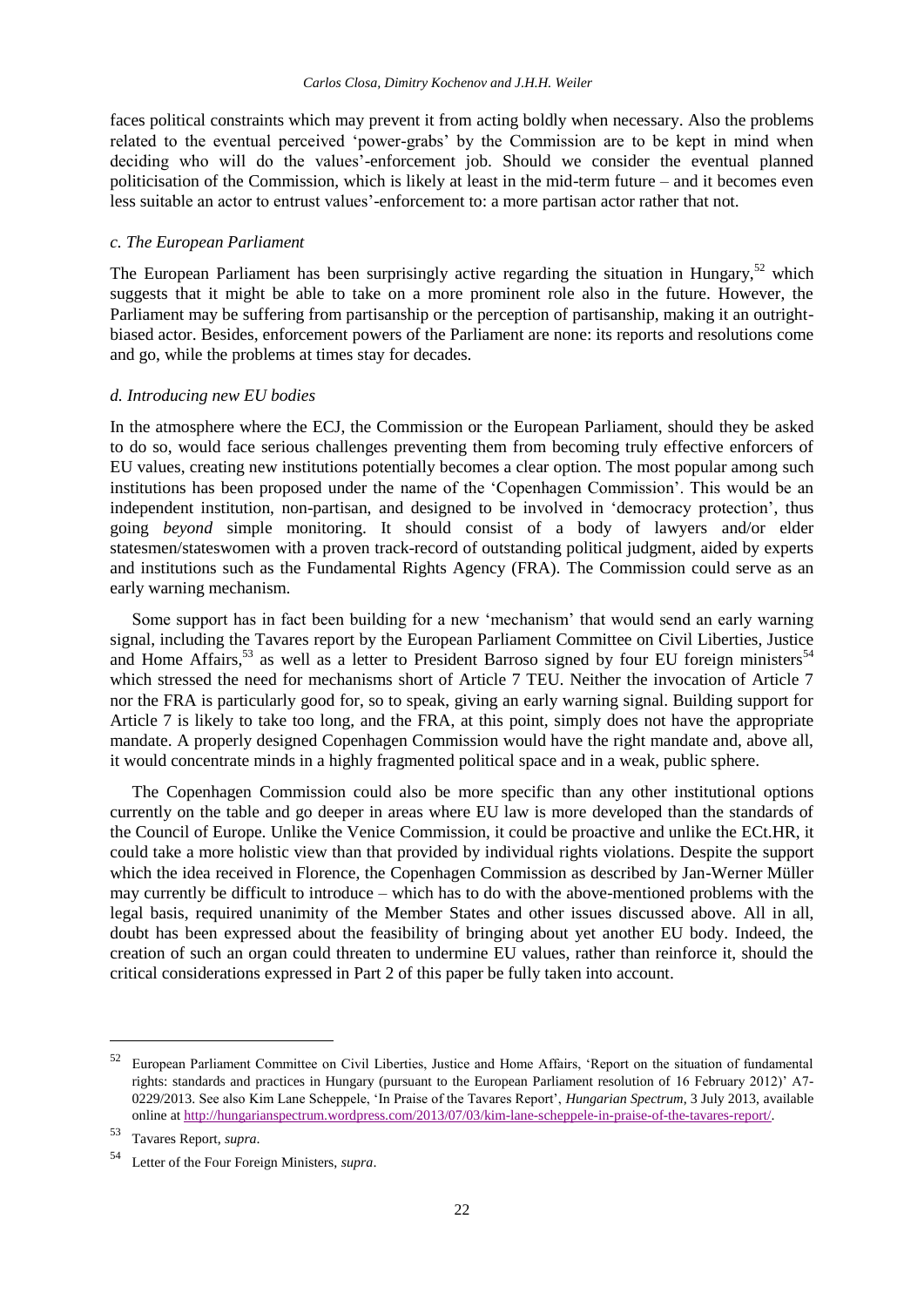#### <span id="page-32-0"></span>*e. Outsourcing the task to non-EU bodies*

Rather than acting itself – either via the existing, or via newly-created institutions – the EU could also 'outsource' the oversight over rule of law and democracy to other institutions, as discussed above. The most obvious candidates for such outsourcing would be the bodies of the Council of Europe. The main candidate is the Venice Commission (the European Commission for Democracy through Law). The Venice Commission is both independent and has a specific expertise in these matters. However, there are also drawbacks. The Venice Commission may be more valuable as a source of knowledge than as the source of action. It may also be insufficiently insulated from politics and diplomacy and some countries have learned ways to circumvent it, which is an eventual negative effect definitely to be taken into account.

In addition, outsourcing in itself has disadvantages: it would look strange for the EU to outsource its own key constitutional issues – is there any other mature legal system seriously doing this?. Outsourcing to the Council of Europe also has the disadvantage that EU democracy standards would be substituted (or double standards would be applied) with that of an institution which includes countries like Azerbaijan in its membership, as well as other states which do not meet the Copenhagen criteria. The Venice Commission and the ECt.HR may not be equipped to deal with the depth and density of integration in the EU. Besides, both institutions are seemingly too focused on fundamental rights violations and less on democracy and the rule of law. The arguments against outsourcing are very strong, allowing the majority of scholars present at the round-table to argue, in general, against this option.

#### <span id="page-32-1"></span>**Conclusions to Part I: lessons learnt from the Florence meeting**

The current Treaty framework provides ample space for new mechanisms strengthening the oversight and scrutiny over Member States' potential breaches of the Rule of Law. This paper has identified three compelling normative reasons for EU's intervention where the performance of the Member States in complying with Article 2 TEU values is (extremely) poor. These are based on the all-affected principle, the supranational federal vision, and/or the principle of congruence. In any situation of a very serious disturbance of the Rule of Law at the national level these seem to justify intervention. Identifying the situations where the disturbances should be sufficiently severe with required exactitude is not easy: all possible precautions have to be taken to avoid turning the idea of safeguarding the essence of the Union through enforcing Article 2 TEU into an outright power-grab by the Union institutions. Interference is thus only to be mandated in the cases of constitutional capture of a Member State, systemic corruption, or any other type of profound undermining of the liberal democratic state which is stated on the basis of sufficient evidence, leaving no room to doubt.

In thinking about how to tackle such important yet tricky issues any method is to be considered, including the deployment of the existing legal bases and procedures, their rethinking or update by the means of secondary legislation of via court practice. Treaty change is not an option to be excluded however. The same applies to the creation of eventual structures outside the framework of the *acquis*. While the latter options would not be deployable efficiently in the current context of urgency, when a constitutional crisis is clearly observable in some quarters, the same cannot be said about mid- to longterm perspective: clearly, the EU's success will to a large extent depend on its ability to address Article 2 TEU problems in the future in the most efficient and effective way. For this a Treaty change will most likely be required.

Turning to the Primary Law currently in force, it is clear that sufficient legal bases exist, which, when interpreted and applied in a sufficiently inventive way, will be in the position to bring about a high degree of Member States' compliance with what Article 2 TEU requires. Of particular importance are the options offered by a combined reading of Article 2 TEU with other TEU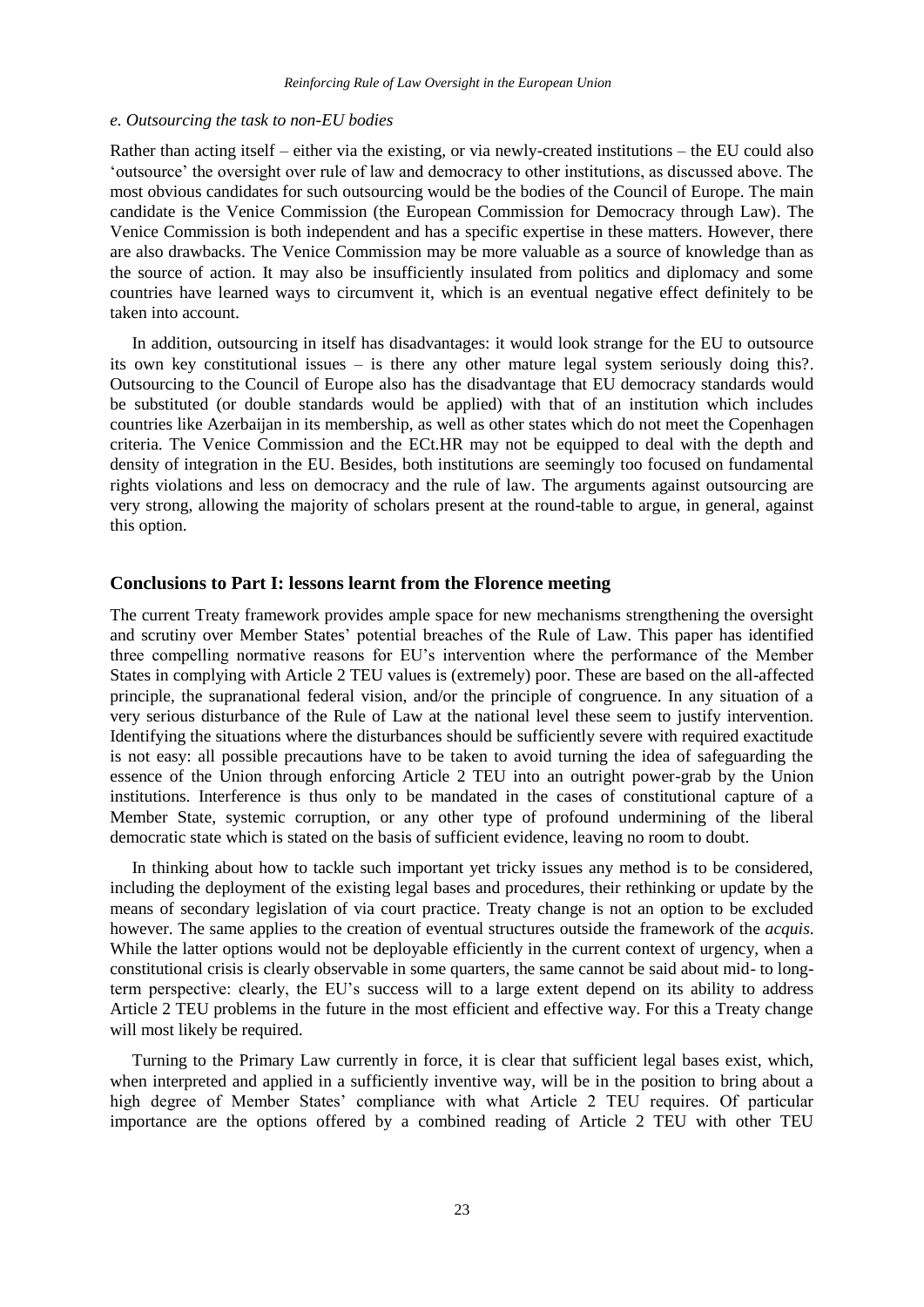provisions, seemingly mandating the EU to treat its values in all seriousness, thus moving them beyond the realm of mere declarations.

Moreover, when coupled with the existing infringement machinery of Articles 258 and 260 TFEU, the combined legal bases might actually prove effective in bringing about compliance, particularly if a systemic consideration is given to the assessment of compliance and sanctioning across the board. An attractive option is to deploy the existing instruments in combination with other tools, including peerpressure among the Member States, inventive interpretation of the Charter of Fundamental Rights and the inventive reading of the financial sanctions in the meaning of Article 260 TFEU. When turned into the positive incentives of compliance, financial sanctions could do a much better job than in a situation when they are taken as purely punitive measures, as the general effectiveness of the punitive approach is highly doubtful. A systemic approach to dealing with values and Rule of Law compliance in the EU could be key to the Union's success in the area of values' enforcement. Such systemic approach could include sanctioning, monitoring and also first-order prevention of value infringements.

At the level of procedures, too, any tools even potentially of any use, should be tested out. This includes political procedures, judicial procedures, *ex-ante* as well as *ex-post* approaches, new and also pre-existing procedures. Besides having an inward focus, the EU could also turn to other actors available in Europe to help with expertise and an unbiased ability to tackle the sensitive issues arising under Article 2 TEU. Equality among the Member States and general moderation in the context of intervention should definitely be combined with the credibility of threats, up to discussing a possibility to enable the Union to get rid of the worst non-compliant Member States in the future.

Whichever option is eventually chosen among a huge array of the templates presented, it is abundantly clear that the time to act is *now*. Having said this, the natural limitations on what the Union can possibly do should also be considered in all seriousness. This is the reason why Part II of this paper is dedicated to the warning, which should be taken in all seriousness.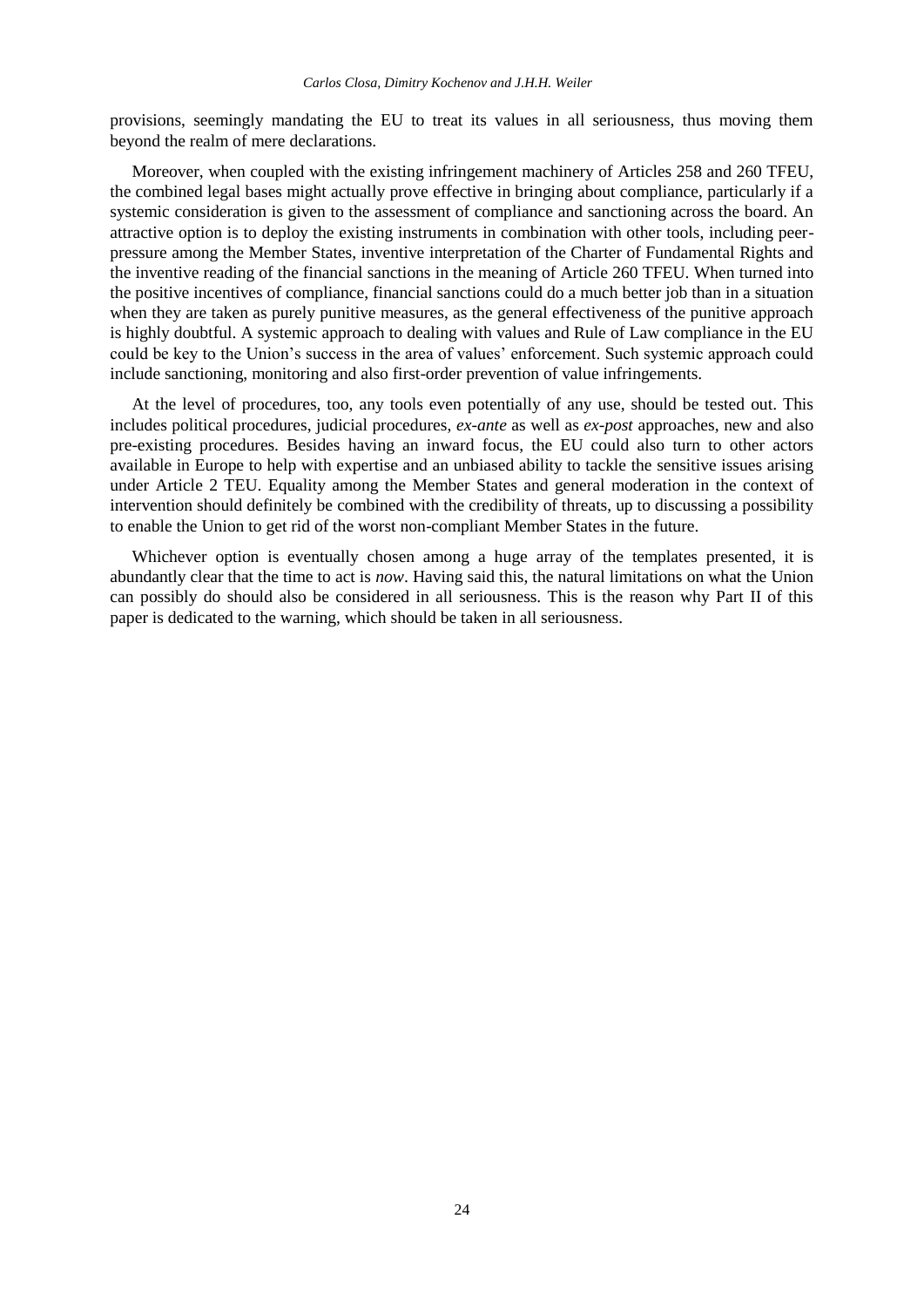# <span id="page-34-0"></span>**Part II. Living in a Glass House: Europe, Democracy and the Rule of Law** *J.H.H. Weiler*

In the face of the ugliness of the Hungarian situation, perhaps also French action regarding the expulsion of 'clandestine' Roma in France which was the subject of a terse even inflammatory exchange between an EU Commissioner and the French Presidency, and more generally a xenophobic mood sweeping the continent, the view has developed, notably within the Commission, that the Union cannot remain indifferent to egregious Member State violations of the Rule of Law and that as both a moral and legal imperative a more robust apparatus and policy should be put in place not simply to ensure compliance with European legal requirements but to guard the deeper fundament of European values.

Legally speaking this is a fraught issue where the wish to 'do good' on the substance might run against the value of containing the jurisdictional and competences appetite of the Union generally and the Commission in particular.<sup>55</sup> Issues of constitutional legality apart, the overall approach and intentions of the Commission are mostly<sup>56</sup> noble: The Union cannot and should not remain indifferent to State based violation of its core values.

The framing of the issue as one concerning The Rule of Law, and not for example as one of Democracy, is of salient importance for at least two reasons: First, the aggression against the core values is often done in the name of democracy and popular will. The Rule of Law – understood in its thick substantive and not thin procedural sense – is raised as a check on majoritarian tyranny. A democracy of evil people will produce evil results and such evil is not cleansed simply because a lot of people, even a democratic majority, wills it. Second, because whereas the democratic credentials of the Union are at least suspect, its Rule of Law credentials are thought to be, and in many senses are, above any suspicion. By framing the issue as Rule of Law and not Democracy the Union and Commission seem to be occupying an unassailable high moral ground.

What I want to do in this Part is not to undermine the Commission and Union initiative but, try and explain why this separation between Rule of Law and Democracy is untenable and to suggest that the high moral ground from which it emanates is far more precarious and has some pretty slippery slopes.

One can start such a critical examination by going to the foundation of the Union's Rule of Law edifice in *Van Gend en Loos* itself.

Direct effect of Union law which is an essential part of the Rule of Law is not only a legal proposition. It is also a proxy for Governance. The fact that the writ of Union law runs through the land, indeed is the law of the land, is a hallmark of governance, whereby the Union legislative and administrative branches do not need the intermediary of the Member States, as is the default position in general public international law, to reach individuals both as objects and subjects of the law. And herein lies the challenge.

*Van Gend en Loos* itself is the fountainhead. In arguing for the concept of a new legal order the Court reasoned in the following two famous passages as follows:

The conclusion to be drawn from this is that the Community constitutes a new legal order of international law for the benefit of which the states have limited their sovereign rights, albeit within limited fields, and the subjects of which comprise not only Member States but also their nationals. Independently of the legislation of Member States, Community law therefore not only imposes obligations on individuals but is also intended to confer upon them rights which become

 $\overline{a}$ 

<sup>55</sup> See the excellent and challenging comment of Jakob Conrady (2013) [The European Union: Rule of Law or Rule of](http://www.ejiltalk.org/the-european-union-rule-of-law-or-rule-of-judges/)  [Judges?](http://www.ejiltalk.org/the-european-union-rule-of-law-or-rule-of-judges/) *EJIL Analysis* Available at: <http://www.ejiltalk.org/the-european-union-rule-of-law-or-rule-of-judges/>

<sup>56</sup> Commissioners are politicians and considerations of popularity are part and parcel of the job description. It comes with the territory and is not as such objectionable. Likewise, the Commission is a political body and considerations of its legitimacy are similarly part of the territory and not as such objectionable.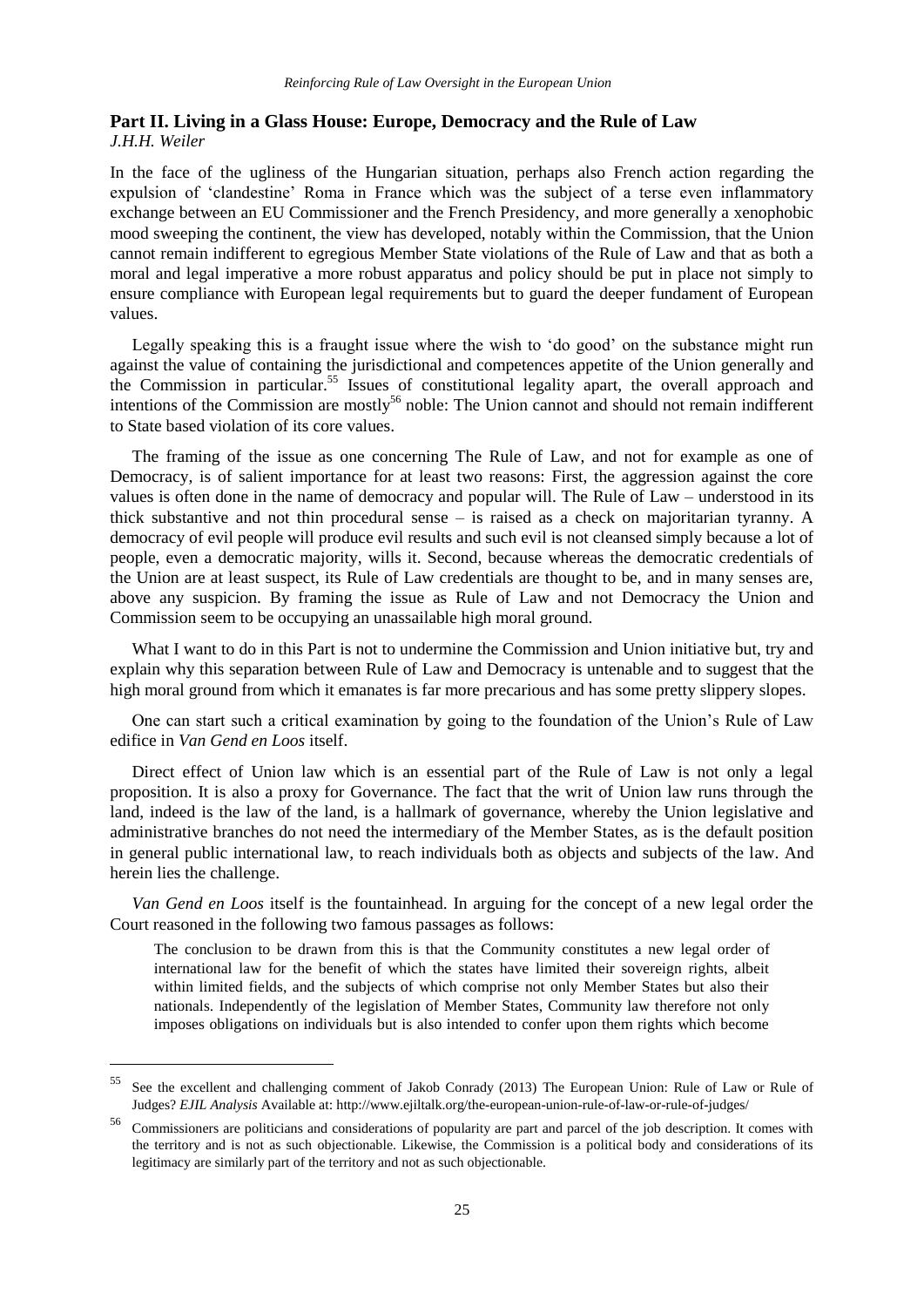part of their legal heritage. These rights arise not only where they are expressly granted by the Treaty, but also by reason of obligations which the Treaty imposes in a clearly defined way upon individuals as well as upon the Member States and upon the institutions of the Community.

This view is confirmed by the preamble to the Treaty which refers not only to governments but to peoples. It is also confirmed more specifically by the establishment of institutions endowed with sovereign rights, the exercise of which affects Member States and also their citizens. *Furthermore, it must be noted that the nationals of the states brought together in the Community are called upon to cooperate in the functioning of this Community through the intermediary of the European Parliament and the Economic and Social Committee*. (Emphasis added)

The problem is that this "cooperation" was extremely weak. It was, in truth, a serious "dumbing down" of democracy and its meaning by the European Court. At the time, the European Parliament had the right to give its Opinion – when asked, and it often was not asked. Even in areas where it was meant to be asked, it was well known that Commission and Council would tie up their bargains ahead of such advice which thus became pro-forma. But can that level of democratic representation and accountability, seen through the lenses of normative political theory, truly justify the immense power of direct governance which the combined doctrines of direct effect and (and then supremacy) placed in the hands of the Community institutions? Surely posing the question is to give the answer.

You might think that since those early days the European Parliament has become very different body, hugely increased in powers and a veritable Co-Legislator with the Council. You would be right. But the widely shared assumption that the democracy problems of the Union would simply be solved by increasing the powers of the European Parliament is simply misconceived. There remains a persistent, chronic, troubling Democracy Deficit, which cannot be talked away.

In essence it is the inability of the Union to develop structures and processes which adequately replicate or, 'translate,'<sup>57</sup> at the Union level even the imperfect habits of governmental control, parliamentary accountability and administrative responsibility that are practiced with different modalities in the various Member States. Make no mistake: It is perfectly understood that the Union is not a State. But it is in the business of governance and has taken over extensive areas previously in the hands of the Member States. In some critical areas, such as the interface of the Union with the international trading system, the competences of the Union are exclusive. In others they are dominant. Democracy is not about States. Democracy is about the exercise of public power – and the Union exercises a huge amount of public power. We live by the credo that any exercise of public power has to be legitimated democratically and it is exactly here that the problems loom.

In essence, the two primordial features of any functioning democracy are missing – the grand principles of accountability and representation.<sup>58</sup>

As regards accountability,<sup>59</sup> even the basic condition of representative democracy that at election time the citizens "...can throw the scoundrels out"<sup>60</sup> – that is replace the Government – does not

<sup>57</sup> Neil Walker, "Postnational Constitutionalism and the Problem of Translation," in *European Constitutionalism beyond the State*, eds., J.H.H. Weiler and Marlene Wind (Cambridge: Cambridge University Press, 2003): 27-29.

<sup>58</sup> Adam Przeworski, Susan C. Stokes, and Bernard Manin, eds. *Democracy, Accountability, and Representation* (Cambridge: Cambridge University Press, 1999); Philippe C. Schmitter and Karl Terry Lynn, "What Democracy Is… and Is Not," *Journal of Democracy* 2(3) 1991: 76.

<sup>59</sup> On the concept of accountability, see Deirdre Curtin, *Executive Power of the European Union: Law, Practices and the Living Constitution* (Oxford: Oxford University Press, 2009), chapter 9. See also Carol Harlow, *Accountability in the European Union* (Oxford: Oxford University Press, 2002); Anthony Arnull and Daniel Wincott, eds., *Accountability and legitimacy in the European Union* (Oxford: Oxford University Press, 2002).

<sup>60</sup> Ian Shapiro, *Democracy's Place* (Ithaca: Cornell University Press, 1996): 96; J.H.H. Weiler, "To be a European Citizen: Eros and Civilization," in *The Constitution of Europe: "Do the New Clothes Have an Emperor?" and Other Essays on European Integration* (Cambridge: Cambridge University Press, 1999) 324 at 329.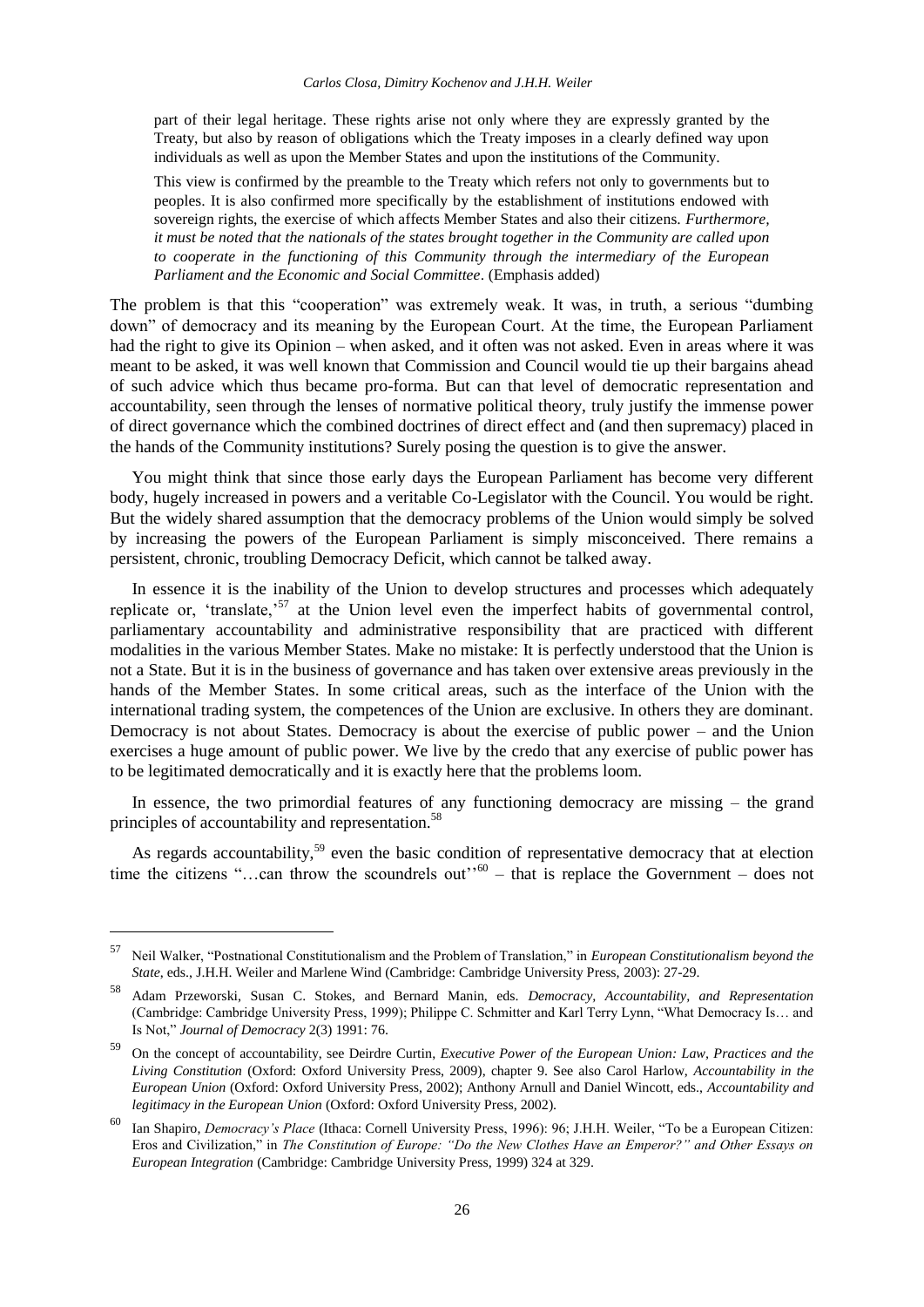operate in Europe.<sup>61</sup> The form of European governance,<sup>62</sup> governance without Government, is, and will remain for considerable time, perhaps forever such that there is no "Government" to throw out. Dismissing the Commission by Parliament (or approving the appointment of the Commission President) $^{63}$  is not quite the same, not even remotely so.

Startlingly, but not surprisingly, political accountability of Europe is also remarkably weak. There have been some spectacular political failures of European governance. The embarrassing Copenhagen climate fiasco;<sup>64</sup> the weak (at best) realization of the much touted Lisbon Agenda (aka Lisbon Strategy or Lisbon Process),<sup>65</sup> the very story of the defunct "Constitution"<sup>66</sup> to mention but three. It is hard to point in these instances to any measure of political accountability, of someone paying a political price as would be the case in national politics. In fact it is difficult to point to a single instance of accountability for political failure as distinct from personal accountability for misconduct in the annals of European integration. This is not, decidedly not, a story of corruption or malfeasance.<sup>67</sup> My argument is that this failure is rooted in the very structure of European governance. It is not designed for political accountability. In similar vein, it is impossible to link in any meaningful way the results of elections to the European Parliament to the performance of the Political Groups within the preceding parliamentary session, in the way that is part of the mainstay of political accountability within the Member States.<sup>68</sup> Structurally, dissatisfaction with "Europe" when it exists has no channel to affect, at the European level, the agents of European governance.

Likewise, at the most primitive level of democracy, there is simply no moment in the civic calendar of Europe where the citizen can influence directly the outcome of any policy choice facing the Community and Union in the way that citizens can when choosing between parties which offer sharply distinct programs at the national level. The political colour of the European Parliament, as an expression of voter preference, only very weakly gets translated into the legislative and administrative output of the Union.<sup>6</sup>

The Political Deficit, to use the felicitous phrase of Renaud Dehousse<sup>70</sup> is at the core of the Democracy Deficit. The Commission, by its self-understanding linked to its very ontology, cannot be

<sup>&</sup>lt;sup>61</sup> Renaud Dehousse, "Constitutional Reform in the European Community. Are there Alternatives to the Majority Avenue?" in *The Crisis of Representation in Europe*, ed., Jack Hayward (London: Frank Cass, 1995) 118 at 123.

<sup>62</sup> Philip Allott, "European Governance and the Re-branding of Democracy," *European Law Review* 27 (2002): 60.

<sup>63</sup> Article 17.7 and 17.8 TEU.

<sup>&</sup>lt;sup>64</sup> See European Parliament resolution of 10 February 2010 on the outcome of the Copenhagen Conference on Climate Change (COP 15) [2010] O.J. Electronic 341-06/25 especially at 26, points 5, 6.

<sup>65</sup> Iain Begg, "Is there a Convincing Rationale for the Lisbon Strategy," *Journal of Common Market Studies* 46 (2008); European Commission, "Facing The Challenge: The Lisbon Strategy for Growth and Employment," Report from the High Level Group chaired by Wim Kok (Luxembourg: Office for Official Publications of the European Communities, 2004).

<sup>66</sup> Treaty establishing a Constitution for Europe [2004] OJ C 310/1 [European Constitution]. See Ian Ward, "Bill and the Fall of the Constitutional Treaty" (2007) 13 *European Public Law* 461; "What Should Replace The Constitutional Treaty?" Editorial Comments, *Common Market Law Review* 44 (2007) 561.

<sup>67</sup> On this aspect, see Veith Mehde, "Responsibility and Accountability in the European Commission," *Common Market Law Review* 40 (2003), 423.

<sup>68</sup> Julian Priestley, "European Political Parties: The Missing Link" in *Democracy in the EU after the Lisbon Treaty*, ed., Raffaello Matarazzo (Rome: Edizioni Nuova Cultura, 2011) 15; Francisco Roa Bastos, "Des 'partis politiques au niveau européen'? Etat des lieux à la veille des élections européennes de juin 2009" (2009) Notre Europe, Etudes & Recherches No. 71.

<sup>69</sup> Vernon Bogdanor, "Legitimacy, Accountability and Democracy in the European Union," A Federal Trust Report (2007), at 7, 8; Andreas Follesdal and Simon Hix, "Why There is a Democratic Deficit in the EU: A Response to Majone and Moravcsik," *Journal of Common Market Studies* 44(3) (2006), 533.

<sup>70</sup> Dehousse, *supra* note 20, at 124. See also, Jean-Marc Ferry and Paul Thibaud, *Discussion sur l'Europe* (Paris: Calmann-Lévy, 1992).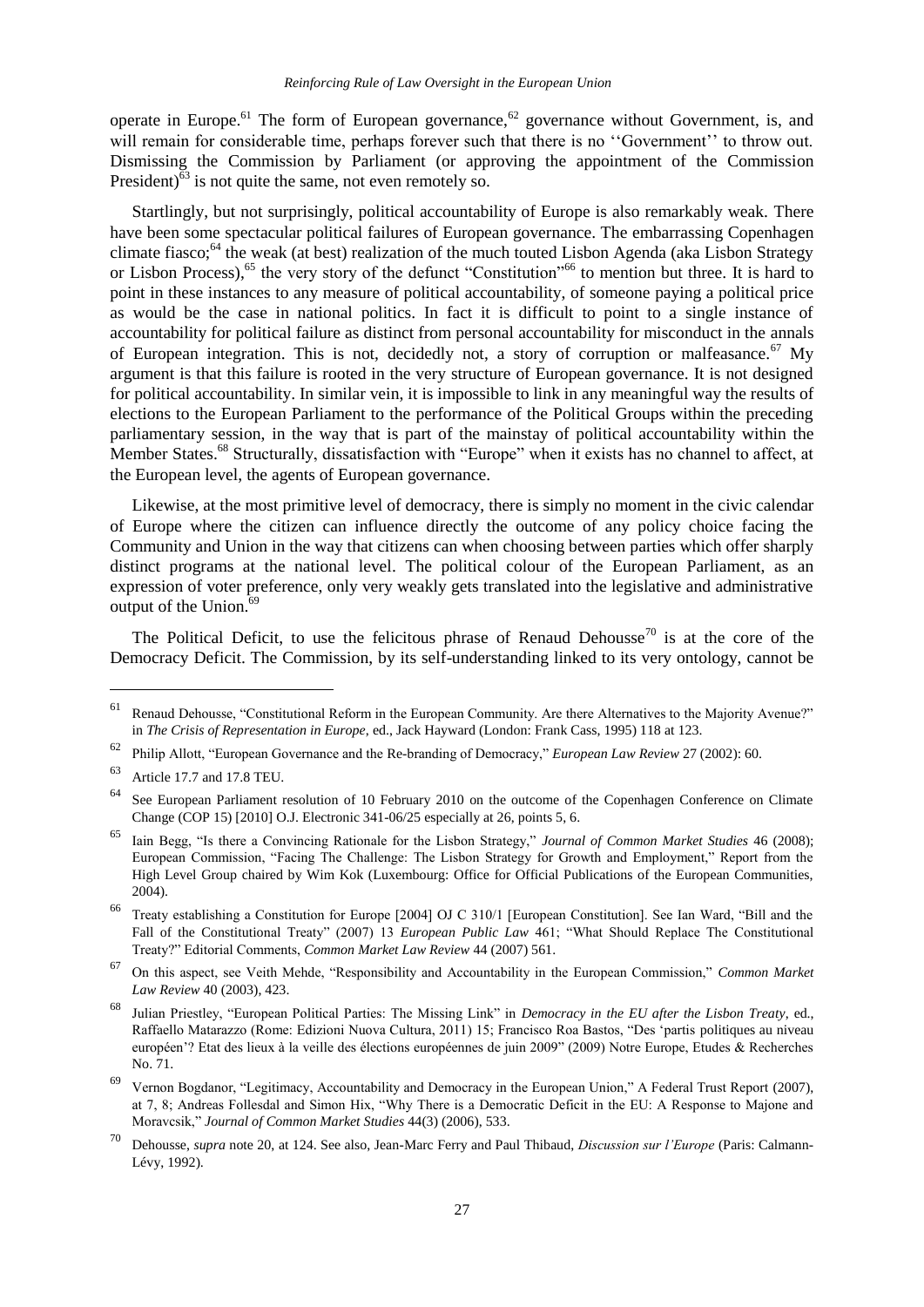'partisan' in a right-left sense, neither can the Council, by virtue of the haphazard political nature of its composition. Democracy normally must have some meaningful mechanism for expression of voter preference predicated on choice among options, typically informed by stronger or weaker ideological orientation. ${}^{71}$  That is an indispensable component of politics. Democracy without Politics is an  $\alpha$ ymoron.<sup>72</sup> And yet that is not only Europe, but it is a feature of Europe – the "non-partisan" nature of the Commission – which is celebrated. The stock phrase found in endless student text books and the like, that the Supranational Commission vindicates the European Interest, whereas the intergovernmental Council is a clearing house for Member State interests, is, at best, naïve. Does the "European Interest" not necessarily involve political and ideological choices? At times explicit, but always implicit?

Thus the two most primordial norms of democracy, the principle of accountability and the principle of representation are compromised in the very structure and process of the Union.

The inextricability of the Rule of Law from the democratic travails of the Union is easily stated even if usually uncomfortably discussed. The late Federico Mancini in his Europe: The Case for Statehood forcefully articulated the democratic malaise of Europe.<sup>73</sup> There were many, myself included, who shied away from Mancini's remedy, a European State and shied away from his contention that this remedy was the only one which was available.<sup>74</sup> But few quibbled with his trenchant and often caustic denunciation of the democratic deficiencies of European governance. Imagine yourself, say, as a Judge of the European Court of Justice charged with enforcing the Union writ within the Member States.

What would I do if you felt, as Mancini did, that the European Community suffered from this deep democratic deficit which he described so unflinchingly and which according to him could only be cured by a European State? Would you want to give effect to the Community's undemocratic laws adopted in his words by 'numberless, faceless and unaccountable committees of senior national experts<sup>75</sup> and rubber-stamped by the Council—supreme over the very constitutional values of the Member States? Whatever the hermeneutic legitimacy of reaching supremacy and direct effect, the interaction of these principles with the non-democratic decision making process was at the time Mancini wrote and is today, not without some delicate normative issues. Seen from the perspective of the individual citizen, in effect, if not in design, giving direct effect in the context of European governance, objectifies the individual or re-objectifies him or her. In the Member States with imperfect but functional democracies the individual is 'the' political subject. In the European Union with its defective democratic machinery where the individual has far less control over norm creation, the Rule-of-Law has the paradoxical effect of objectifying him or her – an object of laws over which one has no effective democratic control.

To put it somewhat bluntly, from the perspective I just outlined it might be thought that the Rule of Law underpins, supports and legitimates a highly problematic decisional process. Substantively, then, the much vaunted Community rights which serve, almost invariably the economic interests of individuals were "bought" at least in some measure at the expense of democratic legitimation.

Procedurally we find a similar story. One secret of the Rule of Law in the legal order of the European Union rests in the genius of the Preliminary Reference procedure. The Compliance Pull of law in liberal Western Democracis does not rest on the gun and coercion. It rests on a political culture

 $\overline{a}$ 

<sup>71</sup> Follesdal and Hix, *supra* note 69, 545.

<sup>72</sup> On EU's "policy without politics," see Vivien Ann Schmidt, *Democracy in Europe: the EU and National Polities* (Oxford: Oxford University Press, 2006): 157-162 .

<sup>73</sup> G. Federico Mancini, "Europe: The Case for Statehood," *European Law Journal* 4(1) (1998).

<sup>74</sup> J.H.H. Weiler, "Europe: The Case Against the Case for Statehood," *European Law Journal* 4(1) (1998).

<sup>75</sup> Mancini, *supra* note 73, at 40.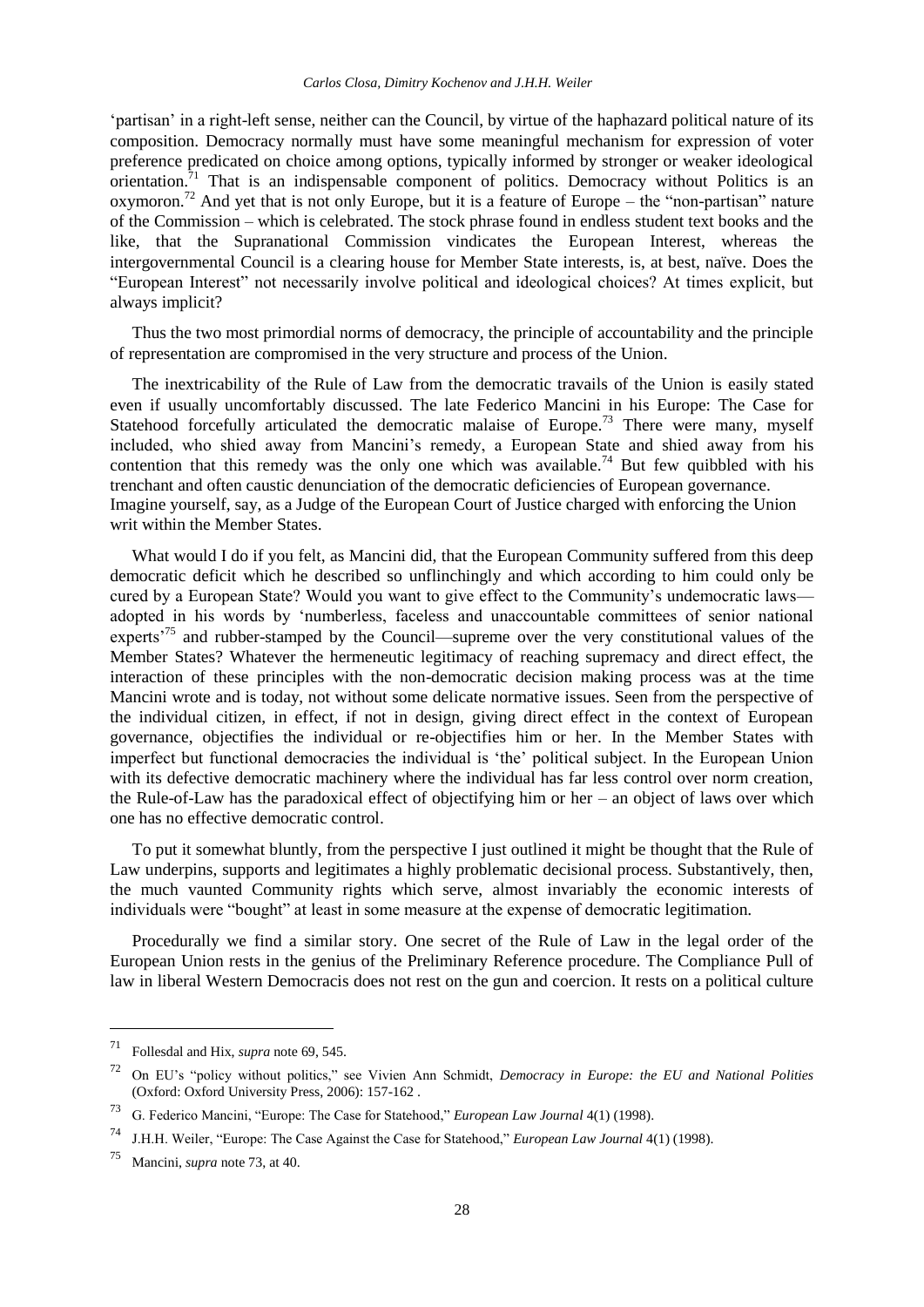which internalizes, especially in public authorities, obedience to the law rather than to expediency. Not a perfect, but one good measure of the rule of law is the extent to which public authorities in a country obey the decisions, even uncomfortable, of their own courts.

It is by this very measure that international regimes are so often found wanting. Why we cannot quite in the same way speak about the Rule of International Law. All too frequently, when a State is faced with a discomfiting international norm or decision of an international tribunal, it finds ways to evade them. Statistically, as we know, the Preliminary Reference in more than 80% of the cases, is a device for judicial review of Member State compliance with their obligations under the Treaties.<sup>76</sup> However, it is precisely in this context that we can see the dark side of this moon. The situation implicated in the Preliminary Reference always posits an individual vindicating a personal, private interest against the national public good. That is why it works, that is part of its genius, but that is also why this wonderful value also constitutes another building block in that construct which places the individual in the center but turns him into a self-centered individual.

The moral is not for the Union to shy away from taking robust action, within its competences and jurisdictional limits, to quell gross violations of the Rule of Law in and by some of its Member States. But it should simultaneously hurry up and put its own democratic house in order lest it be reminded that those living in glass houses should be careful when throwing stones.

<sup>76</sup> Robert Lecourt, "Quel eut été le droit communautaire sans les arrêts de 1963 et 1964" in *L'Europe et le droit: Mélanges en hommage à Jean Boulouis* (Paris: Dalloz, 1991) at 349; Henry G. Schemers et al., eds., *Article 177 EEC: Experiences and Problems* (Amsterdam: North-Holland, 1987); Morten Broberg and Niels Fenger, *Preliminary References to the European Court of Justice* (Oxford: Oxford University Press, 2010); Thomas de La Mare and Catherine Donnelly, "Preliminary Rulings and EU Legal Integration," in *The Evolution of EU Law*, eds. Paul Craig and Gráinne de Búrca (Oxford: Oxford University Press, 2011).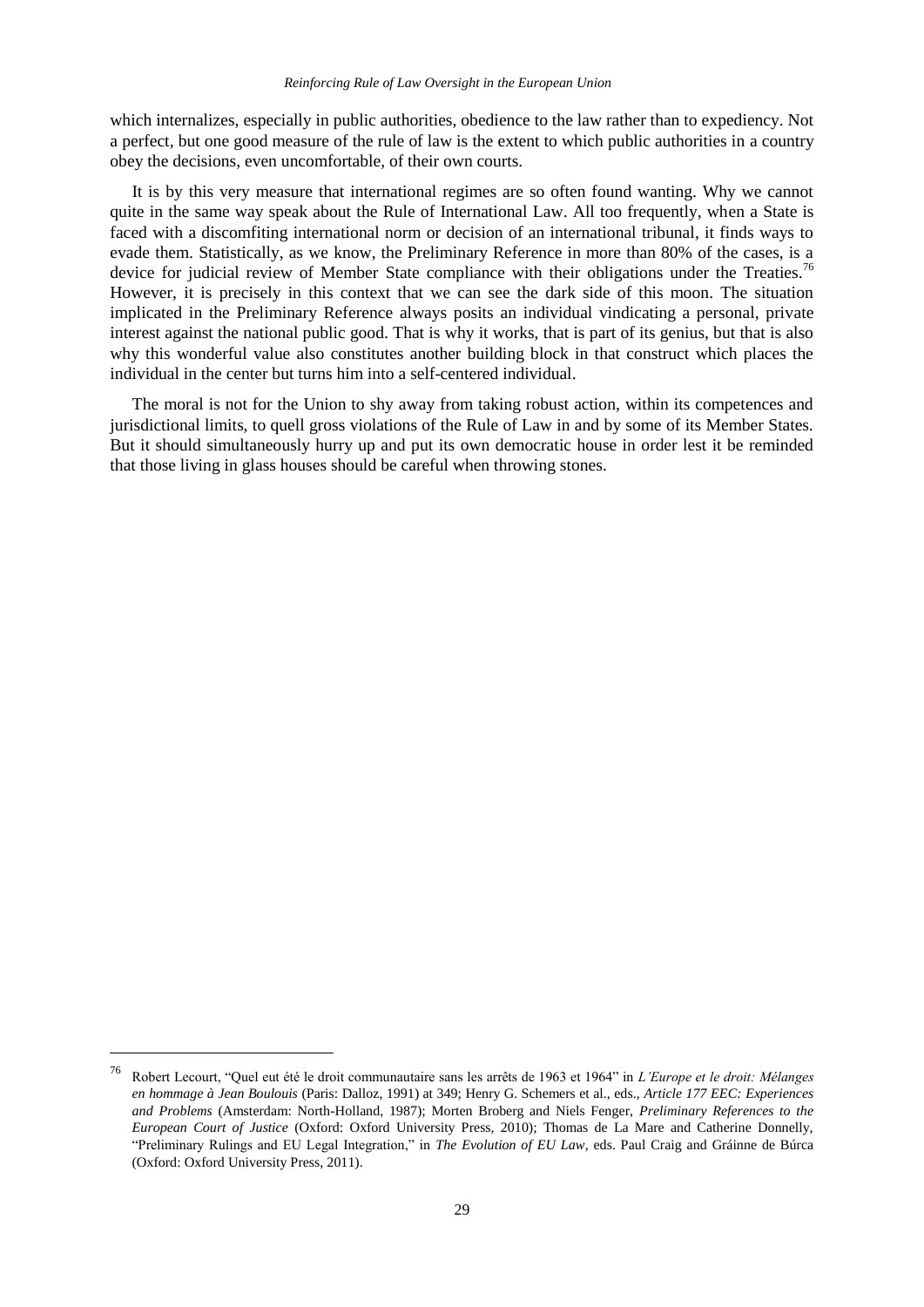#### <span id="page-39-0"></span>**Annex I. Key reading list composed in consultation with the work-shop participants**

- Allott P, 'European Governance and the Re-branding of Democracy' (2002) 27 *European Law Review* 60.
- Arnull A and Wincott D (eds), *Accountability and Legitimacy in the European Union* (Oxford University Press 2002).
- Bánkuti M, Halmai G and Scheppele KL, 'Disabling the Constitution' (2012) 23(3) *Journal of Democracy* 138.
- Begg I, 'Is There a Convincing Rationale for the Lisbon Strategy' (2008) 46 *Journal of Common Market Studies* 427.
- Birdwell J, Feve S, Tryhorn C and Vibla N, *Backsliders: Measuring Democracy in the EU* (Demos 2013).
- von Bogdandy A, et al., 'Reverse *Solange*: Protecting the Essence of Fundamental Rights Against EU Member States' (2012) 49 *Common Market Law Review* 489.
- Bogdanor V, *Legitimacy, Accountability and Democracy in the European Union* (Federal Trust Report 2007).
- Burchill R, 'International Law of Democracy and the Constitutional Future of the EU: Contributions and Expectations' (2003) *Queen's Papers on Europeanisation* No 3/2003.
- Carrera S, Guild E and Hernanz N, *The Triangular Relationship between Fundamental Rights, Democracy and the Rule of Law in the EU Towards an EU Copenhagen Mechanism* (Centre for European Policy Studies 2013).
- Carrera S, Guild E and Hernanz N, 'Rule of Law or Rule of Thumb? A New Copenhagen Mechanism for the EU' (2013) *Centre for European Policy Studies Policy Brief* No 303.
- Curtin D, *Executive Power of the European Union: Law, Practices and the Living Constitution* (Oxford University Press 2009).
- Dawson M and Muir E, 'Hungary and the Indirect Protection of EU Fundamental Rights and the Rule of Law' (2013) 14 *German Law Journal*.
- Dehousse R, 'Constitutional Reform in the European Community. Are There Alternatives to the Majority Avenue?' in J Hayward (ed), *The Crisis of Representation in Europe* (Frank Cass 1995).
- Democracy Reporting International, '*In Need of New Tools: Protecting Democracy in EU Member States' (2013) Democracy Reporting Briefing Paper 39,* available at

[http://www.democracy-reporting.org/files/dri-bp-39\\_in\\_need\\_of\\_new\\_tools\\_-](http://www.democracy-reporting.org/files/dri-bp-39_in_need_of_new_tools_-_protecting_democracy_in_eu_member_states.pdf) [\\_protecting\\_democracy\\_in\\_eu\\_member\\_states.pdf](http://www.democracy-reporting.org/files/dri-bp-39_in_need_of_new_tools_-_protecting_democracy_in_eu_member_states.pdf) *.*

- 'Editorial Comments: What Should Replace The Constitutional Treaty?' (2007) 44 *Common Market Law Review* 561.
- 'Editorial Comments: Fundamental Rights and EU Membership: Do as I Say, Not as I Do!' (2012) 49 *Common Market Law Review* 481.
- European Commission, 'Communication from the Commission to the Council and the European Parliament on Art 7 of the Treaty on European Union: Respect for and promotion of the values on which the Union is based' COM (2003) 606.
- European Commission, *Facing The Challenge: The Lisbon Strategy for Growth and Employment. Report from the High Level Group chaired by Wim Kok* (Office for Official Publications of the European Communities 2004).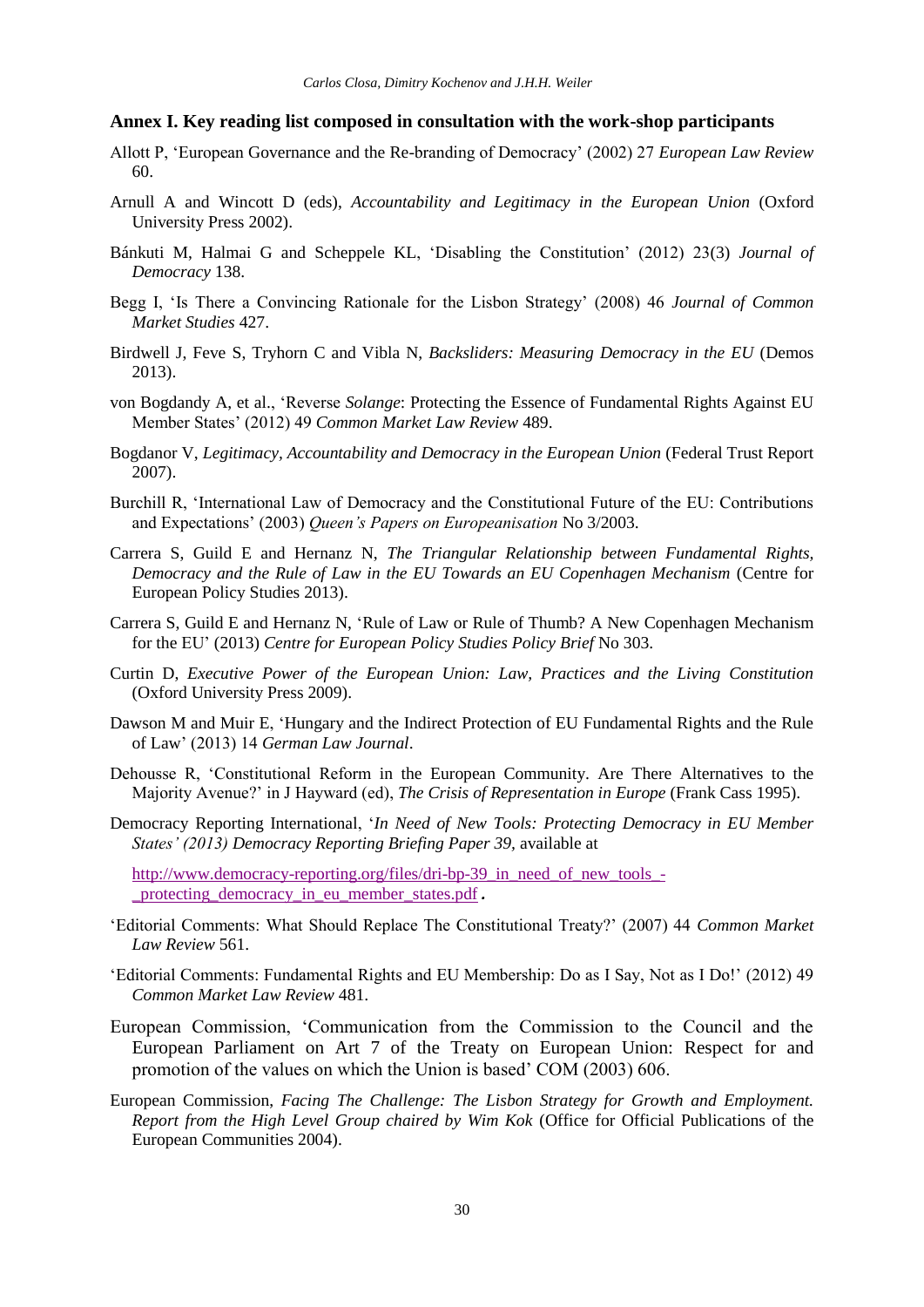- European Commission for Democracy Through Law (Venice Commission), 'Report on the Rule of Law' (4 April 2011) Study No 512/2009, CDL-AD(2011)003rev.
- European Commission for Democracy Through Law (Venice Commission), 'Conference on "The Rule of Law as a Practical Concept" (2 March 2012), available at <http://www.venice.coe.int/webforms/documents/default.aspx?pdffile=CDL%282013%29016-e>.
- European Commission for Democracy Through Law (Venice Commission), 'Opinion on the Fourth Amendment to the Fundamental Law of Hungary' (17 June 2013) Opinion 720/2013, CDL-AD(2013)012.
- European Parliament, 'Resolution of 10 February 2010 on the outcome of the Copenhagen Conference on Climate Change (COP 15)' [2010] OJ C341 E/06 25.
- European Parliament Committee on Civil Liberties, Justice and Home Affairs, 'Report on the situation of fundamental rights: standards and practices in Hungary (pursuant to the European Parliament resolution of 16 February 2012)' A7-0229/2013.
- European Parliament Committee on Civil Liberties, Justice and Home Affairs, 'Draft report on the situation of fundamental rights in the European Union' 2013/2078(INI).
- European Union Agency for Fundamental Rights, *Racism, Discrimination, Intolerance and Extremism: Learning from Experiences in Greece and Hungary* (Publications Office of the European Union 2013).
- Harlow C, *Accountability in the European Union* (Oxford University Press 2002).
- Hillion C, 'Enlarging the European Union and Deepening Its Fundamental Rights Protection' (2013) *SIEPS European Policy Analysis* 2013:11.
- van Hüllen V and Börzel TA, 'The EU's Governance Transfer. From External Promotion to Internal Protection' (2013) *SFB-Governance Working Paper* No 56.
- Kochenov D, 'The Issue of Values' in R Petrov and P Van Elsuwege (eds), *Legislative Approximation and Application of EU Law in the Eastern Neighbourhood* (Routledge 2014).
- Kochenov D, de Búrca G and Williams A (eds.), *Europe's Justice Deficit?* (Hart 2014).
- Moxham L and Stefanelli J, *Safeguarding the Rule of Law, Democracy and Fundamental Rights: A Monitoring Model for the European Union* (Birmingham Centre for the Rule of Law 2013).
- Müller J-W, *Safeguarding Democracy Inside the EU. Brussels and the Future of Liberal Order*  (Transatlantic Academy Paper Series 2013).
- Pinelli C, *Protecting the Fundamentals: Article 7 of the Treaty on the European Union and Beyond* (Foundation for European Progressive Studies 2012).
- Przeworski A, Manin B and Stokes SC (eds), *Democracy, Accountability, and Representation* (Cambridge University Press 1999).
- Reding V, *The EU and the Rule of Law – What Next?* (SPEECH/13/677, Centre for European Policy Studies 2013).
- Sadurski W, 'Adding a Bite to a Bark? A Story of Article 7, the EU Enlargement, and Jörg Haider' (2010) *University of Sydney Law School Legal Studies Research Paper* No 10/01.
- Sadurski W, 'Democratic Legitimacy of the European Union: A Diagnosis and Some Modest Proposals' (2012) 32 *Polish Yearbook of International Law* 9.
- Scheppele, K. L., 'What Can the European Commission Do When Member States Violate Basic Principles of the European Union? The Case for Systematic Infringement Actions' (2013), available at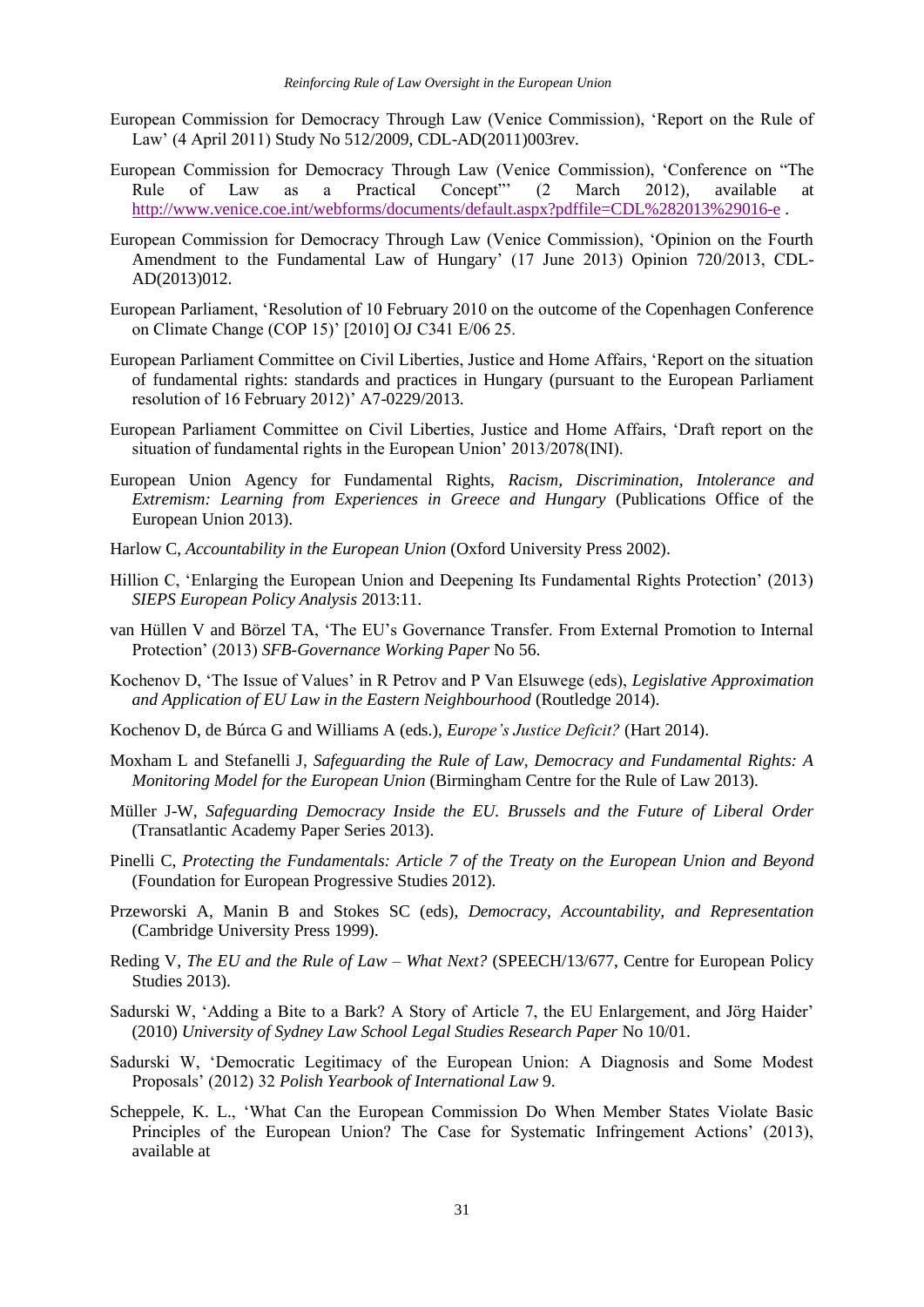[http://ec.europa.eu/justice/events/assises-justice-](http://ec.europa.eu/justice/events/assises-justice-2013/files/contributions/45.princetonuniversityscheppelesystemicinfringementactionbrusselsversion_en.pdf)

[2013/files/contributions/45.princetonuniversityscheppelesystemicinfringementactionbrusselsversio](http://ec.europa.eu/justice/events/assises-justice-2013/files/contributions/45.princetonuniversityscheppelesystemicinfringementactionbrusselsversion_en.pdf) [n\\_en.pdf.](http://ec.europa.eu/justice/events/assises-justice-2013/files/contributions/45.princetonuniversityscheppelesystemicinfringementactionbrusselsversion_en.pdf)

- Schmidt VA, *Democracy in Europe: the EU and National Polities* (Oxford University Press 2006).
- Schmitter PC and Lynn KT, 'What Democracy Is… and Is Not' (1991) 2(3) *Journal of Democracy* 76.
- Shapiro I, *Democracy's Place* (Cornell University Press 1996).
- von Toggenburg GN, 'La crisi austriaca: delicate equilibrismi sospesi tra molte dimensioni' (2001) *Diritto pubblico comparato ed europeo* 735.
- von Toggenburg GN, 'Was soll die EU können dürfen, um die EU- Verfassungswerte und die Rechtsstaatlichkeit der Mitgliedstaaten zu schützen? Ausblick auf eine neue Europäische Rechtsstaathygiene' (2013) *ÖGfE Policy Brief* 10'2013.
- Vachudova MA, 'EU Leverage and National Interests in the Balkans: The Puzzles of Enlargement Ten Years On' (2014) 52 *Journal of Common Market Studies* 122.
- Walker N, 'Postnational Constitutionalism and the Problem of Translation' in J.H.H. Weiler and M Wind (eds), *European Constitutionalism Beyond the State* (Cambridge University Press 2003).
- Weiler J.H.H., 'Europe: The Case Against the Case for Statehood' (1998) 4 *European Law Journal* 43.
- Weiler J.H.H., 'On the Distinction between Values and Virtues in the Process of European Integration' (2010) Institute for International Law and Justice, International Legal Theory Colloquium Spring 2010.
- Williams AT, 'Taking Values Seriously: Towards a Philosophy of EU Law' (2009) 29 *Oxford Journal of Legal Studies* 549.
- Williams AT, *The Ethos of Europe* (Cambridge University Press, 2009).
- Williams AT, 'Promoting Justice after Lisbon: Groundwork for a New Philosophy of EU Law' (2010) 30 *Oxford Journal of Legal Studies* 663.
- de Witte B and von Toggenburg GN, 'Human Rights and Membership of the European Union' in S Peers and A Ward (eds), *The European Charter of Fundamental Rights* (Hart 2004).